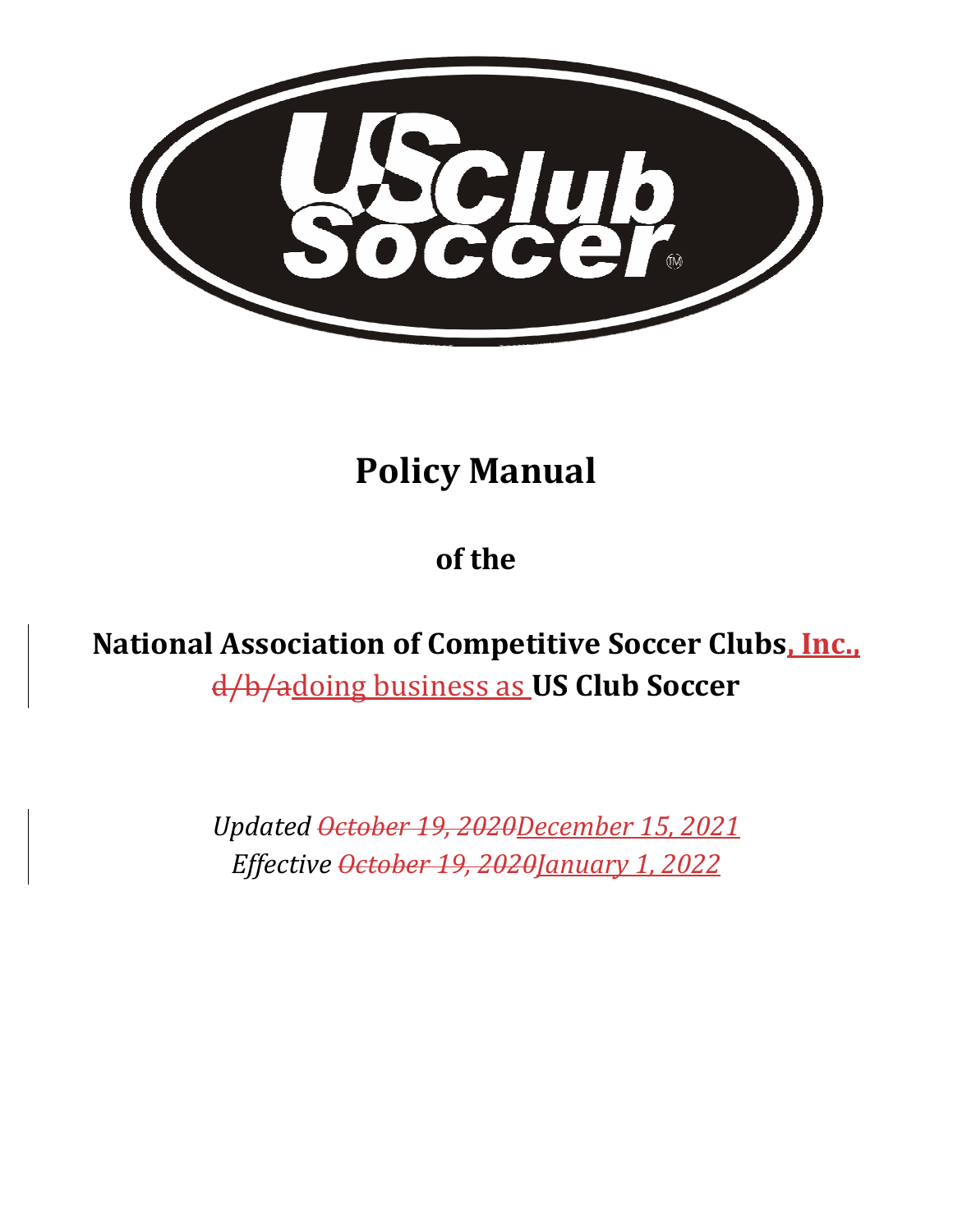| <b>SECTION 1</b> | <b>GENERAL</b>                                     |
|------------------|----------------------------------------------------|
| 1.01             | <b>Business Name</b>                               |
| 1.02             | <b>Governing Documents</b>                         |
| 1.03             | Definitions                                        |
| <b>SECTION 2</b> | <b>ADMINISTRATION</b>                              |
| 2.01             | Offices                                            |
| 2.02             | <b>Administrative Boundaries</b>                   |
| 2.03             | <b>Gender Neutrality</b>                           |
| <b>SECTION 3</b> | <b>MEMBERSHIP</b>                                  |
| 3.01             | Club Membership                                    |
| 3.02             | <b>Recreational Players</b>                        |
| 3.03             | <b>State Boundaries</b>                            |
| 3.04             | <b>Affiliate Members</b>                           |
| 3.05             | <b>Tournament Team Membership</b>                  |
| <b>SECTION 4</b> | <b>REGISTRATION AND PLAYER RULES</b>               |
| 4.01             | <b>Registration Year</b>                           |
| 4.02             | Club Registration                                  |
| 4.03             | <b>Player Registration</b>                         |
| 4.04             | <b>Competitive Player Registration Procedures</b>  |
| 4.05             | Recreational Player Registration Procedures        |
| 4.06             | League Player Registration                         |
| 4.07             | <b>Staff Registration</b>                          |
| 4.08             | <b>Staff Risk Management Policy</b>                |
| 4.09             | <b>Staff Passes</b>                                |
| 4.10             | <b>Player Movements</b>                            |
| 4.11             | <b>Player Registration Renewals</b>                |
| 4.12             | General                                            |
| 4.13             | <b>Dual Registration</b>                           |
| <b>SECTION 5</b> | <b>PARTICIPATION PERMISSIONS</b>                   |
| 5.01             | Domestic Travel Permission                         |
| 5.02             | Permission to Participate                          |
| 5.03             | <b>International Travel and Hosting Permission</b> |
| <b>SECTION 6</b> | <b>LEAGUE RULES AND SANCTIONING</b>                |
| 6.01             | <b>League Sanctioning</b>                          |
| 6.02             | League Sanctioning Application                     |
| 6.03             | <b>Application Review</b>                          |
| 6.04             | <b>Application Approval</b>                        |
| <b>SECTION 7</b> | <b>TOURNAMENT RULES AND SANCTIONING</b>            |
| 7.01             | <b>Tournament Sanctioning</b>                      |
| 7.02             | Non-Member Teams                                   |
| 7.03             | <b>Tournament Teams</b>                            |
| 7.04             | General                                            |
| 7.05             | <b>Club Host Sanctioning</b>                       |
| <b>SECTION 8</b> | <b>TECHNICAL PROGRAMS AND COMPETITION RULES</b>    |
| 8.01             | <b>Technical Director</b>                          |
| 8.02             | <b>Technical Committee</b>                         |
| 8.03             | <b>Roster Rules</b>                                |
| 8.04             | <b>Competition Rules</b>                           |
| 8.05             | <b>Competition Protests and Appeals</b>            |
| 8.06             | <b>Travel and Training Documents</b>               |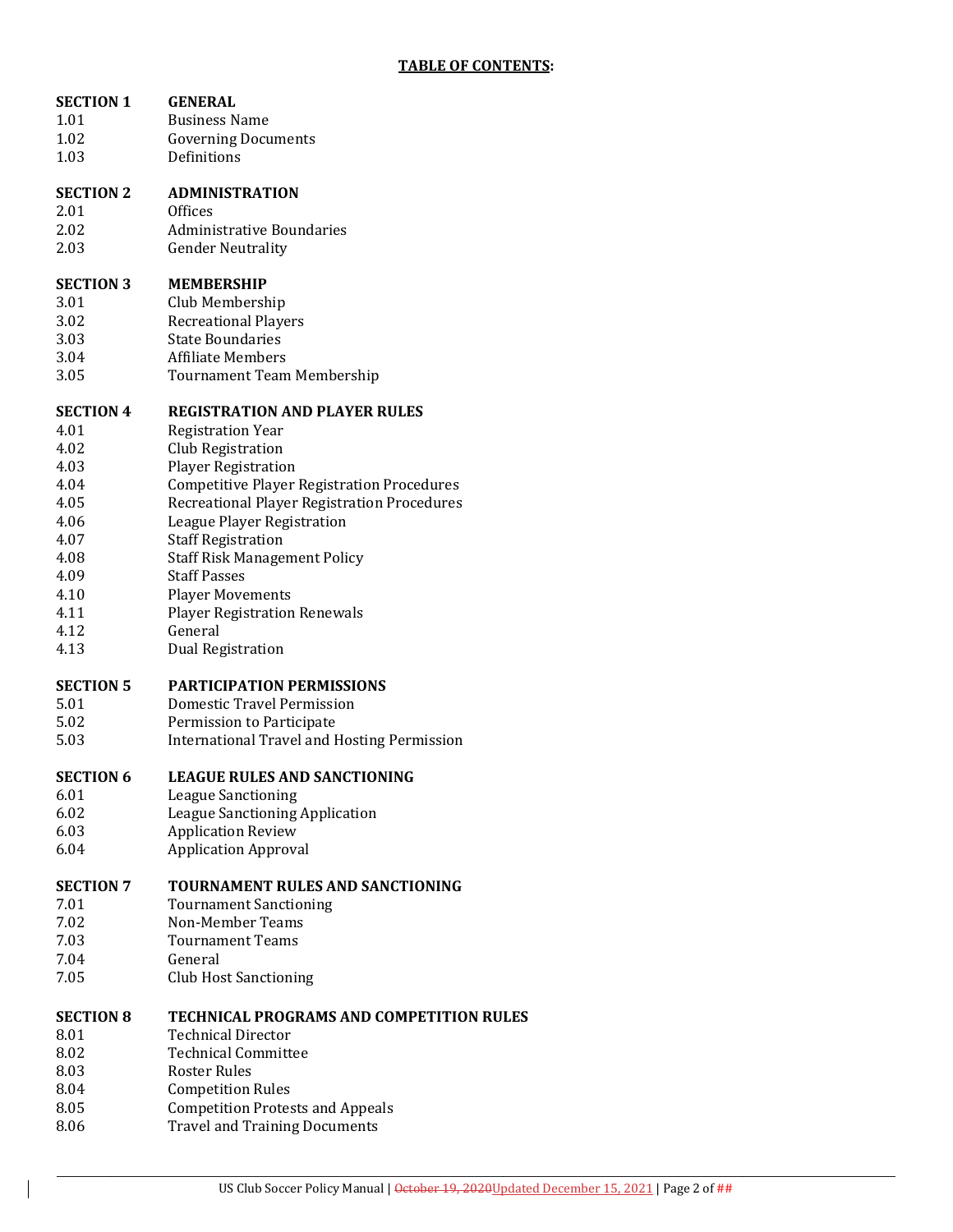| <b>SECTION 9</b>  | <b>DISCIPLINE</b>                                                                |
|-------------------|----------------------------------------------------------------------------------|
| 9.01              | <b>Membership Termination</b>                                                    |
| 9.02              | Removal From Office                                                              |
| 9.03              | <b>US Club Soccer Discipline</b>                                                 |
| 9.04              | Other Discipline                                                                 |
| 9.05              | <b>Discipline Reciprocity</b>                                                    |
| 9.06              | <b>Conduct Generally</b>                                                         |
| 9.07              | <b>Suspension Because of Litigation</b>                                          |
| 9.087             | <b>Protest and Appeals</b>                                                       |
| 9.098             | <b>Disciplinary Procedures</b>                                                   |
|                   |                                                                                  |
| <b>SECTION 10</b> | <b>INSURANCE</b>                                                                 |
| 10.01             | Player Medical Coverage                                                          |
| 10.02             | <b>Dual Registration</b>                                                         |
| 10.03             | US Club Soccer and Member Liability Coverage                                     |
| 10.04             | <b>Tournament Insurance</b>                                                      |
| 10.05             | Risk Management                                                                  |
|                   |                                                                                  |
| <b>SECTION 11</b> | <b>RECREATIONAL PLAYERS</b>                                                      |
| 11.01             | <b>Recreational Player Programs</b>                                              |
| 11.02             | <b>Super Rec Players</b>                                                         |
|                   |                                                                                  |
| <b>SECTION 12</b> | <b>ADULT PLAYERS</b>                                                             |
| 12.01             | <b>Adult Player Registration</b>                                                 |
|                   |                                                                                  |
| <b>SECTION 13</b> | ATHLETE AND PARTICIPANT SAFETY/RISK MANAGEMENT                                   |
| 13.01             | <b>Policy Statement and Definitions</b>                                          |
| 13.02             | <b>Eligibility Status and Determinations</b>                                     |
| 13.03             | Disqualification of Individuals                                                  |
| 13.043            | Reporting                                                                        |
| 13.054            | <b>Prohibited Conduct Policy</b>                                                 |
| 13.065            | Prevention Policies - Limiting One-on-One Interactions Between Adults and Minors |
| 13.076            | <b>Risk Management Committee</b>                                                 |
| 13.087            | <b>Risk Management Appeals</b>                                                   |
| 13.098            | <b>Background Screening</b>                                                      |
| 13 1009           | U.S. Center for SafeSport Training                                               |
|                   |                                                                                  |
| 13.140            | Compliance                                                                       |
|                   |                                                                                  |
| <b>SECTION 14</b> | <b>DISCIPLINARY PROCEDURES</b>                                                   |
| 14.01             | General                                                                          |
| 14.02             | Levels of Authority                                                              |
| 14.03             | <b>General Procedures</b>                                                        |
| 14.04             | <b>Filing Requirements</b>                                                       |
| 14.05             | Pre-hearing Procedures                                                           |
| 14.06             | <b>Hearing Procedures</b>                                                        |
| 14.07             | Decisions                                                                        |
| 14.08             | Misconduct Towards a Game Official (Referee or Assistant)                        |
| 14.09             | Reporting Referee Assault and Abuse                                              |
| 14.10             | Reporting Misconduct Towards a Non-Referee                                       |
| 14.11             | <b>Exhausting Remedies</b>                                                       |
| 14.12             | Interference and Non-Participation                                               |

# **APPENDIX A PROHIBITED CONDUCT POLICY**

# **APPENDIX B PREVENTION POLICIES LIMITING ONE‐ON‐ONE INTERACTIONS BETWEEN ADULTS AND MINORS**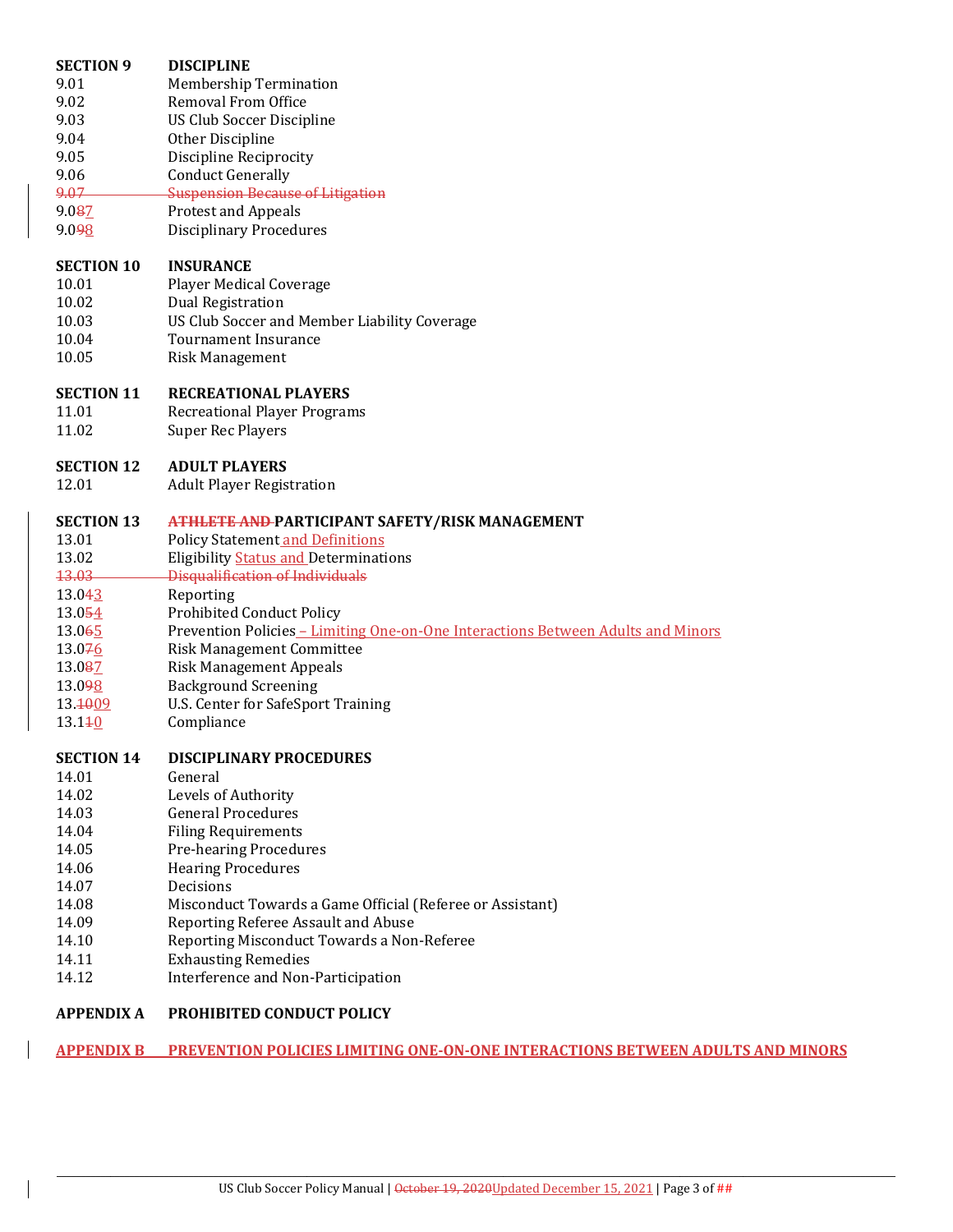#### **SECTION 1 – GENERAL:**

**Policy 1.01** – Business Name. The National Association of Competitive Soccer Clubs, Inc., shall conduct business under the name "US Club Soccer".

**Policy 1.02** – Governing Documents. US Club Soccer shall be governed by the NACSC Bylaws; these Policies; and the directives, forms, and procedures promulgated by US Club Soccer's administrative offices.

**Policy 1.03** – Definitions. In addition to the definitions contained in this Policy 1.03, definitions related to Participant Safety/Risk Management are contained within Policy 13.01.

**"Academy"** means a soccer organization which does not meet the definition of a  $\epsilon$ Club, formed for the limited purpose of providing training to competitive players, with the permission of the player's primary club or team, as further described in Policy 3.04.

**"Adult Player"** means any player who is not a youth player, as defined herein. For purposes of this definition only, adult players also include professional players.

**"Affiliate Member"** means a US Club Soccer Member, such as an academy or league, which has qualified for affiliate, non-voting membership status.

**"Allegation of Misconduct"** means the written allegation form that is available from US Club Soccer used to commence a disciplinary action against a club, team, or individual.

**"Alliance Club"** means a club which has been formed consisting of players from other Member Clubs.

**"Club"** means a competitive soccer organization which is organized for the purpose of developing and providing playing opportunities for soccer players, and complies with at least the minimum US Club Soccer Club Standards then in effect.

**"Club League"** means a league consisting primarily of soccer clubs.

**"Club Player Roster"** means the official list of players that are registered with US Club Soccer on the US Club Soccer website.

**"Competition Authority"** means the individual or organization sanctioned to conduct a soccer competition, including a host Club, league, tournament administrator, or others.

**"Competitive"** means, in the context of a player, team, or club: selecting players via a tryout or selection process based upon ability, playing games outside the club, utilizing coaches holding Federation coaching licenses, and aspiring to play at the highest competitive level in their area.

**"Direct Participating Adult"** means any Participating Adult that is directly affiliated with US Club Soccer or a Member Organization.

**"Federation"** means the United States Soccer Federation, which is recognized as the national governing body for soccer in the United States by the United States Olympic Committee and FIFA.

**"Federation‐affiliated Members"** means organizations that have been accepted as members by and are in good standing with the Federation, pursuant to the USSF Bylaws.

**"FIFA"** means the Federation Internationale de Football Association.

**"Foreign Team"** means a team which is located outside of the 50 States and District of Columbia.

**"Good Standing"** means a US Club Soccer Member which has registered its players pursuant to US Club Soccer policies and rules, has paid all required dues and fees, has abided by the Bylaws, Policies, rules, and directives of US Club Soccer, and is not subject to any disciplinary penalties by US Club Soccer or the Federation, or has otherwise been determined to be in "bad standing".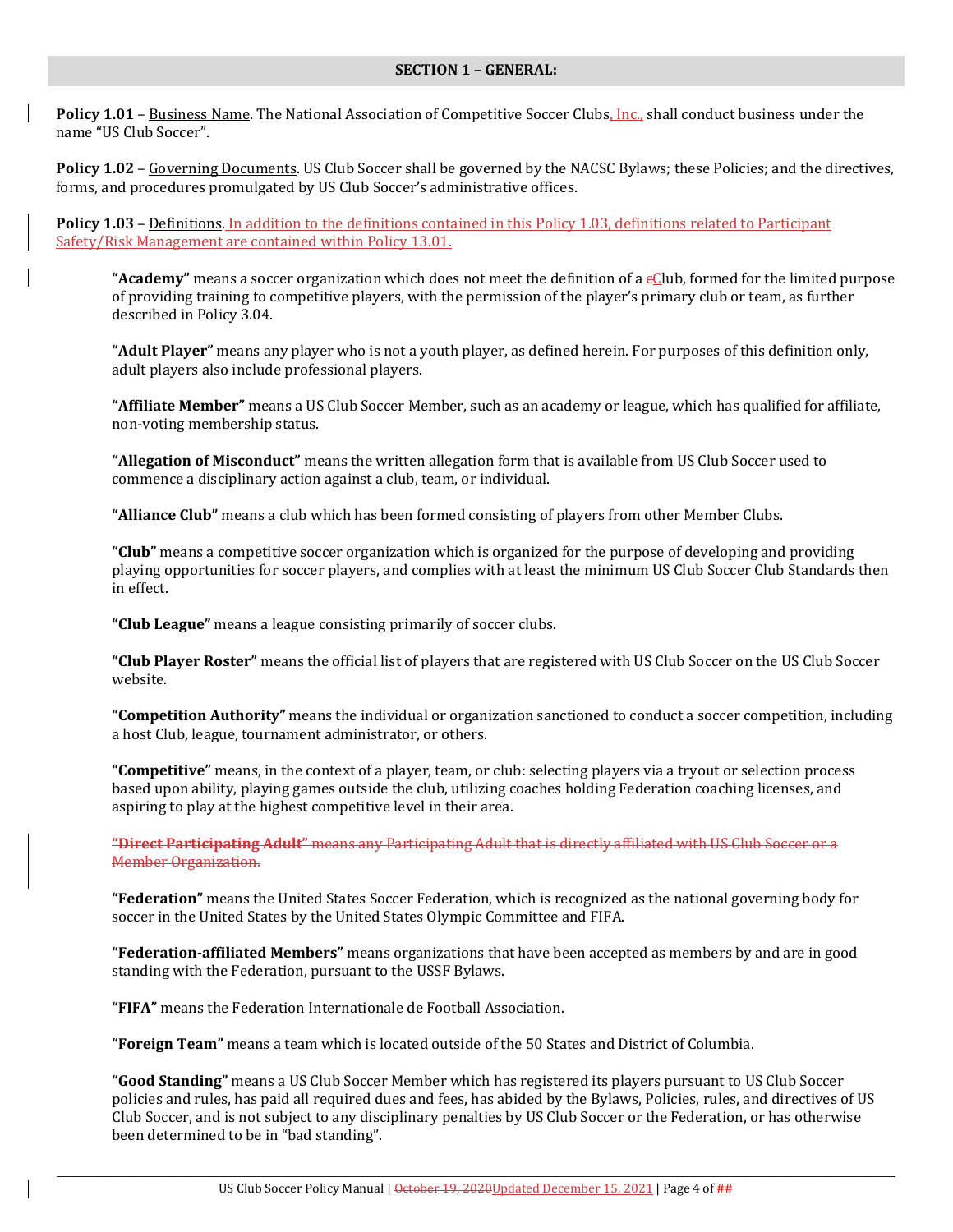**"Host Club"** means the Club, which is sponsoring or conducting a soccer tournament or other event.

"**Individual Member**" or "**US Club Soccer Individual Member**" means any individual registered and in good standing with US Club Soccer.

**"Involuntary Player Release"** means the removal of a player from a Club player roster at the request of the Club.

**"League"** (or **"Affiliate League"**) means a group of four (4) or more teams that join together for the purpose of interteam play under a common set of administrative, competition rules, and an established game schedule that is not a club league.

**"Member"** or **"US Club Soccer Member"** means any Member Organization (or US Club Soccer Member Organization) or Individual Member (or US Club Soccer Individual Member).

**"Member Club"** means any Member in good standing of US Club Soccer, which is a soccer Club.

**"Member Organization"** or "**US Club Soccer Member Organization**" means any Club, Academy, Affiliate Member, recreational program, league team, tournament team, league, or similar organization sanctioned by/affiliated with US Club Soccer and in good standing.

**"Participating Adult"** means any adult individual US Club Soccer or a Member Organization authorizes, approves or appoints to have regular contact with Youth Participants in activities within US Club Soccer's jurisdiction. This includes, but is not limited to, coaches, club and team administrators, sports medicine/health care professionals, and anyone traveling as a member of a team delegation. There are two types of Participating Adults: 1) Direct Participating Adult; and 2) Third-party Participating Adult.

**"Player"** means any youth player (unless it specifically references Adult Player) who is registered with US Club Soccer or another Federation-affiliated member.

**"Recreational"** means a player, team, or club, which does not meet the definition of competitive.

**"Registration"** means the process of a Member Organization joining US Club Soccer, or a player joining a Member Organization, and complying with US Club Soccer Policies and rules in doing so.

**"Registration Year"** (also known as **"Governing Season**") means that time period in which a Member Organization's Official Roster and passcards isare valid.

**"Soccer Club"** means a competitive soccer organization, consisting of coaches, administrators, players, and teams formed at multiple age groups for the purpose of developing player and coaching skills, providing training and competition for its players and coaches, and entering into soccer competitive competitions outside of the Club Organization. As long as it has competitive players and programs, for US Club Soccer membership purposes, a soccer Club may also consist of recreational or "select" players and programs, or adult players. While the primary focus shall be outdoor soccer, Clubs may also participate in indoor soccer activities.

**"State Association"** means a youth or adult soccer organization, governing soccer in one state or a portion of a state, as defined by the Bylaws of the Federation.

**"Suspension"** means the temporary withdrawal of rights or a privilege afforded a US Club Soccer Member, or a player, coach, administrator, or other volunteer of a Member Organization.

**"Team"** means, for purposes of these Policies only, a group of soccer players playing on the same side in a soccer game, pursuant to FIFA Laws of the Game or other rules authorized for a specific competition.

**"Third‐party Participating Adult"** means any Participating Adult that is not directly affiliated with US Club Soccer or a Member Organization. (Example 1: Athletic trainers from a hospital/healthcare system that a US Club Soccer member organization uses for a game(s). Example 2: U.S. Soccer Federation-registered referees, or referee assignors having regular contact with Youth Participants.

**"Tournament"** means a soccer competition other than a league, conducted over a limited period of time with specific playing rules, which consists of more than 5 teams, and is organized by a host Member Club.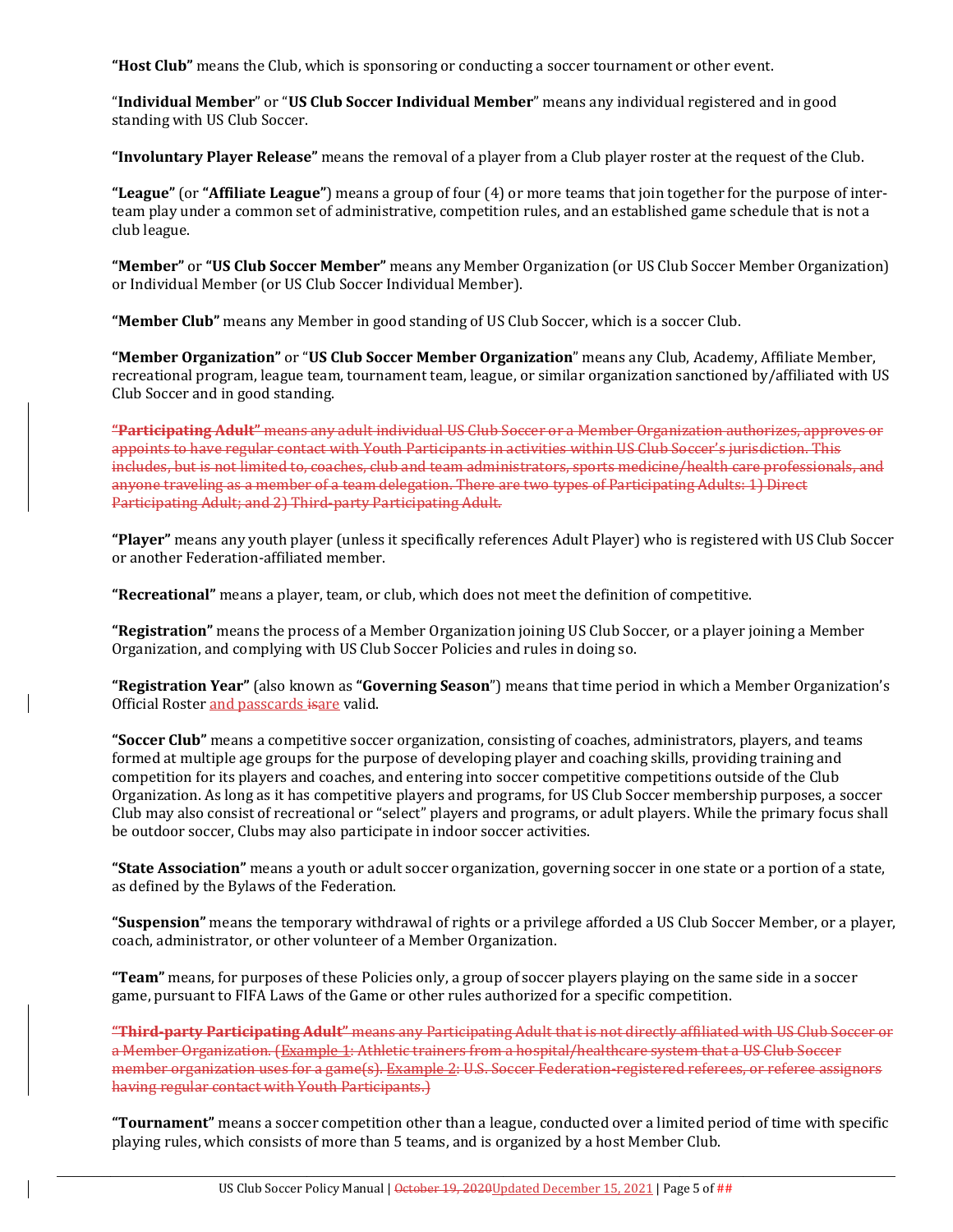**"Transfer"** means the removal of a player from the player roster of one Club Member, and the contemporaneous addition of the player to the player roster of another Club Member.

**"Voluntary Player Release"** means the removal of a player from a Club's player roster at the request of the player.

**"Youth Player"** means a player who has not reached 20 years of age as of January 1 of the applicable registration year.

#### **SECTION 2 – ADMINISTRATION:**

**Policy 2.01** – Offices. *Reserved.*

**Policy 2.02** – Administrative Boundaries. *Reserved.*

**Policy 2.03** – Gender Neutrality. Any Policies, directives or other US Club Soccer rules shall be deemed to apply in the same regard to both the male and female gender.

## **SECTION 3 – MEMBERSHIP:**

**Policy 3.01** – Club Membership. Any soccer Club, as defined by these Policies, which is organized in the United States, may apply for Club Membership if they will register players for competitive teams in at least three (3) age groups.

- (a) Upon receipt of a Club application, US Club Soccer staff shall review the Club's background information, including to what extent the Club complies with the US Club Soccer Club Standards then in effect, how long the Club has been in existence, and the circumstances of the Club's original formation.
- (b) Based upon the review, US Club Soccer staff shall make a recommendation to the Executive Director as to whether or not to accept the Club as a Member. Based upon the information provided, the Executive Director, or in the alternative the US Club Soccer Board, may accept or deny Club membership in their sole discretion.
- (c) US Club Soccer may require an additional minimum number of a Club's teams be registered to participate in certain programs.
- (d) Clubs shall register with US Club Soccer on an annual basis, pursuant to Policy.
- (e) Individual teams may register only as part of a Member Club, a league affiliate Member, or as a tournament team.

**Policy 3.02** – Recreational Players. US Club Soccer will consider registering recreational players if they have a connection with either a Member Club with vertically integrated teams whose primary function is developing competitive level players, or with a sanctioned affiliate league. See Section 11 for recreational player rules.

**Policy 3.03** – State Boundaries**.** Clubs shall not be limited by local or state boundaries in registering players or conducting competitions.

(a) No travel permissions shall be required from US Club Soccer for Club Members to attend events in other areas of the United States that are sponsored by other Federation-affiliated Members. However, see Policy 10 for the applicable insurance requirements.

**Policy 3.04** – Affiliate Memberships. Soccer academies, Alliance Clubs, and leagues that are not formed as soccer Clubs may apply for non-voting affiliate status.

(a) Academies may apply for affiliate membership if they are formed for the purpose of providing special training to players from other soccer organizations, and while not prohibited from doing so in all cases generally do not field teams to compete in outside competitions. Academies must register a minimum of fifty (50) academy players with US Club Soccer to qualify for Membership, which registration shall occur in the same manner as a Club. In some cases, US Club Soccer may permit dual registration of an academy's and Member Club's players, with the permission of the player's primary club.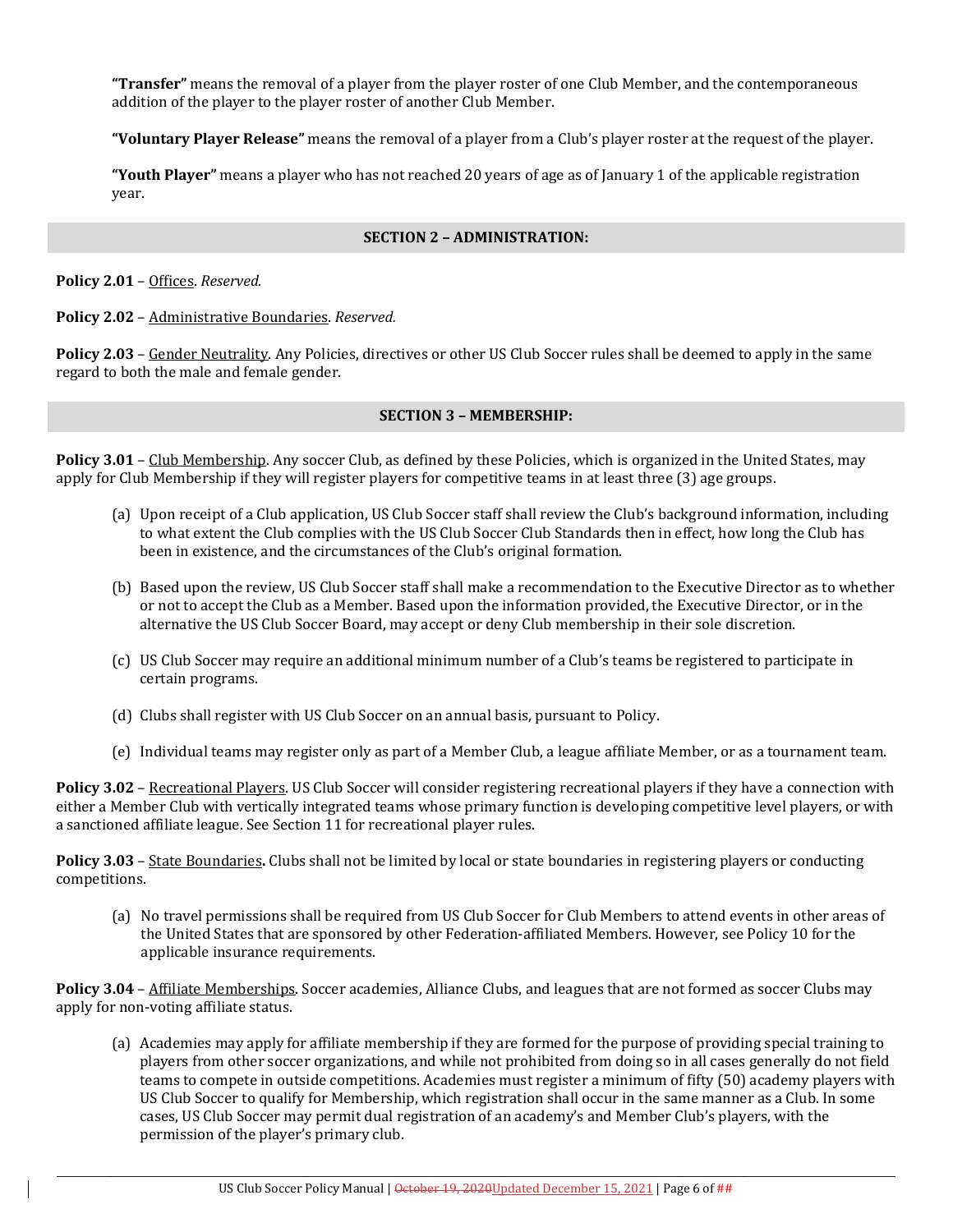- (b) Alliance Clubs may apply for affiliate Membership if their purpose is to provide special training to players from a select group of other Member Clubs. Such players may form teams and enter outside competitions, with the permission of the player's regular Member Club. In such cases, players shall be dual registered to both the Member Club and Alliance Club.
- (c) Leagues may apply for affiliate status pursuant to Policy 6.
- (d) US Club Soccer may establish a non-voting, individual affiliate Membership category for interested and qualified individuals.

**Policy 3.05** – Tournament Team Membership. For purposes of participating in a Club Member-hosted tournament, a team which is not affiliated with a Club Member may, if necessary to participate, register for the tournament as a Tournament Team Member pursuant to Policy 7.03.

(a) Such membership is only valid for that particular tournament, and tournament teams shall have no voting rights. Each tournament entry is subject to a separate application and fee.

# **SECTION 4 – REGISTRATION AND PLAYER RULES:**

**Policy 4.01** – Registration Year. The US Club Soccer Registration Year (also known as the Governing Season) shall be from July 1 to July 31 of the subsequent year.

- (a) Nothing herein shall preclude a Member from registering with another Federation-affiliated Organization Member in addition to US Club Soccer, but see Policy 10 for the insurance coverage applicable to dual registration.
- (b) A player who registers with US Club Soccer via a Member Organization during a Registration Year shall pay the registration fee for the entire year, and must re-register during the next registration year.
- (c) A Player who reaches 19 years of age during a registration year shall be allowed to compete for his Member Organization during that entire registration year.

**Policy 4.02** – Club Registration. Clubs shall register with US Club Soccer via the then-in-effect method determined by US Club Soccer. The Club registration fee, if any, shall be established by the Board, which amount may, at the discretion of the Board, be credited against registration fee monies that are due.

**Policy 4.03** – Player Registration. Note that all references to club players also apply to league team players unless otherwise indicated. In the case of some recreational and adult programs and leagues, the Registration Year may be a different period. Member Organizations must register or re-register players each Registration Year, pursuant to the rules and procedures herein. Players who are not re-registered are automatically considered released.

- (a) Consistent with the Federation's birth-year registration mandates, all US Club Soccer-sanctioned youth competitions shall be based on age group cut-offs of January 1 for each age group. Accordingly, the nomenclature used by US Club Soccer for these age group labels is, for example, "17-and-Under" or "17-U."
- (b) Player registration fees shall be established annually by the US Club Soccer Board at least thirty (30) days prior to the end of the registration year.
- (c) Clubs must register a minimum of three (3) competitive teams at different age groups, and all other competitive players who participate in the activities of US Club Soccer, as those activities are defined by US Club Soccer.
- (d) No player may be registered with more than one US Club Soccer Member Organization at the same time, other than as set forth in Sections 3 and Policies 4.10 and 4.13. Club's players may be registered to another Federation Organization Member at the same time.
- (e) For each Registration Year, a player will be deemed registered by the first Member Organization that completes the player registration process as set forth in these Policies. As a general rule, it is expected the player and any applicable Member Organizations shall agree on which Member Organization shall register the player, and only submit one registration request.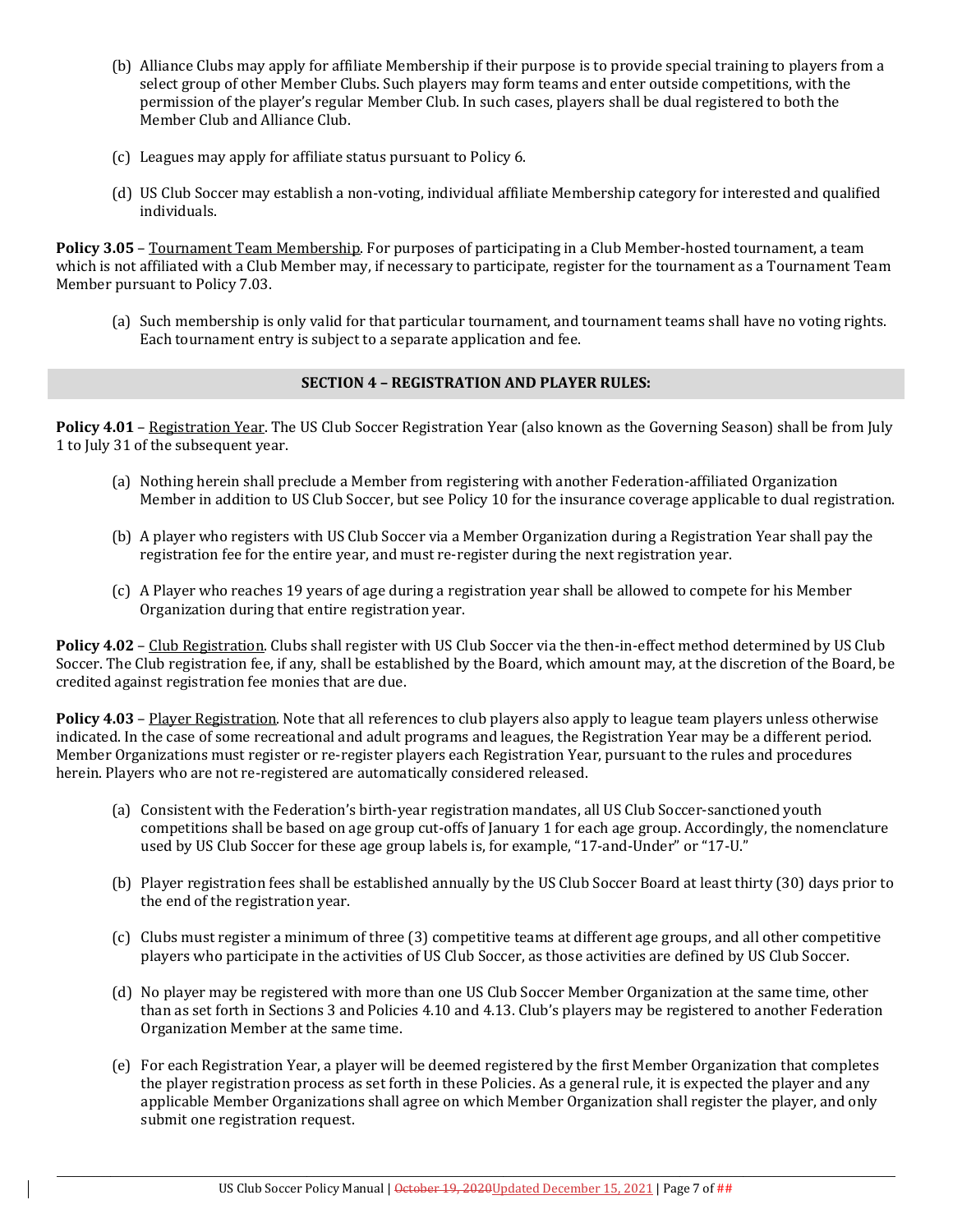- (i) In case of a dispute, the earliest US Club Soccer Player Registration Form executed by the player for that Registration Year shall in most cases be controlling. However, as amateur players are not under contract, as a general rule they may request and receive a release from their Member Organization at any time.
- (ii) Members who act unethically or inconsistent with the spirit of this policy are subject to potential disciplinary action by US Club Soccer. An example of unethical behavior by a Member Organization is prematurely registering a player who has not yet committed to the Member Organization. An example of unethical behavior by a player, or his or her parents, is committing to more than one Member Organization for the same Registration Year (dual registration exceptions notwithstanding), and/or withdrawing from a Member Organization without paying justifiable and outstanding dues.
- (f) Teams registering as tournament teams shall comply with Policy 7.03.
- (g) Subject to technology limitations, should more than one Member Organization attempt to register the same player within the same Registration Year, US Club Soccer will make reasonable efforts to notify the applicable Member Organizations of the potential dual registration.
- (h) All players must have a completed US Club Soccer Player Registration Form on file with his or her Member Organization, prior to and throughout his or her US Club Soccer registration. The US Club Soccer Player Registration Form includes a medical treatment authorization and liability waiver, and the form shall be retained by the Member Organization and submitted to US Club Soccer, if requested by US Club Soccer. For youth players, the form must be signed by the player's parent/guardian.

**Policy 4.04** – Competitive Player Registration Procedures. Clubs shall assign a registrar to be the primary person responsible for the registration process herein. The registrar may delegate the registration process to additional administrative staff. Clubs shall register their players with US Club Soccer pursuant to the following procedures:

- (a) Member Organizations shall register their players with US Club Soccer utilizing the then-in-effect registration process determined by US Club Soccer.
- (b) A player shall not be officially registered with US Club Soccer via a Member Organization, nor shall such player be insured, until:
	- (i) The player has been entered onto the Club's online database;
	- (ii) The player's card/membership has been requested and the registration fee paid;
	- (iii) Proof of birth is approved by US Club Soccer;
	- (iv) The US Club Soccer Player Registration Form, which includes a medical treatment authorization and liability waiver, has been executed. (Note: the Member Organization shall retain this form, and only submit it to US Club Soccer upon request);
	- (v) A player card has been issued by US Club Soccer.

Acceptable date of birth proof shall include: a birth certificate, a birth registration issued by the appropriate government agency, a passport, an alien registration card issued by the U.S. Government, a certificate issued by the INS attesting to age, a certification of a United States citizen born abroad issued by the appropriate government agency, a current driver's license, or other document/verification determined appropriate by US Club Soccer. Hospital, baptismal, or religious certificates shall not be accepted.

- (c) As soon as practicable after the player pass is received, the Member Organization shall complete the pass as set forth in Policy 4.09(a)(i), if needed.
- (d) Additional players may be registered by a Member Organization throughout the Registration Year by completing the then-in-effect process
- (e) International Player Clearances: Any foreign-born player must receive clearance from the Federation to register with an affiliated club in the United States, in accordance with then-current FIFA and Federation rules and regulations, prior to participation. The Federation's process and applicable forms can be found on its website.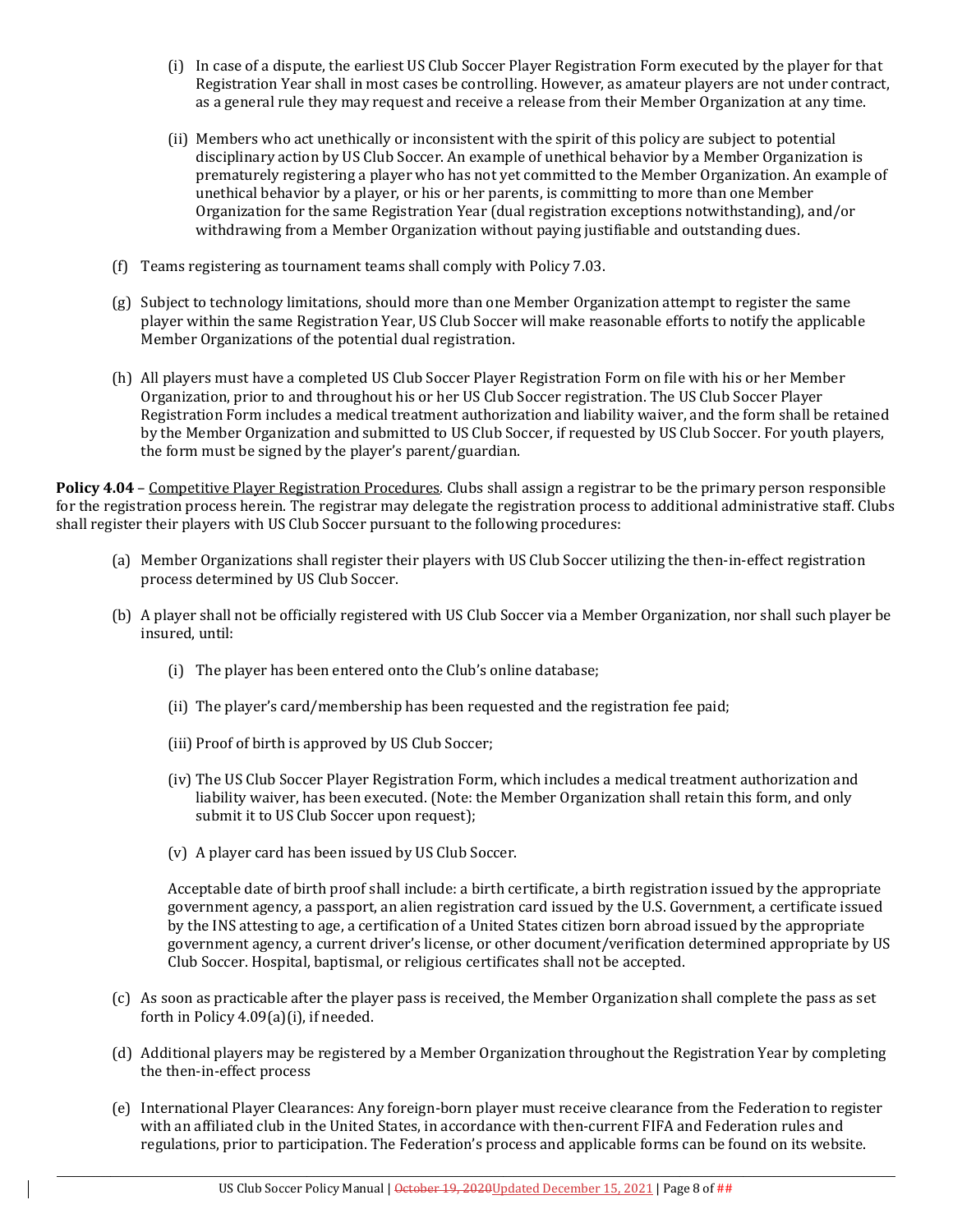- (f) Pursuant to FIFA / U.S. Soccer requirements and for purposes of tracking scouting information for possible U.S. National Teams participation, US Club Soccer may track citizenship information.
- (g) Member Organizations may utilize the US Club Soccer online registration system to print copies of team rosters. For competition purposes, such printed copies are deemed official, if accompanied by valid passcards.
- (h) All competitive and adult player releases shall be submitted online by the Member Organization registrar.

**Policy 4.05** – Recreational Player Registration Procedures. Recreational and intramural players, who do not need player cards pursuant to Policy 11.01, shall register as set forth in Policy 4.05, with the following exceptions. As with competitive players, insurance coverage for recreational players shall not apply until the registration process has been completed, as set forth below.

- (a) The players shall not be registered online unless approved to do so by US Club Soccer. Players shall otherwise be registered by utilization of US Club Soccer's official player roster in an Excel format.
- (b) Rosters shall be submitted to US Club Soccer, together with the applicable registration fees.
- (c) Proof of date of birth shall not be required by US Club Soccer, but may be by the Member Organization or League.
- (d) The completed US Club Soccer Player Registration Form shall be collected and held by the Member Organization or League, as set forth in Policy 4.04.

Additional recreational players may be registered throughout the Registration Year as set forth above. Players registered as recreational players can be registered as competitive players at any time pursuant to Policy 4.04. Note that leagues classified as Super Rec shall register players and staff online in the same manner as competitive players.

**Policy 4.06** – Leagues. Leagues may have additional policies related to transfers, releases and registration applicable to participating Members beyond the standard US Club Soccer policies.

**Policy 4.07** – Staff Registration. US Club Soccer staff registration must be completed for all Direct Participating AdultsAdult Participants, except for players who have no other Direct Adult Participant role, via the registration process then-in-effect as determined or approved by US Club Soccer. Such Direct Participating AdultsAdult Participants who are not currently registered with US Club Soccer are not allowed to participate in activities within US Club Soccer's jurisdiction activities or with US Club Soccer-registered <del>youth players</del>Minor Athletes, nor are they covered by US Club Soccer-provided insurance. Member Organizations who are not in compliance with this requirement are subject to corrective action, disciplinary action or **termination** 

(a) Staff registration fees shall be established by the US Club Soccer Board of Directors.

**Policy 4.08** – Risk Management Policy. All individuals for which Policy 4.07 is applicable must comply with US Club Soccer's Athlete and Participant Safety/Risk Management Policies, included as Policy Section 13 and Appendixces A and B.

## **Policy 4.09** – Player, Coach and Administrator Passes.

- (a) Member Player Pass. All non-rec players registered with US Club Soccer shall receive a player pass, which shall allow such player to play on any team in that Club at his/her age level or older, without limitations. That is, in any competition sanctioned by US Club Soccer, a Member's player may "play up" within his or her Club at any time. The team designation on the player pass, if any, shall not be considered. Rather, the official roster from the US Club Soccer registration system shall be controlling. The US Club Soccer player pass shall be utilized for all competitions sanctioned pursuant to these Policies.
	- (i) If the player's headshot photo is not included on the printed pass when received from US Club Soccer, , the Member Organization shall affix the player's picture (1" x 1.5" maximum size) to the pass as soon as practical. The pass need not be signed by the player.
	- (ii) The player pass shall expire on July 31. The pass shall be re-issued at the time of annual registration, or if a player changes Member Organizations within the Registration Year and completes the applicable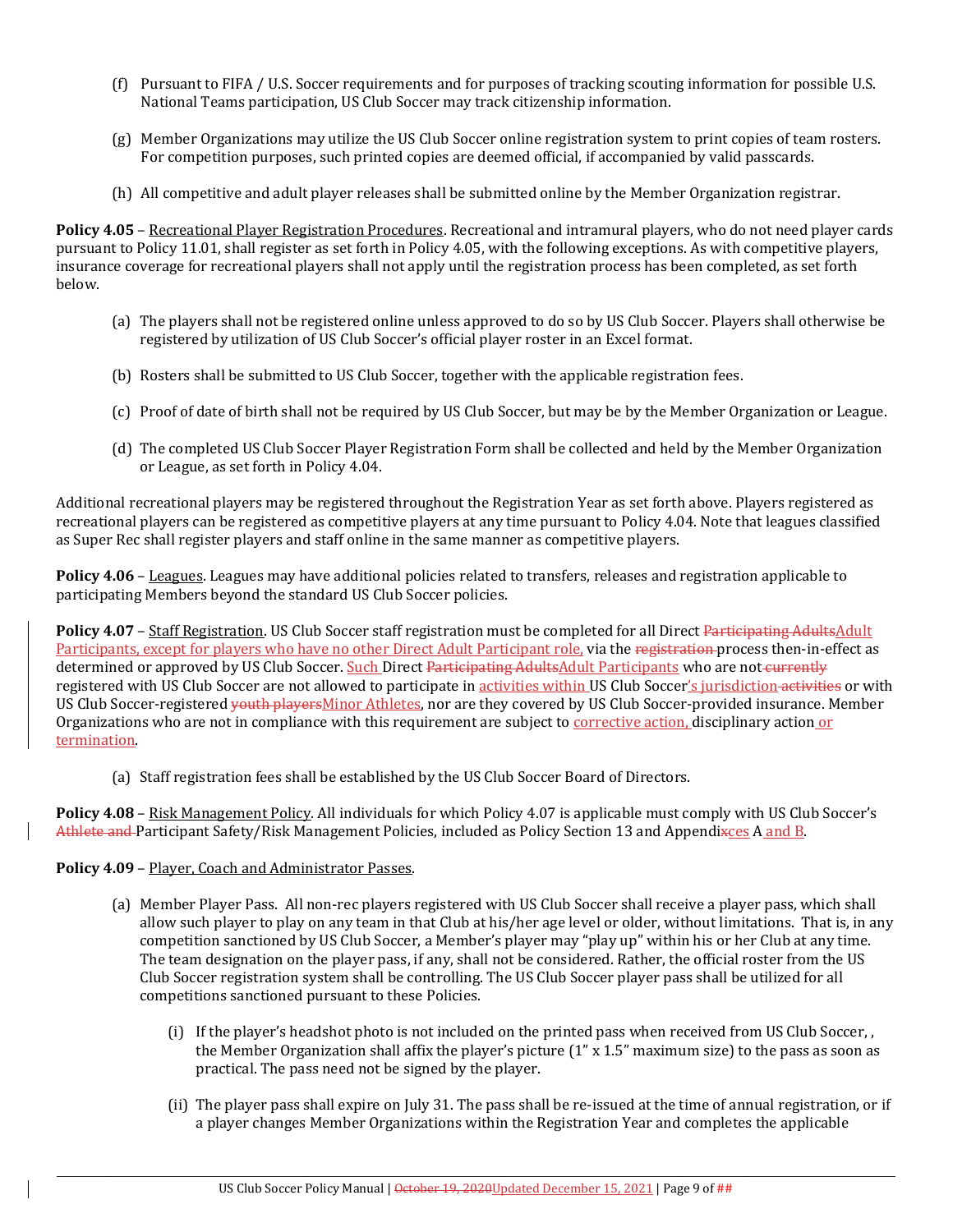requirements. Once a pass has expired, it may no longer be used. The Member Organization shall destroy the pass, or forward it to US Club Soccer if requested to do so.

(b) If a Member Organization is participating in an event sanctioned by an entity other than US Club Soccer, the Member Organization should ascertain what documentation in addition to the Club player pass and roster may need to be presented at the event.

**Policy** 4.10 – Player Movements. The rules in this section do not apply to player movements between Member Organizations at the end of the US Club Soccer Registration Year, at which point any player is free to re-register, or register with a new Member Organization. All mid-registration year releases shall be controlled by this section may be subject to US Club Soccer approval, at the discretion of US Club Soccer.

- (a) Mutual Release. A Member Organization and its player may agree at any time to a release, irrespective of any league roster freeze rules. It is recommended that the parties sign a document memorializing the release, but it is not necessary to send any document to US Club Soccer. The Member Organization shall release the player via the US Club Soccer online registration system.
- (b) Involuntary Player Release. Unless Member Organization rules prohibit it, players may be released by their Member Organization at any time, by:
	- (i) Providing written notice to the player, and only sending the notice to US Club Soccer if requested by US Club Soccer;
	- (ii) Releasing the player via the US Club Soccer online registration system;
	- (iii) Mailing the player pass to the US Club Soccer office on the next business day, if requested by US Club Soccer.
- (c) Voluntary Player Release. Unless and until US Club Soccer adopts a rule regarding the procedure for playerrequested releases, each Member Organization may establish its own rule. However, as amateur players are not under contract, as a general rule they may request and receive a release from their Member Organization at any time. The Member Organization shall release the player via the US Club Soccer online registration system.
- (d) New Mid-Year Registration. A player who has been released from his or her former Member Organization may register mid-year with another Member Organization by completing the player registration process. Such registration may be subject to US Club Soccer's approval of the original release. Annual registration fees shall not be pro-rated between Member Organizations. US Club Soccer shall determine the actual release date should any disputes arise.
	- (i) The player is eligible to play for his new Member Organization as soon as the new Member Organization registration process has been completed and, if necessary, the original release is approved by US Club Soccer.
	- (ii) If the player's former Member Organization refuses to release the player, and the new Member Organization has obtained a completed US Club Soccer Player Registration Form from the player and his or her parent, they should contact US Club Soccer.
- (e) Player Transfers Between Club Teams. There are no restrictions in transferring players between teams within the same Club at the same or older age group. The Club may choose to modify its official roster via the US Club Soccer online registration system to reflect such transfers.
- (f) Player Transfers Between Member Organizations. No players may be transferred between Member Organizations. Rather, the appropriate release and new US Club Soccer player registration forms shall be executed by the Member Organizations.
- (g) Dual Player Registration. Other than as set forth herein and in Policy 4.13, players may not be registered to two (2) or more US Club Soccer Member Organizations at the same time.
	- (i) Players may be registered to a Club or League team and to a Regional League team, Academy, or Adult team pursuant to Policy 4.13.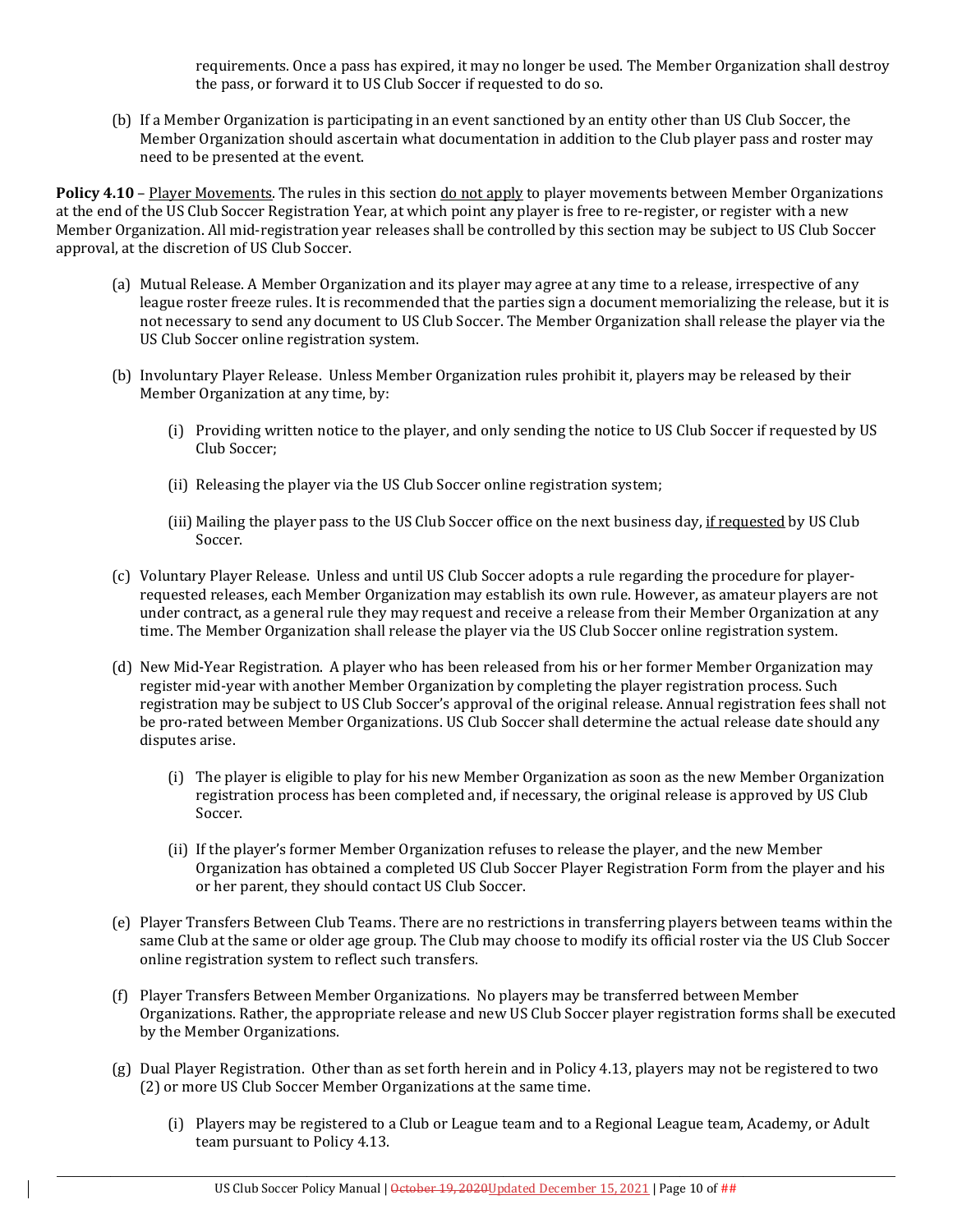- (ii) League Members may allow dual registrations within their League, but only with the agreement of the two registering Clubs, the player, and the League.
- (iii) Other dual player registrations may be approved by US Club Soccer.
- (h) Player Loans. In any competition, the loaning of US Club Soccer players between Member Organizations shall be determined by the competition rules. All competitions are encouraged to allow such loans to occur for the purposes of providing players with a meaningful playing opportunity.
	- (i) To accomplish such a loan, a player loan form must be executed by the Member Organizations and presented to the competition officials together with the team roster. The player shall use his or her regular US Club Soccer player pass. The loan need not be approved by US Club Soccer, but a copy of the loan form shall be submitted to the US Club Soccer office prior to the competition by the Member Organization receiving the loaned player.

**Policy 4.11** – Player Registration Renewals. Upon the conclusion of a Registration Year (and therefore the expiration of player registrations), all players that were registered within that Registration Year are considered released by the applicable Member Organization and are therefore free to register with the same or a different Member Organization.

## **Policy 4.12** – General.

- (a) Falsification. The falsification or attempt to falsify records, documents, registration, player or staff passes, or any other official form or knowingly withholding or misusing a player or staff pass, or utilizing an expired pass, shall be grounds for immediate suspension from membership in US Club Soccer, participation in its competitions, or other disciplinary action.
- (b) Registration Fee Payment. Failure to pay the required registration fees in a timely manner, or failure to annually register the minimum number of teams for the appropriate member category may place a Club and all its players in bad standing, and cause suspension from participation in US Club Soccer competitions and events.
- (c) Use of Ineligible Players. A team shall forfeit any game in which an unregistered or improperly registered player was placed on the game roster, whether or not he or she actually played. The Member Organization and player are also subject to further disciplinary action.
- (d) Official Rosters. The official US Club Soccer roster, printed from the online US Club Soccer-approved registration system, when accompanied by valid passcards, shall be accepted as an official roster for all Federation affiliate competitions.
- (e) Professional Players. Any player who signs a letter of intent, retains a professional agent, or receives compensation for playing soccer, or violates any other National Collegiate Athletic Association (NCAA) amateur athlete restrictions shall be declared a professional player and may not further register or participate as a US Club Soccer youth player. Notwithstanding the foregoing, subject to NCAA rules a youth player may otherwise be able to play on the same team as a professional player.
	- (i) Unless this section applies, players shall not otherwise lose their youth eligibility if they play on an adult team.

**Policy** 4.13 – Dual Registration. This rule applies to all teams registered with US Club Soccer and members that have been either granted Academy status, or are Adult teams.

- (a) Dual Youth Registration. A player may not be registered to more than one US Club Soccer youth Member Organization at a time, other than as set forth herein. There is no limit on the number of Adult member teams (U-20+) on which a player may be carded.
- (b) Permitted Dual Registration. A player may be dual registered with a US Club Soccer youth team and an Academy, Federation Development Academy, ECNL, or Adult team if:
	- (i) The two organizations and the player agree on the player's playing and training schedule, and any other conditions for dual carding.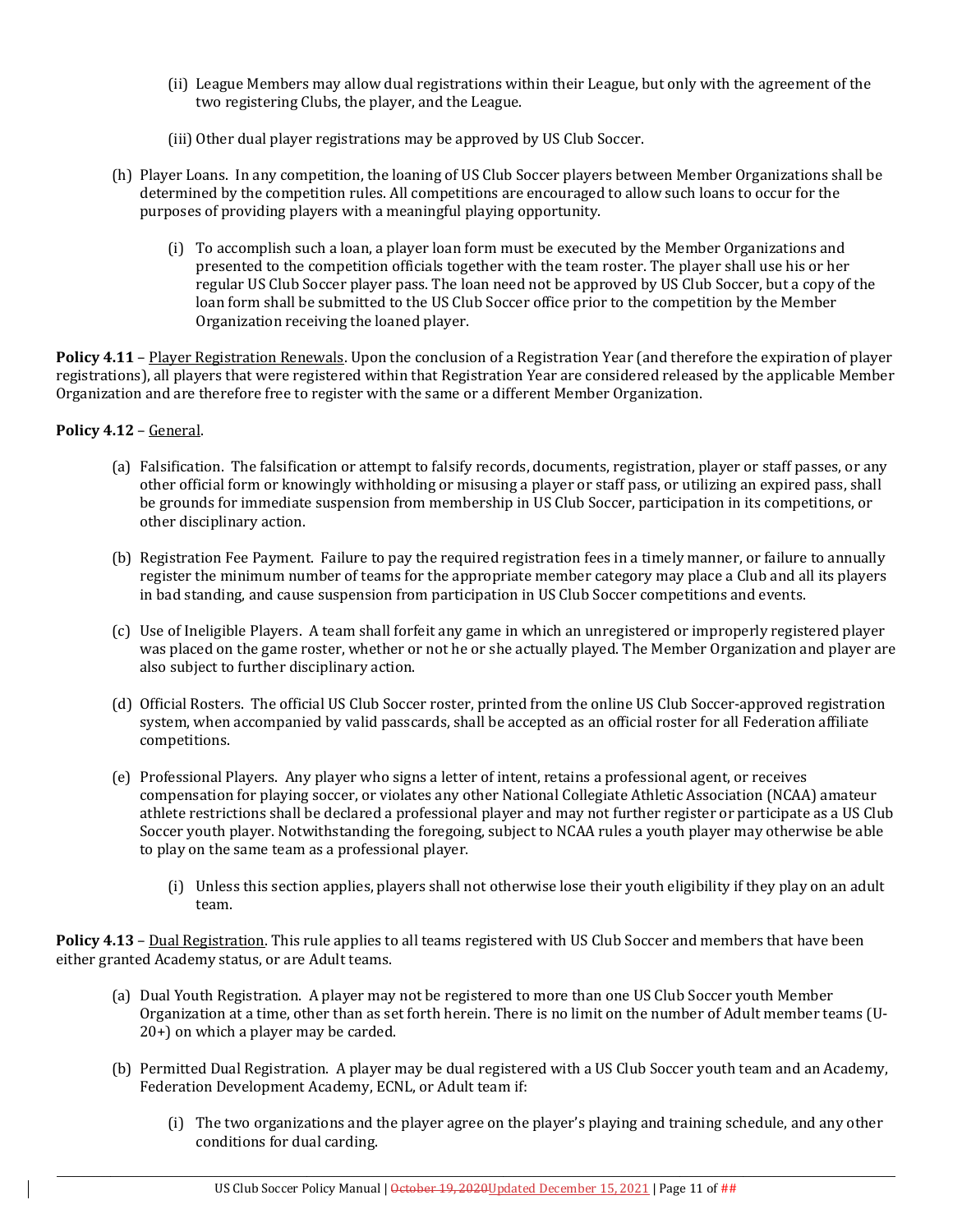- (ii) Both organizations confirm this agreement in an email sent to US Club Soccer.
- (iii) The dual carding is approved by US Club Soccer.
- (c) Sanctioned Leagues. Leagues may have different dual carding rules for teams within the league, if the rules are approved by US Club Soccer.
- (d) National Cup. For participation in the US Club Soccer National Cup, a player is Cup tied to the team with which he plays his or her first Regional game if that team advances to the Finals. If it does not advance, the player may play in a later Regional on another team in the same club, or with another team on which he is properly dual carded pursuant to this Policy.
- (e) Releases. A Member Organization may release a player, and thereafter another Member Organization may register the player, at any time. However, such a procedure should not be used so that the player may play in one, specific competition.
- (f) Player Loans. Loans are permissible between two member teams, pursuant to Policy 4.10(h), but should not be used for more than one competition (i.e. single game or tournament).

## **SECTION 5 – PARTICIPATION PERMISSIONS:**

**Policy 5.01** – Domestic Travel Permission. Permission for a Club Member in good standing to travel within the United States to participate in a soccer event hosted by a US Club Soccer Member or other Federation-affiliated Member shall not be required. Notice of intent to travel may be required for certain activities.

**Policy 5.02** – Permission to Participate. To ensure that insurance coverage is available and that the event is otherwise appropriate, permission must be obtained to participate in a soccer event, which is hosted or sponsored, by an individual or entity other than a US Club Soccer Member or Federation-affiliated Member. A request to participate must be submitted to US Club Soccer on the appropriate form at least 30 days prior to the event.

**Policy 5.03** – International Travel and Hosting Permission. Permission for a Club Member to travel outside the United States or to host foreign teams in the United States is processed and approved by the Federation National Office. The Federation's international travel and hosting application forms can be obtained from the US Club Soccer office.

- (a) A copy of the international travel or hosting application shall initially be submitted to the US Club Soccer office along with the required U. S. Soccer fee. US Club Soccer will then forward the application to the Federation. A Club must be in good standing to be granted such travel permission.
- (b) Permission to undertake international travel is contingent upon the Club securing adequate participant medical insurance.
- (c) Clubs, which are approved for international travel, must contact the appropriate officials in each country in which they will be traveling to determine what documents are required for entry and playing games.

## **SECTION 6 – LEAGUE RULES AND SANCTIONING:**

**Policy 6.01** – League Sanctioning. US Club Soccer will consider applications to sanction club leagues, and recreational and competitive leagues, if the league consists of a minimum of four (4) teams per age group, and meets any other established criteria. The Executive Director, or in the alternative the US Club Soccer Board, may accept or deny league membership in their sole discretion. League sanctioning fees and other league sanctioning criteria shall be reviewed on a regular basis.

- (a) Any current Club Member's teams are eligible to join a league if they otherwise meet the league criteria.
- (b) Teams that are not Club Members may apply to participate in the league by:
	- (1) Registering their team players with US Club Soccer, pursuant to the US Club Soccer Player Rules and paying the applicable player registration fees.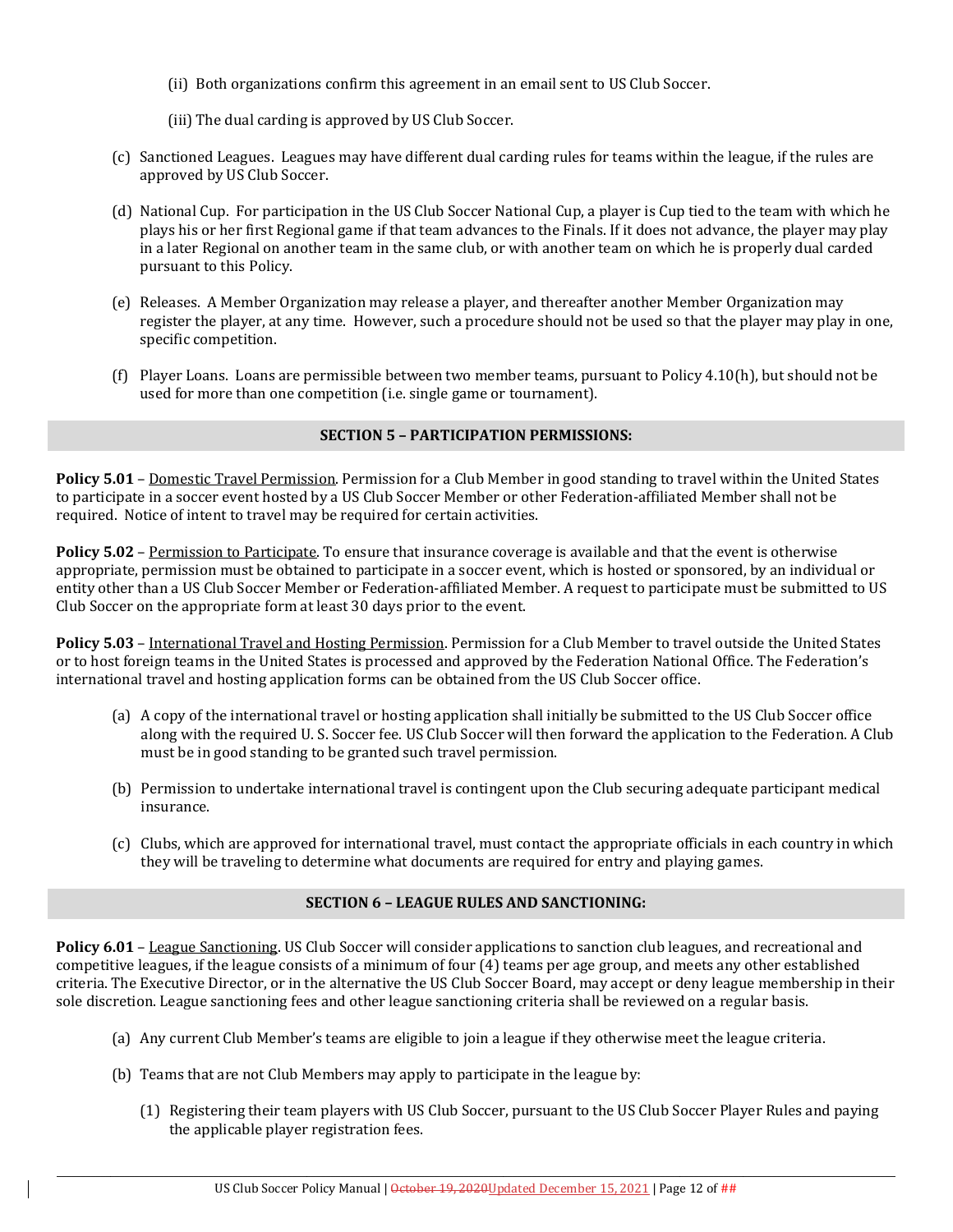- (2) Being accepted by US Club Soccer and the league as a team that can reasonably be expected to compete at the league's competition level.
- (c) Leagues will not be limited by state boundaries, and pursuant to Policy 5.01, no travel permissions will be required.
- (d) U.S. Soccer Federation-registered referees are required to be used unless a request for an alternate arrangement is approved in writing by US Club Soccer.

**Policy 6.02** – League Sanctioning Application. Any group of Member Clubs or other organization desiring to form a US Club Soccer-sanctioned league shall submit a fully completed league application at least 60 days prior to the proposed commencement of league play. US Club Soccer may waive deadlines in cases that, in its sole discretion, are justified. Applications may be obtained on the US Club Soccer website, or from the US Club Soccer office.

- (a) Among other information, the application shall contain the following information: name, address, and other information of the league administrator; source and assignment of referees; League Member Clubs and teams; league fees (note fees are limited to an amount reasonably necessary to administer the league); and copies of all administrative forms and reports.
- (b) Additional submittals shall include: the proposed schedule of games; bylaws and rules of the league; discipline procedures and committee; roster size, freeze, and other roster rules; and competition rules.
- (c) In all league competitions, players shall utilize their Club player pass, and may play up to an older age group without restriction.

**Policy 6.03** – Application Review. US Club Soccer shall review the application, and may ask for additional information before deciding on sanctioning.

(a) Approval is contingent upon the league administrator providing a sufficient level of administrative support including: serving as the point of contact with US Club Soccer, overseeing competition and collecting game reports, assuring that competent referees are assigned, maintaining the schedule and league standings, assuring compliance with all league and US Club Soccer rules and procedures, and administering disciplinary matters.

**Policy 6.04** – Application Approval. League approval is conditioned upon the league and its member teams complying with all US Club Soccer Bylaws, Policies, Disciplinary Procedures, and other Rules.

(a) At the end of the league season, the league administrator shall submit to US Club Soccer a league report in the designated format.

## **SECTION 7 – TOURNAMENT RULES AND SANCTIONING:**

**Policy 7.01** – Tournament Sanctioning. Club, Leagues, and League Team Members in good standing may apply to US Club Soccer to sanction tournaments of five (5) or more teams.

- (a) The tournament application and agreement must be received from the host Club at least forty-five (45) days prior to the tournament, indicating number of projected teams, tournament fees to be charged, competition format, roster and playing rules, and other information requested on the application form.
- (b) If approved, a report shall be submitted by the host Club within 30 days after the tournament, indicating teams attending and other information requested on the tournament report form.
	- (i) Any incident of alleged referee assault or abuse or other incidents of a violent or serious nature shall be reported to US Club Soccer within 48 hours of the incident. The US Club Soccer Disciplinary Rules and Procedures shall be followed as applicable.

**Policy 7.02** – Non-Member Teams. A team, which is not affiliated with a Club Member, may participate in the tournament if it is a member of another organization, which is a Federation-affiliated Member.

(a) Such team shall provide proof of travel permission, if such is required by the team's sanctioning organization, and proof of medical insurance coverage.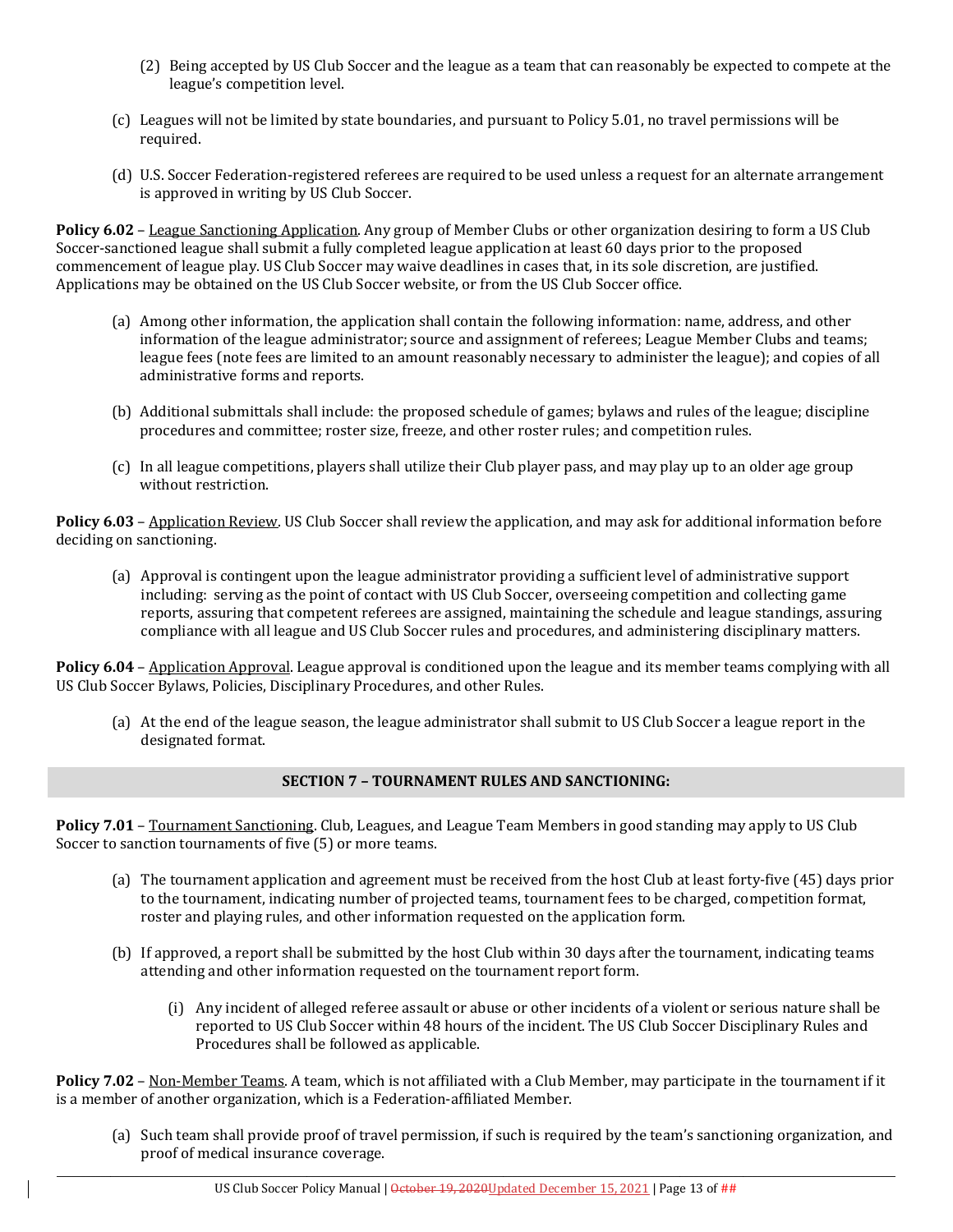(b) If a non-member team cannot comply with subsection (a) above, it may attend the tournament if it registers as a US Club Soccer tournament team, and obtains medical insurance coverage through US Club Soccer.

**Policy 7.03** – Tournament Teams. To apply as a tournament team, a non-member team shall contact US Club Soccer to determine the specific procedures. The Member Club tournament host is encouraged to help facilitate this process. The team shall register their players with US Club Soccer, and pay the required registration fees and insurance premium, and will then be qualified to participate in the tournament. The tournament team membership is only valid for the specific tournament at issue.

# **Policy 7.04** – General.

- (a) Teams participating in a US Club Soccer-sanctioned tournament will not be limited by state boundaries, and pursuant to Policy 5.01, no travel permissions will be required.
- (b) The US Club Soccer player pass shall be utilized for all Member Club teams, and Club players may play up to an older age group without restriction. The pass shall not be modified or marked upon in any way. Non-member teams may use their Federation Affiliate's player pass.
- (c) Hosting foreign teams as part of a tournament is governed by Policy 5.03.
- (d) U.S. Soccer Federation-registered referees are required to be used unless a request for an alternate arrangement is approved in writing by US Club Soccer. Tournament hosts shall provide information on the source and assignment of referees in the application.
- (e) Tournament hosts Clubs should review and follow to as great an extent as practical the US Club Soccer Tournament Protocols, available as part of the tournament application.
- (f) The tournament-sanctioning fee shall be determined by the US Club Soccer Board.

**Policy 7.05** – Club Host Sanctioning. A Member Club in good standing may host up to three (3) other clubs (four (4) clubs in total) for the purposes of playing informal, competitive games at any time without submitting a tournament-sanctioning request or seeking other approval. Hosting more than three (3) other clubs requires US Club Soccer approval, or completion of a tournament application. A notice on the designated form shall be submitted to US Club Soccer at least 14 days prior to such hosting.

- (a) No fee shall be charged for such game hosting, and US Club Soccer insurance shall apply for Member Clubs if the notice provisions have been met.
- (b) No travel or other permissions shall be required. However, if a team that is not affiliated with a Member Club is planning to attend, proof that the team's medical insurance will be in effect for the event is required at the time of notice.

## **SECTION 8 – TECHNICAL PROGRAMS AND COMPETITION RULES:**

**Policy 8.01** – Technical Director. US Club Soccer shall hire a Technical Director who shall report to the Executive Director. He or she shall work closely with the Board and Technical Committee to assist Clubs in improving their technical and player development programs.

**Policy 8.02** – Technical Committee. A Technical Committee shall be appointed by the US Club Soccer Board to assist the Board and Technical Director in program development and implementation. Representation shall include individuals from boys and girls soccer programs, collegiate soccer, professional soccer, and the national teams' programs.

**Policy 8.03** – Roster Rules. Roster rules shall be established for each sanctioned competition and US Club Soccer shall be informed of such rules on the appropriate request or notice form. The online Club Player Roster shall be accepted as an official roster for all US Club Soccer competitions.

**Policy 8.04** – Competition Rules. As a general rule, FIFA Laws of the Game shall be the competition rules that apply to all competitive team games. However, limited rule variations (i.e. substitutions, tie-breakers, etc.) may be established for each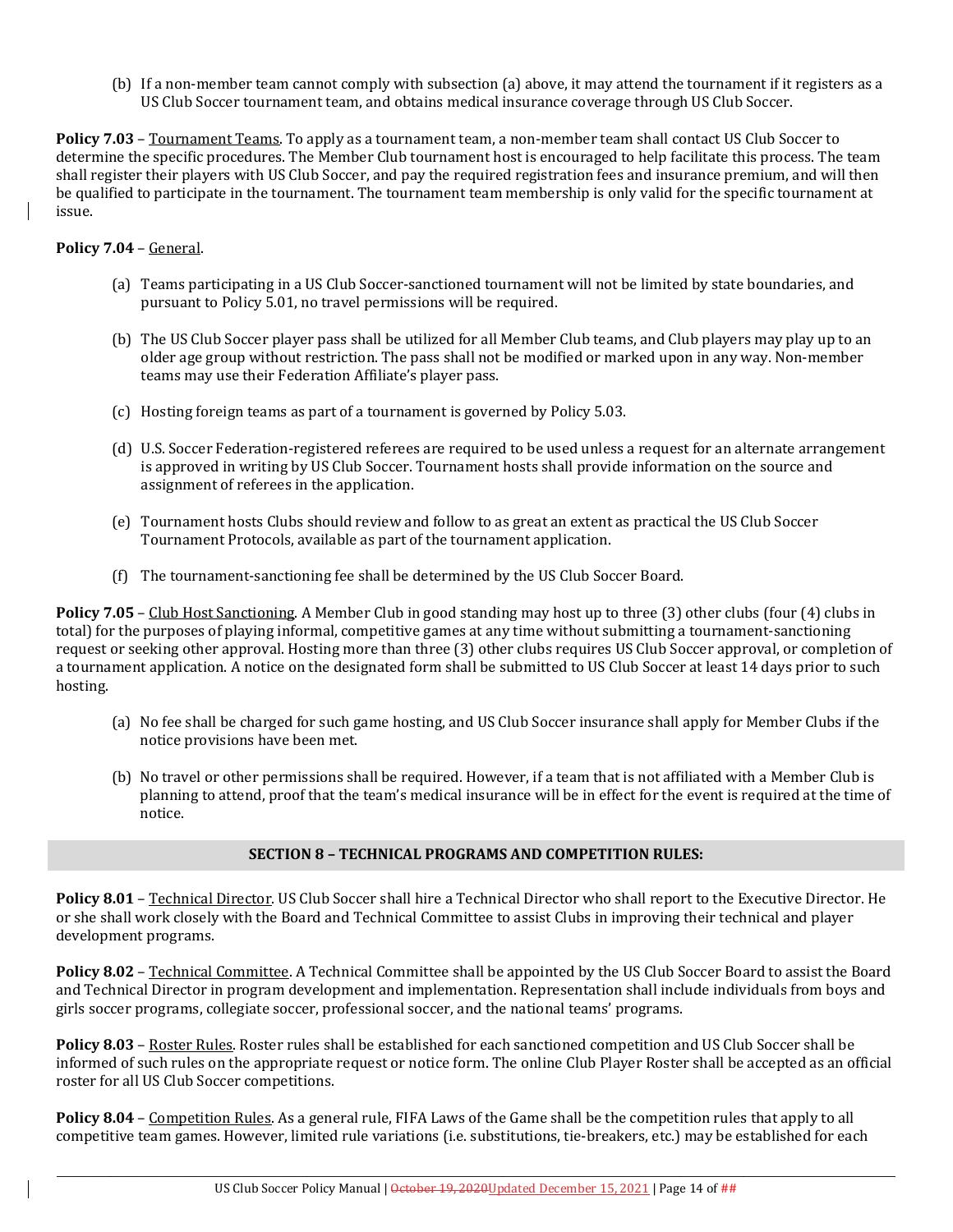sanctioned competition. The US Club Soccer Technical Committee may choose to issue guidelines that all competitions are encouraged to adopt. US Club Soccer shall be informed of competition rules to be utilized on the appropriate request or notice form.

- (a) Substitutions. *Reserved.*
- (b) All players must wear shin guards in any US Club Soccer sanctioned event. The FIFA Laws of the Game shall apply to other equipment restrictions.
- (c) U.S. Soccer Federation-registered referees are required to be used unless a request for an alternate arrangement is approved in writing by US Club Soccer.

**Policy 8.05** – Competition Protests and Appeals. Any protest arising out of a US Club Soccer sanctioned competition shall first be determined by the competition committee for that event, pursuant to its rules for such matters. After a determination, the party adversely affected may then file a protest appeal with the US Club Soccer Protest Appeals Committee. This Policy does not apply to disciplinary action against an individual or US Club Soccer Member, whether or not arising out of a competition. For such actions, see Section 14.

- (a) The protest appeal shall be in writing on the designated form and mailed overnight or faxed to US Club Soccer office, no later than seventy-two (72) hours after the adverse ruling, and accompanied by a fee of \$150. If not on the designated form, while not fatal to the right of appeal, the petitioner will be asked to complete the designated form. Only those Club coaches or team administrators directly involved in the matter may protest a competition matter.
- (b) The Committee may speak to the parties involved, or ask for additional information, and shall then render a written decision as expeditiously as possible. An open hearing with all parties present shall not occur for competition protests. However, the Committee may, at its option, conduct a conference call of all interested parties.
- (c) All protests regarding the field, the game, the published rules of competition or the competition administration shall be submitted to the referee and the competition committee before the game, unless the reason for the protest occurs during the game. Referee decisions related to the FIFA Laws of the game are final. The Committee shall not entertain protests of red or yellow cards or coach send-offs issued by a game referee.
- (d) Any allegation of referee assault or abuse shall be forwarded directly to US Club Soccer and processed as described in Section 14.

# **Policy 8.06** – Travel and Training Documents

- (a) Official rosters should be printed from the US Club Soccer-approved registration system, and such rosters shall be accepted in any US Club Soccer-sanctioned competition.
- (b) Coaches or team managers shall carry their player's original medical release and consent form to all competitions and training sessions.

# **SECTION 9 – DISCIPLINE:**

**Policy 9.01** – Membership Termination. Termination of Club and other US Club Soccer Members is governed by Bylaw VII (1).

**Policy 9.02** – Removal from Office. Removal of US Club Soccer Officers and Board Members is governed by Bylaw X.

**Policy 9.03** – US Club Soccer Discipline. The US Club Soccer Board or its Discipline Committee shall have the authority to suspend or fine a Member; or may suspend, fine, or declare ineligible a player, coach, or administrator for violations of US Club Soccer Bylaws, Policies, other Rules or directives, non-payment of monies due, or conduct detrimental to soccer or US Club Soccer. The Executive Director of US Club Soccer may take the same actions, but is limited to a US Club Soccer Member fine of \$1,000 and an individual fine of \$250, and any suspension of rights or privileges to no more than 30 days. Inactive status, however, does not require a hearing or other action, and may remain in effect until the payment of monies due or compliance with registration requirements. Rules for disciplinary hearings and appeals are contained in Section 14.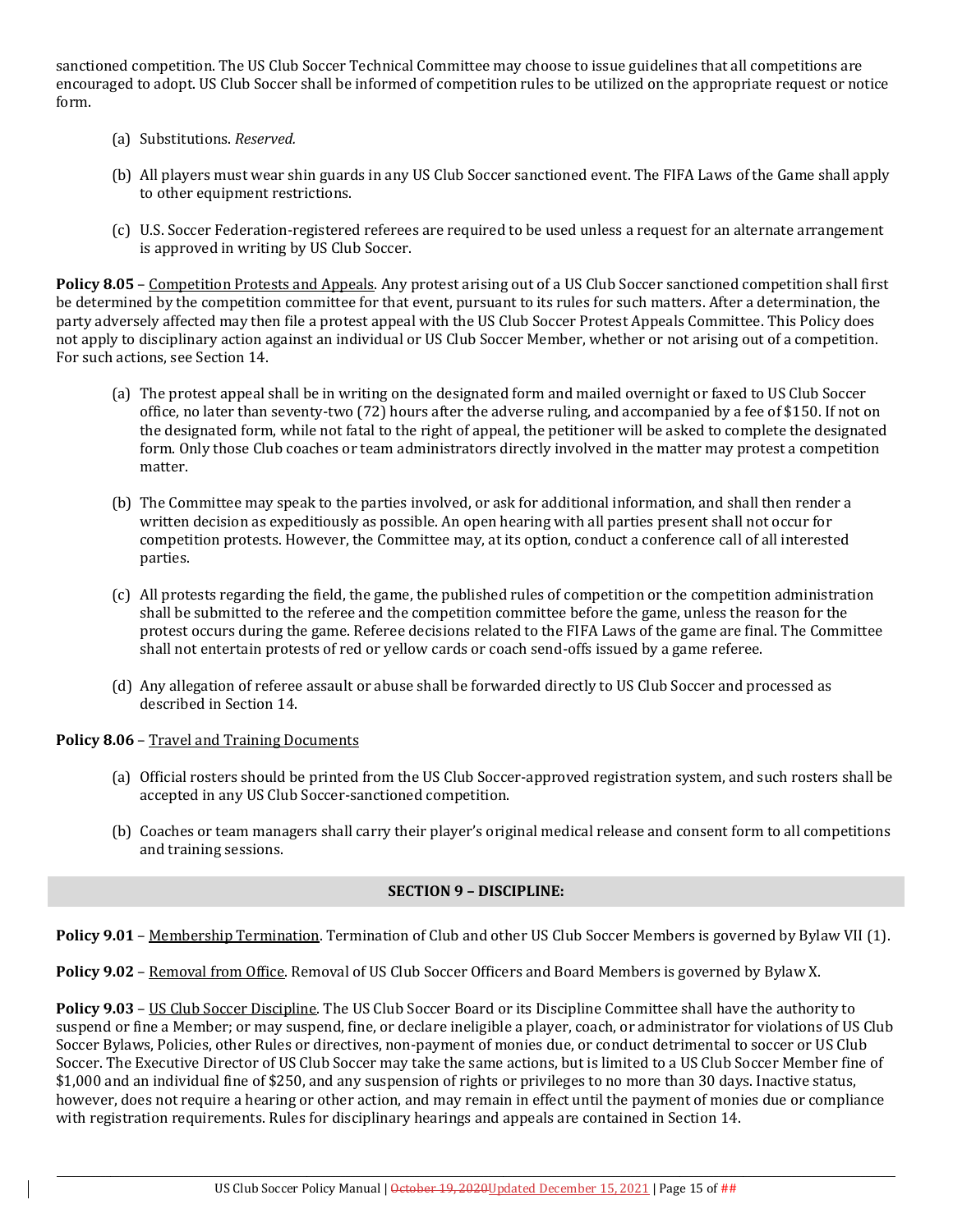**Policy 9.04** – Other Discipline. US Club Soccer Members may adopt and enforce their own disciplinary rules. US Club Soccer sanctioned competitions shall adopt disciplinary rules and procedures for that competition. Appeals procedures from such discipline are set forth in Section 14.

(a) Discipline, which does not extend beyond the end of a tournament, shall not be appealable.

**Policy 9.05** – Discipline Reciprocity. Recognition of disciplinary actions imposed by other Federation-affiliated Members shall be in accordance with Federation Bylaw 241.

**Policy 9.06** – Conduct Generally. Each Club or League Member, or other Member Organization and their players, coaches, administrators, or tournament personnel shall be primarily and solely accountable for the conduct of themselves, and the persons associated with them. In addition to disciplinary actions under Policies 9.03, 9.04 and 9.05, conduct subject to discipline may also include that which is adverse to the best interests of soccer or US Club Soccer, or other unlawful conduct. Such organizations and individuals shall be subject to all rules pertaining to misconduct contained herein, including, without limitation, violation of Section 13, caution, ejections, fines, and suspensions, as well as in the case of Club or League Members possible membership termination.

- (a) Any other individuals who may be reasonably construed as being associated with a Club or team, such as relatives or spectators, shall also be subject to the jurisdiction and authority of US Club Soccer. Club coaches or administrators shall be held responsible for the actions of any individual at any game who, in the opinion of the referee or competition authority, is a supporter of that Club or team.
- (b) During any game sanctioned directly or indirectly by US Club Soccer, a referee may stop the game and eject any coach, player, or spectator from the grounds (the field of play and areas surrounding the field on which the game is being played) if, in the opinion of the referee, the offender is guilty of violent conduct, serious foul play, or the use of foul or abusive language, or if the conduct is deemed to be interference by the offender as defined in FIFA Laws of the Game 5(d). At no time will foul or abusive language be permitted at any field. Alcohol or illegal drug use, or possession or transportation of a weapon without a valid permit, shall not be permitted at any time.
- (c) For any incident of individual or US Club Soccer Member misconduct, including playing an ineligible player or another roster abuse, the League, tournament host, referee, or other competition authority shall file with the competition authority disciplinary committee a Competition Incident Report within 48 hours of the incident, or if warranted a written allegation (utilizing the Allegation of Misconduct Form). Except in the case of an assault or abuse of a referee, the original jurisdiction shall rest with the competition authority disciplinary committee.

**Policy 9.07** – Suspension Because of Litigation. Any person participating in any US Club Soccer sanctioned or sponsored competition or event who becomes involved as a defendant in legal action detrimental to the welfare of youth players, or in legal action based on alleged activities detrimental to the welfare of youth players, shall be disqualified by the US Club Soccer from all soccer-related activities until completion of such legal action, pursuant to US Club Soccer's Risk Management policies in Section 13. The person's status shall be reviewed by US Club Soccer's Executive Director or Discipline Committee at the conclusion of the legal action. Matters detrimental to the welfare of youth players shall include crimes of moral turpitude and felonies.

**Policy 9.087** – Protest and Appeals. Protests relating to the competition itself, rather than participant discipline arising from that competition, are found in Policy 8.05.

**Policy 9.098** – Disciplinary Procedures. Procedures for the administration of disciplinary matters are contained in Section 14.

# **SECTION 10 – INSURANCE:**

**Policy 10.01** – Player Medical Coverage. All registered US Club Soccer players, coaches, and administrators are covered by secondary medical insurance for US Club Soccer sanctioned events, and for other events sanctioned by a Federation-affiliated Member if coverage is otherwise not available through that Federation-affiliated Member. A copy of the medical claim form may be obtained by contacting the US Club Soccer office. A player's coach shall complete US Club Soccer's form, certifying the injury occurred while participating in a US Club Soccer sanctioned activity, prior to any claim being forwarded to US Club Soccer's insurance carrier.

(a) Medical coverage applies when a player or staff has completed the registration process, as set forth in Section 4, the applicable fees for that individual have been paid, and in the case of competitive players a passcard has been issued.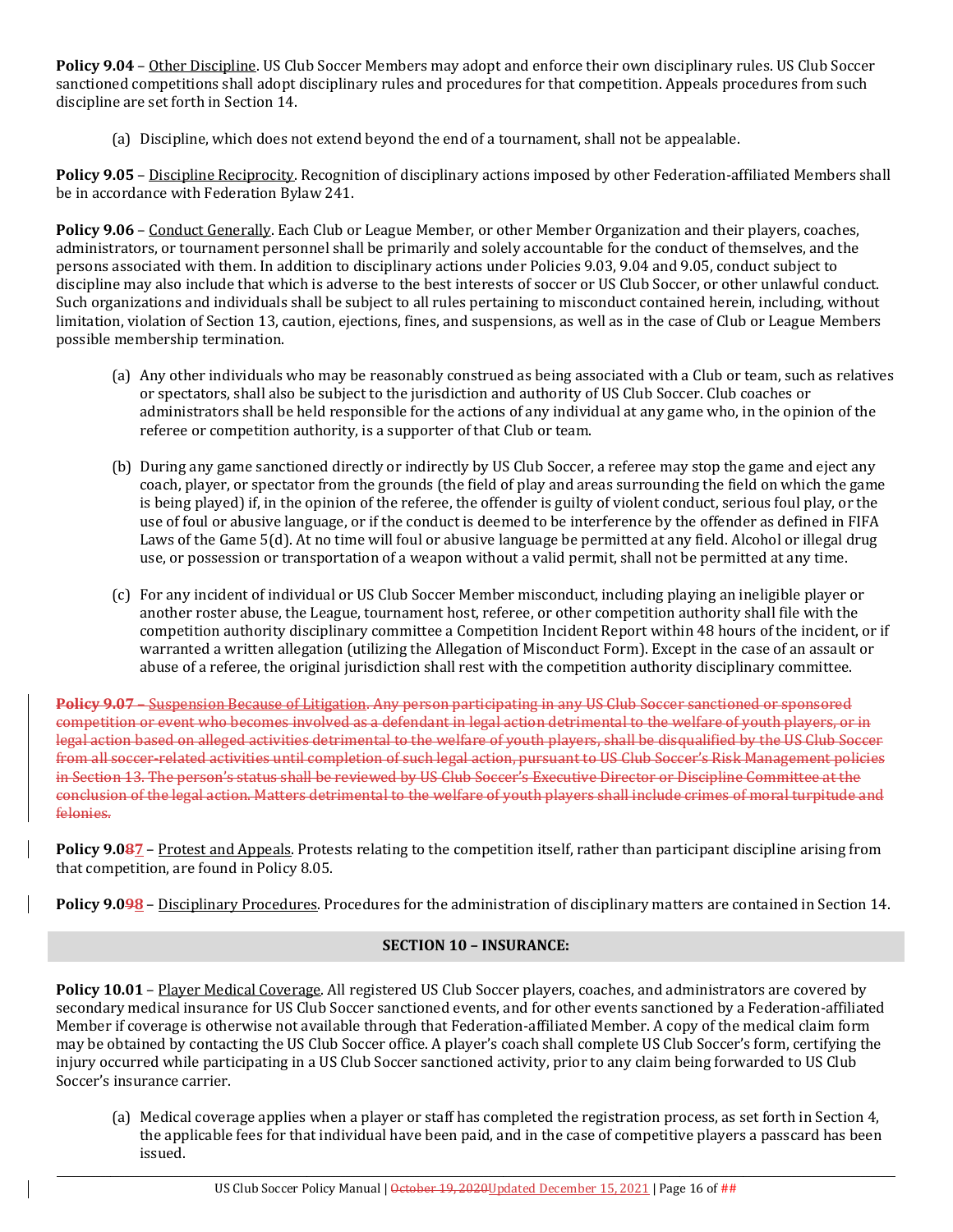**Policy 10.02** – Dual Registration. In cases where a Member Club or its players or staff are registered with US Club Soccer and also with another Federation-affiliated Member, the applicable medical insurance shall be determined by which organization a player or staff is participating in or training for, as evidenced by which Members passcard is utilized for a given competition.

**Policy 10.03** – US Club Soccer and Member Liability Coverage. Liability coverage for both US Club Soccer and its Members shall be available through US Club Soccer. Members shall notify US Club Soccer of any lawsuit, claim, or attorney correspondence received or filed against it, or one of its coaches or administrators functioning in their capacity as a club employee, contractor, or volunteer, or of any other communication that would indicate a lawsuit may be possible in the future. Any questions regarding liability coverage should be directed to the US Club Soccer office.

- (a) Liability coverage applies to a Member when it has fulfilled the minimum requirements of membership. In the case of a Member Club, this shall be the registration of the Club and its acceptance by US Club Soccer, and the registration and payment of fees for at least three (3) teams. League teams are provided coverage after registering a single team.
- (b) Members may request a certificate of insurance by obtaining a form from the US Club Soccer office or from the US Club Soccer website.

**Policy 10.04** – Tournament Insurance. US Club Soccer may, through its insurance carrier, make tournament insurance available to its Members in cases where it is desirable to insure all non-member tournament attendees. Such insurance will be optional for the tournament host and incur an additional premium cost.

# **SECTION 11 – RECREATIONAL PLAYERS:**

**Policy 11.01** – Recreational Player Programs. Prior to a Member Organization registering any recreational players, the organization shall contact US Club Soccer and provide information on the nature of their recreational programs. For purposes of these Policies, whether an organization qualifies as a recreational program shall be reviewed on a case by case basis. Criteria among others include: age of the players, whether or not tryouts are held, whether small-sided games are played, if the group is part of a vertically integrated club program, if competition only occurs in house (i.e. only among the organization's teams). Any competition with other organizations, such as open tournaments, qualifies the team as competitive, and its players are required to be carded.

**Policy 11.02** – Super Rec Player Category. US Club Soccer shall also establish a category of players termed Super Rec. These players are similar to rec players in that they play primarily in an in-house program (i.e. they are not competitive nor play on a travel team). However, they shall receive a player pass and may play in competitive games against other rec teams in the same general geographical area. Different fees and registration requirements may apply to Super Rec players.

## **SECTION 12 – ADULT PLAYERS:**

**Policy 12.01** – Adult Player Registration. US Club Soccer Members may register adult players with US Club Soccer, pursuant to the procedures posted on the US Club Soccer website. Clubs are encouraged to develop adult player programs, and US Club Soccer will assist in that process.

## **SECTION 13 – ATHLETE AND PARTICIPANT SAFETY/RISK MANAGEMENT:**

**Policy 13.01** – Policy Statement and Definitions. **US Club Soccer has zero tolerance for abuse or misconduct.** US Club Soccer is committed to providing a safe environment and preventing abusive conduct in any form.

For the purposes of the policies set forth in Section 13 and Appendixces A and B (collectively, "Athlete and Participant Safety/Risk Management Policies"), as well as elsewhere in this Policy Manual, the following terms have been adopted:

 **Activities within US Club Soccer's jurisdiction.:** This includes not only activities directly operated by US Club Soccer, but also sanctioned and related activities operated by Member Organizations, including, but not limited to, practices/training, scrimmages, sanctioned league and tournament activities, team travel, and applicable off-field activities and other In-Program Contact.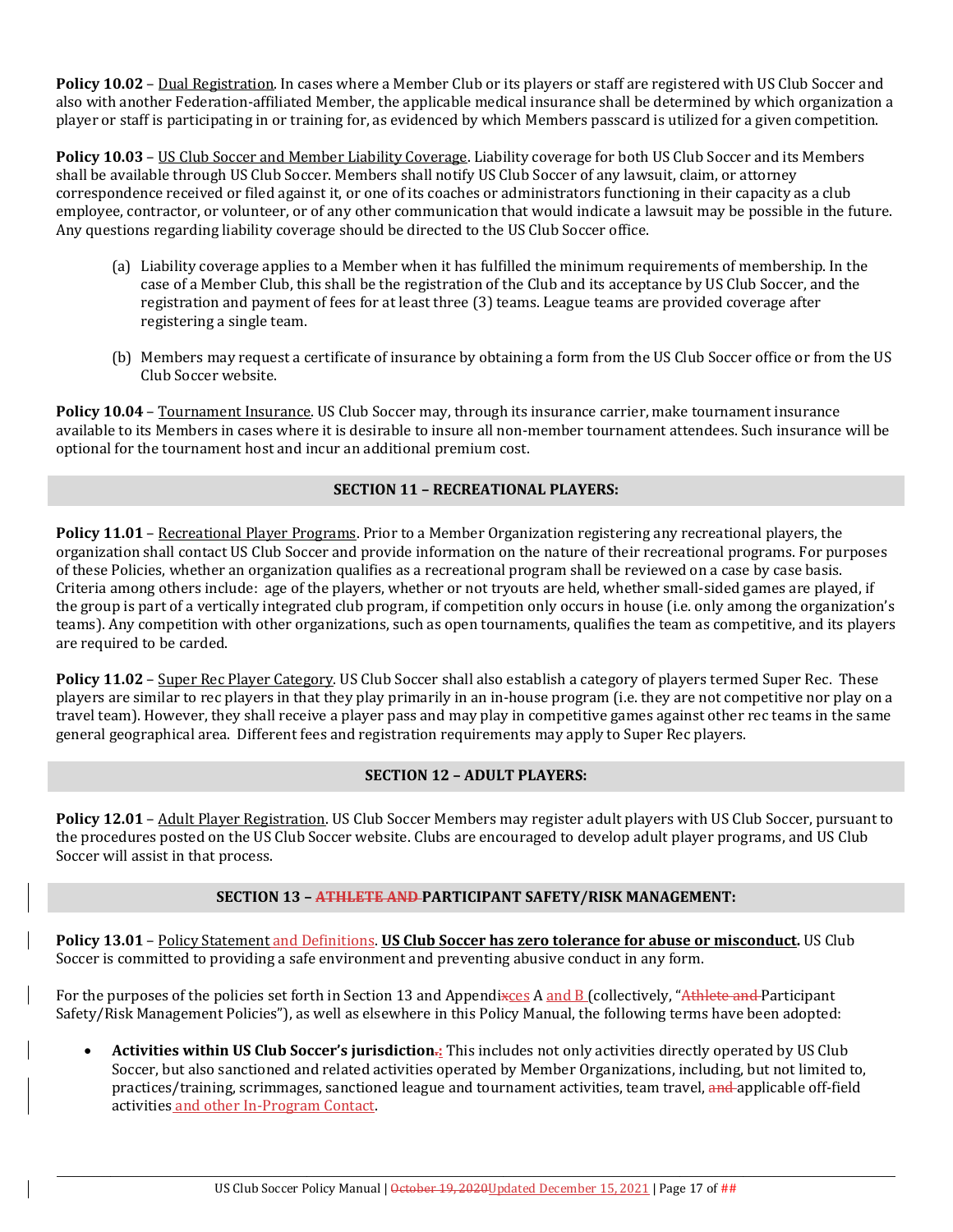**Participating Adult Participant:** Any adult (18 years of age or older)individual US Club Soccer or a Member Organization authorizes, approves or appoints to have  $\frac{1}{2}$  Regular  $\epsilon$ Contact with or authority over Youth ParticipantsMinor Athletes in activities within US Club Soccer's jurisdiction. This includes, but is not limited to, coaches, club and team administrators, sports medicine/health care professionals, and anyone traveling as a member of a team delegation. There are two types of Participating AdultsAdult Participants: 1) Direct Participating AdultAdult Participant ("DAP"); and 2) Third-party <del>Participating Adult Adult Participant ("TPAP")</del>.

Without limitation, individuals in the following roles are considered Adult Participants:

- o US Club Soccer staff and Board of Directors (DAP)
- o Member Organization Board of Directors (DAP)
- o Member Organization executives, directors, coaches, managers, administrators and other staff who have Regular Contact with or authority over Minor Athletes, regardless of whether the individual is an employee, independent contractor, or volunteer (DAP)
- o Players age 18 or older on a team with a Minor Athlete (DAP)
- o id2 / PDP staff and coaches (DAP)
- o Anyone traveling as a member of a team delegation (DAP)
- o Sports medicine/health care professionals/athletic trainers (DAP if part of Member Organization; TPAP if contracted from hospital, healthcare system or similar organization)
- o U.S. Soccer Federation-registered referees (TPAP)
- o Referee assignors, coordinators or other referee staff having Regular Contact with Minor Athletes (DAP or TPAP)
- **Authority:** When one person's position over another person is such that, based on the totality of the circumstances, they have the power or right to direct, control, give orders to, or make decisions for that person. See also the *Power Imbalance* definition in the SafeSport Code.
- **Close‐in‐Age Exception:** An exception applicable to certain policies when an Adult Participant does not have authority over a Minor Athlete *and* is not more than four years older than the Minor Athlete. This exception *only* applies to US Club Soccer's Prevention Policies (Policy 13.05 & Appendix B).
- **Direct Participating Adult (DPA)Adult Participant (DAP):** Any Participating AdultAdult Participant thatwho is directly affiliated with US Club Soccer or a Member Organization.
- **Dual Relationships:** An exception applicable to certain policies when an Adult Participant has a dual role or relationship with a Minor Athlete and the Minor Athlete's parent/guardian has provided written consent at least annually authorizing the exception.
- **In‐Program Contact:** Any contact (including communications, interactions, or activities) between an Adult Participant and any Minor Athlete related to participation in sport. Examples of In-Program Contact include, but are not limited to, competition, practices, camps/clinics, training/instructional sessions, pre-/post-game meals or outings, team travel, review of game film, team- or sport-related relationship-building activities, celebrations, award ceremonies, banquets, team- or sport-related fundraising or community service, sport education or competition site visits.
- **Youth ParticipantMinor Athlete:** Amateur athletes who are minors or referees who are minors. This includes coaches who are minors.Any individual under 18 years old who participates in activities within US Club Soccer's jurisdiction. This includes, but is not limited to, players, coaches and referees who are minors.
- **Covered PersonnelParticipant:** Includes 1) Participating AdultsAdult Participants; 3)2) Youth ParticipantsMinor Athletes; 2)3)Member Organization employeesany individual affiliated with US Club Soccer or a Member Organization involved in or with decision-making authority for activities within US Club Soccer's jurisdiction; and 4) US Club Soccer employees and Board members any other individual registered with US Club Soccer or otherwise involved in activities within US Club Soccer's jurisdiction.
- **Personal Care Assistant (PCA):** An Adult Participant who assists an athlete requiring help with activities of daily living (ADL) and preparation for athletic participation. This support can be provided by a Guide for Blind or visually impaired athletes or can include assistance with transfer, dressing, showering, medication administration and toileting. PCAs are different for every athlete and should be individualized to fit their specific needs. When assisting a Minor Athlete, PCAs must be authorized by the athlete's parent/guardian.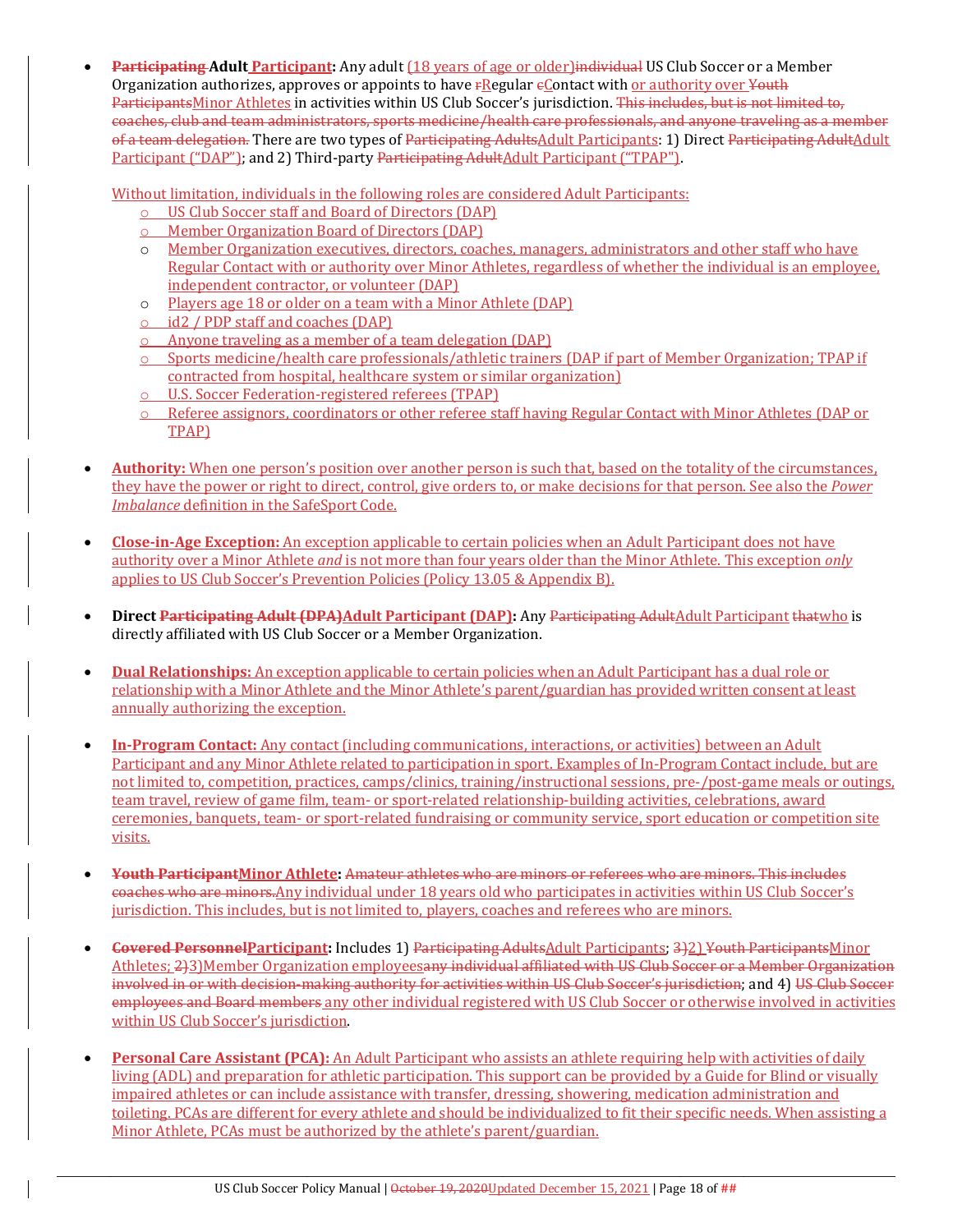- **Regular Contact:** Ongoing interactions during a 12-month period wherein an Adult Participant is in a role of direct and active engagement with any Minor Athlete(s).
- **Third‐party Participating Adult (TPPA)Adult Participant (TPAP):** Any Participating AdultAdult Participant that is not directly affiliated with US Club Soccer or a Member Organization. (Example 1: Athletic trainers from a hospital/healthcare system that a Member Organization uses for a game(s). Example 2: U.S. Soccer Federationregistered referees, or referee assignors having regular contact with Youth ParticipantsMinor Athletes.

All Covered PersonnelParticipants are responsible for knowing and complying with all US Club Soccer Bylaws, Policies and Rules (including those guidelines and directorsives on the US Club Soccer website) in addition to all applicable federal and state laws, rules and regulations and any applicable Member Organization policies and rules. Member Organizations are responsible for ensuring their own Covered PersonnelParticipants comply with US Club Soccer's Athlete and Participant Safety/Risk Management Policies.

Limited exceptions to the Athlete and Participant Safety/Risk Management Policies may be granted by US Club Soccer on a case-by-case basis where appropriate, provided that such exceptions do not materially impact athlete safety.

**Policy 13.02** – Eligibility Status and Determinations. US Club Soccer will, in itsmay use any information and has absolute and sole discretion, to make an eligibility status determination for each potential or current US Club Soccer registrant, as follows: any current or potential Participant in activities within US Club Soccer's jurisdiction.

- (a) Eligible. An individual has met the criteria necessary for registration with US Club Soccer andor participation in activities within US Club Soccer's jurisdiction activities.
- (b) Ineligible. An Ineligible status refers to an individual who has not met the criteria necessary for registration with US Club Soccer or participation in US Club Soccer activities, and as such, is prohibited from doing so. Most commonly, this is the result of an individual who has not yet completed the applicable US Club Soccer registration requirements. An individual with an Ineligible status is not necessarily Disqualified.
- (c) Closed. A Closed status means a determination of Eligible, Disqualified or Ineligible has not been made. This is often the result of incomplete background screening, applicant withdrawal, incomplete registration or other requirements, lack of response, or other similar situation. By definition, an individual with a Closed status is also Ineligible.
- (d) Disqualified. An individual who is Disqualified is prohibited from all involvement in activities within US Club Soccer's jurisdiction, including registration with US Club Soccer or participation in US Club Soccer programming. Unless specified otherwise by US Club Soccer, Disqualifications are indefinite, though a Disqualified individual may reapply for registration or participation with US Club Soccer for the subsequent registration year. By definition, all Disqualified individuals are also Ineligible.
	- (i) US Club Soccer may deny registration to and disqualify, and/or require corrective action, any individual, or deny membership to or otherwise disciplineon an indefinite or interim basis, any ParticipantMember or potential Participantwhichwho:
		- pursuant to Policy 13.06, is determined by US Club Soccer's Risk Management Committee (including a Risk Management Review Panel) to be denied registration and Disqualified and/or require corrective action; or
		- does not meet the background screening adjudication or eligibility criteria established by US Club Soccer; or
		- **•** intentionally disregards US Club Soccer's Athlete and Participant Safety/Risk Management Policies, or registration procedures, or participates with players before registration is approved and an "eligible" determination is made; or
		- continues to employ or utilize any individual who either fails to comply with the registration procedures; or
		- falsifies information, completes an application on behalf of another; or
		- as a result of risk management procedures is determined by US Club Soccer to be unfit to continue in his or her current position, and is thereby disqualified.
	- (ii) Interim Disqualification. An individual with an Interim Disqualification status is prohibited from involvement in activities within US Club Soccer's jurisdiction while the matter is under review.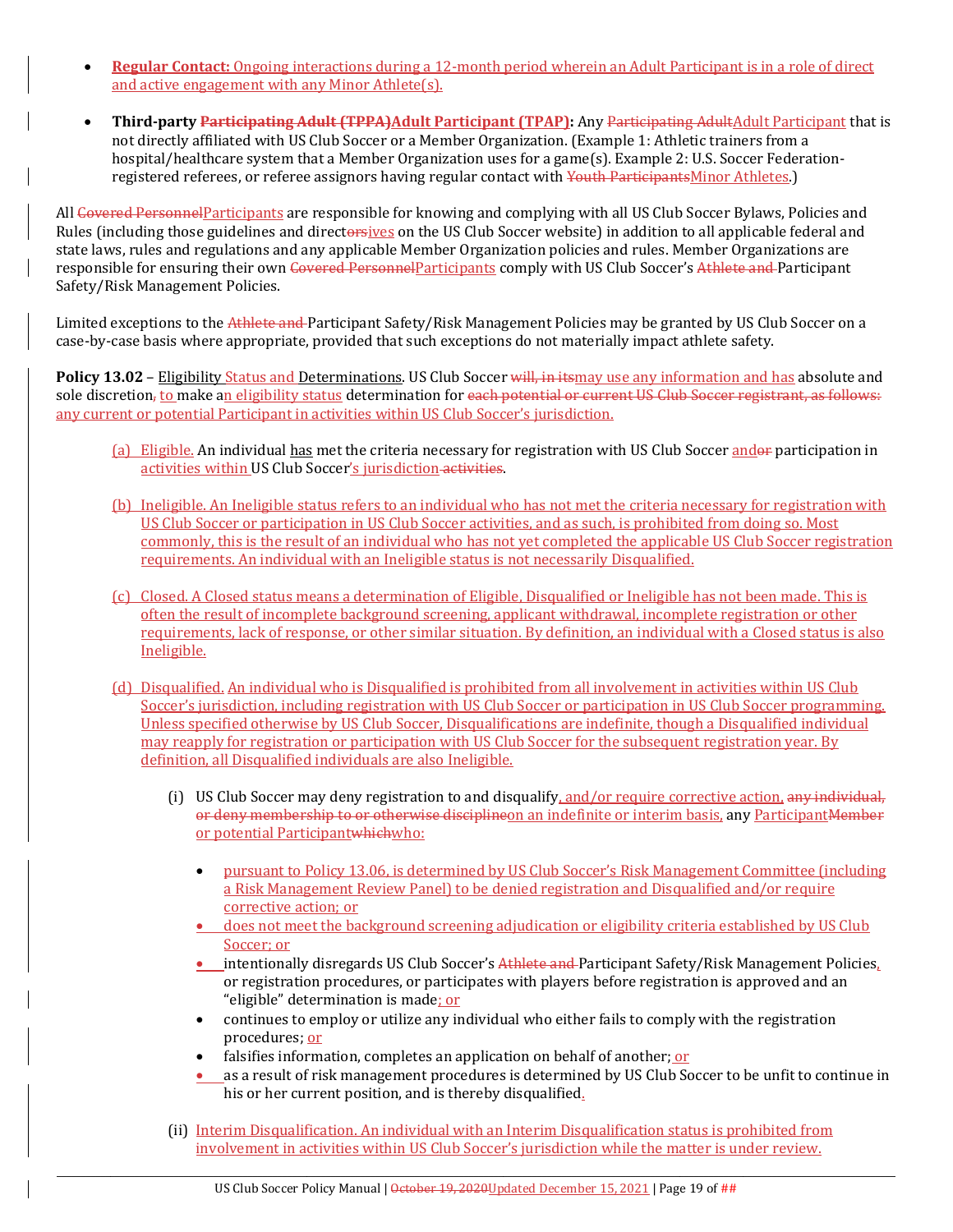Regardless of criminal or civil guilt in the alleged abuse, the continued presence of the person could be detrimental to the reputation of US Club Soccer and could be harmful to  $\frac{1}{2}P_1P_2$  articipants. An individual person who is accused but later cleared of charges may apply to be reinstated within US Club Soccer.

(iii) Notification of Disqualified individuals shall be submitted toUS Club Soccer shall notify the Federation of a Participant's, or a potential Participant's, applicable eligibility status and determinations in accordance with itsthe Federation's Bylaw 212 (Reporting Risk Management Disqualification) and its Policyies 212 and 601-10 (Recognition of Risk Management Actions). US Club Soccer may also notify other applicable organizations.

US Club Soccer will, in its absolute and sole discretion, make a determination for each potential or current US Club Soccer registrant, as follows:

- **Closed:** A determination of eligible or disqualified has not be made because of incomplete background screening, applicant withdrawal, lack of registration request, lack of response, or other similar situation. By definition, individuals with a "closed" determination are also ineligible.
- **Disqualified:** An individual has been prohibited from all involvement in US Club Soccer activities, including registration with US Club Soccer or participation in US Club Soccer programming. Disqualifications are usually based upon Athlete and Participant Safety/Risk Management Policies. Unless specified otherwise by US Club Soccer, the disqualified individual may reapply for registration or participation with US Club Soccer for the subsequent registration year. Depending on the circumstances, US Club Soccer may, at its sole discretion, extend the period of disqualification. By definition, all disqualified individuals are also ineligible*.*
- **Eligible:** An individual has met the criteria necessary for registration with US Club Soccer or participation in US Club Soccer activities.
- **Ineligible:** An individual has not met the criteria necessary for registration with US Club Soccer or participation in US Club Soccer activities, and as such, is prohibited from doing so.

#### **Policy 13.03** – Disqualification of Individuals.

- ii. US Club Soccer may deny registration to and disqualify any individual, or deny membership to or otherwise discipline any Member which i) intentionally disregards US Club Soccer's Athlete and Participant Safety/Risk Management Policies or registration procedures, or participates with players before registration is approved and an "eligible" determination is made; ii) continues to employ or utilize any individual who either fails to comply with the registration procedures; iii) falsifies information, completes an application on behalf of another; or iv) as a result of risk management procedures is determined by US Club Soccer to be unfit to continue in his or her current position, and is thereby disqualified.
- iii. US Club Soccer may use any information and its absolute discretion in determining disqualification, but at a minimum such information may include, without limitation, the following offenses: any felony, gross misdemeanors, violation of these guidelines, or driving offenses, including loss of license, reckless driving, impaired driving, or a DUI.
- Any person accused of a sexual offense, an offense against a minor, or an offense involving physical violence may be asked to resign voluntarily or may be disqualified by US Club Soccer until the matter is resolved. Regardless of criminal or civil guilt in the alleged abuse, the continued presence of the person could be detrimental to the reputation of US Club Soccer and could be harmful to the participants. A person who is accused but later cleared of charges may apply to be reinstated within US Club Soccer.
- In addition, an individual's actions may give rise to a suspension instead of a disqualification under US Club Soccer's Disciplinary Procedures.
- vi. US Club Soccer and its Members shall further comply with the Federation's Risk Management Bylaws, Rules, and Policies, including Bylaw 212, and Policies 212 and 601-10.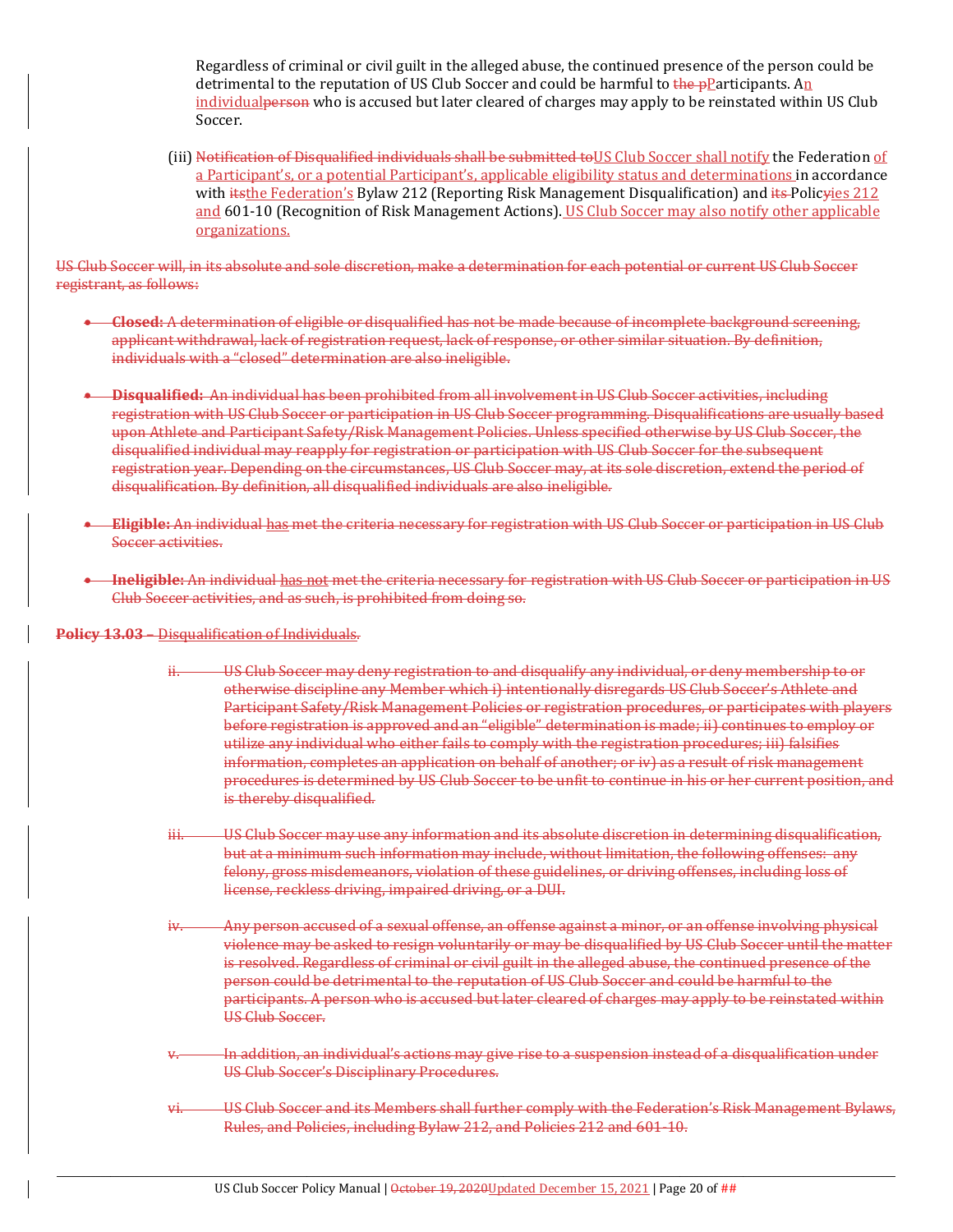#### **Policy 13.043** – Reporting.

(a) Mandatory Reporting of Suspected Child Abuse to Law Enforcement. Pursuant to the Protecting Young Victims from Sexual Abuse and Safe Sport Authorization Act of 2017 (the "SafeSport Act"), which amended the Victims of Child Abuse Act of 1990, **all mandatory reporters are required to report suspected child abuse, including sexual abuse, within 24 hours to the local law enforcement agency or local child protective services** agency that has jurisdiction to investigate reports of child abuse or to protect child abuse victims, or to **the FBI. This requirement applies to, among others, all Covered PersonnelParticipants.**

Specifically, the definition of mandatory reporter now includes any "adult who is authorized, by a national governing body, a member of a national governing body, or an amateur sports organization that participates in interstate or international amateur athletic competition, to interact with a minor or amateur athlete at an amateur sports organization facility or at any event sanctioned by a national governing body, a member of a national governing body, or such an amateur sports organization."

The reporting obligation is triggered when a mandatory reporter becomes aware of "facts that give reason to suspect" a child has suffered an incident of child abuse. Child abuse includes physical or mental injury, sexual abuse or exploitation, or negligent treatment of a child. Sexual abuse is defined to include the employment, use, persuasion, inducement, enticement, or coercion of a child to engage in, or assist another person to engage in, sexually explicit conduct or the rape, molestation, prostitution, or other form of sexual exploitation of children or incest with children. Mental injury means harm to a child's psychological or intellectual functioning which may be exhibited by severe anxiety, depression, withdrawal or outward aggressive behavior, or a combination of those behaviors, which may be demonstrated by a change in behavior, emotional response or cognition.

(b) Athlete and Participant Safety/Risk Management Reporting Form. Beyond the obligations described in Section 13.043(a), Covered PersonnelAdult Participants who are adults also have an affirmative duty to report suspected abuse or other misconduct to US Club Soccer, and as may be applicable, the U.S. Center for SafeSport. Incidents or allegations which must be reported include, but are not limited to<sub>r</sub>: arrests for a felony or other crime of violencephysical misconduct,; offenses against a child; sexual misconduct,; violations of US Club Soccer's Participant Safety/Risk Management Policies, the SafeSport Code or the MAAPP; or any other act or pattern of behavior which may have or in the future put vouth players Participants at risk. Members are encouraged to err on the side of reporting, and allow US Club Soccer to ascertain whether a disqualification from participation or other action is warranted.

# **US Club Soccer encourages reports to be made via the online form at: usclubsoccer.org/reportaconcern**

Reports may be made anonymously, and there is no direct fee or cost involved in making a report. US Club Soccer does not tolerate retaliation of any kind. No individual who makes a good-faith report of misconduct will be subject to retaliation or any adverse employment consequence, as a result of making a report.

Failure to promptly report suspected child abuse to law enforcement authorities may constitute a violation of federal law and, in any event, may be deemed a violation of US Club Soccer's Participant Safety/Risk Management policies.

**Policy 13.054** – Prohibited Conduct Policy. US Club Soccer's Prohibited Conduct Policy is included within this US Club Soccer Policy Manual as Appendix A.

**Policy 13.065 –** Prevention Policies – Limiting One-on-One Interactions Between Adults and Minors**.** US Club Soccer's Prevention Policies are included within this US Club Soccer Policy Manual as Appendix B. All Covered Personnel are required to abide by the following policies and procedures limiting one-on-one interactions between individual Youth Participants and any Participating Adult who is not their legal guardian during activities within US Club Soccer's jurisdiction.

- (a) **One‐on‐One Interactions/Meetings**. The majority of child sexual abuse is perpetrated in isolated, one-on-one situations. By reducing such interactions between children and adults, the risk of child sexual abuse is reduced. However, one-on-one time with trusted adults is also healthy and valuable for a child. Policies concerning one-onone interactions protect children while allowing for these beneficial relations.
	- (i) Observable and interruptible.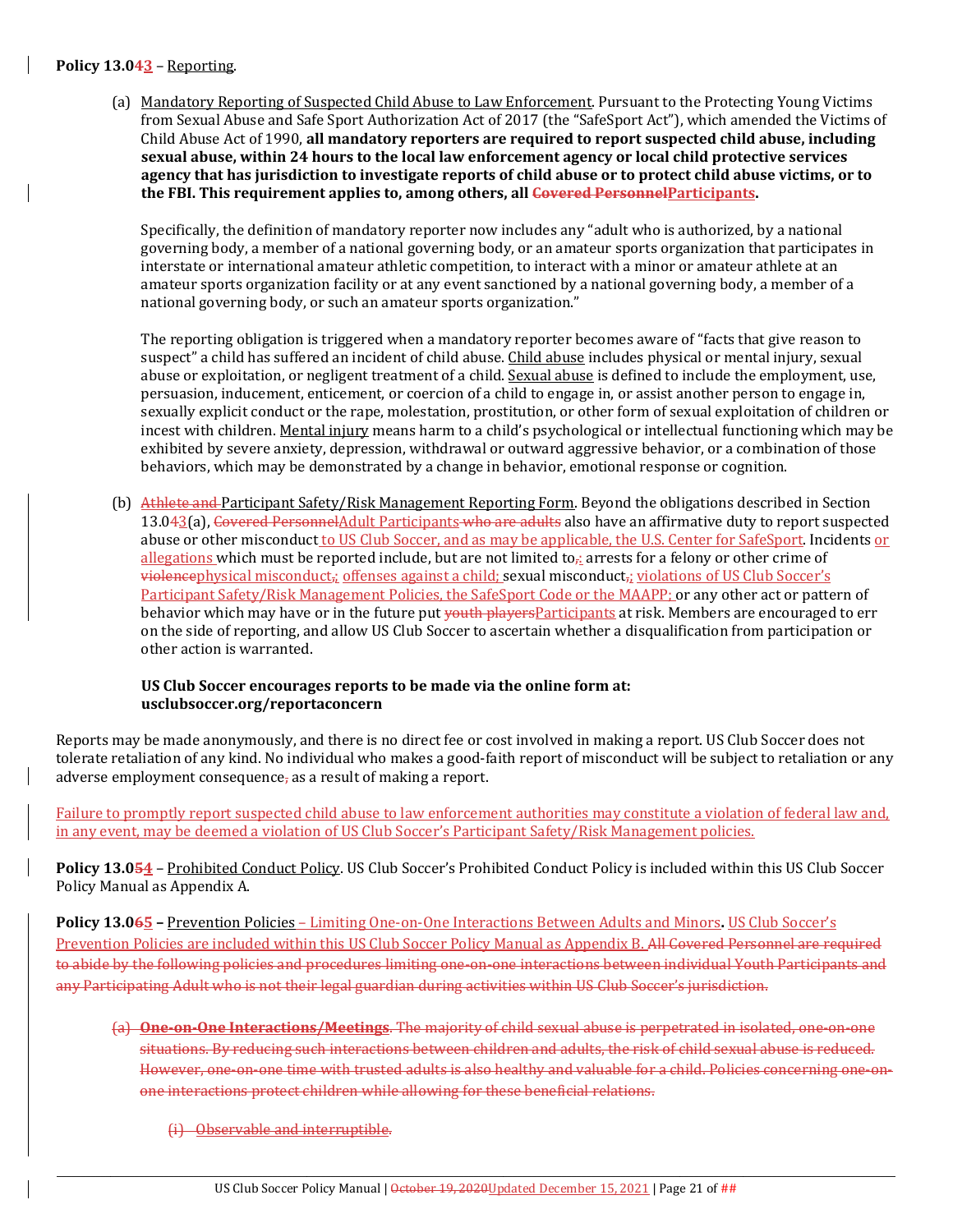- One-on-one interactions between minors and an adult (who is not the minor's legal guardian) at a facility under the jurisdiction of US Club Soccer are permitted, if they occur at an observable and interruptible distance by another adult.
- b. Isolated, one-on-one interactions between minors and an adult (who is not the minor's legal guardian) at a facility under the jurisdiction of US Club Soccer are prohibited, except under emergency circumstances.
- (ii) Meetings.
	- a. Meetings between adults and minors at a facility under the jurisdiction of US Club Soccer may only occur if another adult is present, except under emergency circumstances. Such meetings must occur where interactions can be easily observed and at an interruptible distance from another adult.
	- b. If a one-on-one meeting takes place in an office, the door to the office must remain unlocked and open. If available, it shall occur in an office that (if available) has windows, with the windows, blinds, and/or curtains remaining open during the meeting.
- (iii) Meetings with mental health care professionals. If a mental health care professional meets with minors at a facility under the jurisdiction of US Club Soccer, a closed-door meeting may be permitted to protect patient privacy – provided that (1) the door remains unlocked, (2) another adult is present at the facility, (3) the other adult is advised that a closed-door meeting is occurring, and (4) written legal guardian consent is obtained by the mental health care professional, with a copy provided to US Club Soccer or the applicable US Club Soccer member organization directly operating the activity.
- (iv) Individual training sessions. Individual training sessions between adults and minors are permitted at a facility under the jurisdiction of US Club Soccer if the training session is observable and interruptible by another adult. The adult must obtain the written permission of the minor's legal guardian in advance of the individual training session. Parents, guardians, and other caretakers must be allowed to observe the training session. Permission for individual training sessions must be obtained at least every six months.
- (v) Monitoring. When one-on-one interactions between adults and minors occur at a facility under the jurisdiction of US Club Soccer, adults shall monitor these interactions. Monitoring includes: knowing that the one-on-one interaction is occurring, the approximate planned duration of the interaction, and randomly dropping in on the one-on-one.
- (vi) Out-of-program contacts. Adults are prohibited from interacting one-on-one with unrelated minor athletes in settings outside of the program (including, but not limited to, one's home, restaurants, and individual transportation), unless parent/legal guardian consent is provided for each out-of-program contact. Such arrangements are nonetheless strongly discouraged.

## (b) **Massages and Rubdowns**.

- (i) Licensed, certified professional.
	- a. Any massage or rubdown performed by an adult on a minor athlete at a facility under the jurisdiction of US Club Soccer or a training or competition venue is prohibited unless such adult is a licensed massage therapist.
	- b. Any massage or rubdown performed at a facility under the jurisdiction of US Club Soccer or a training or competition venue by a licensed professional must be conducted in open and interruptible locations. Any massage of a minor athlete must be done with at least one other adult present and must never be done with only the minor athlete and licensed massage therapist in the room.
	- c. Even if a coach is a licensed massage therapist, the coach shall not perform a rubdown or massage of an athlete under any circumstances.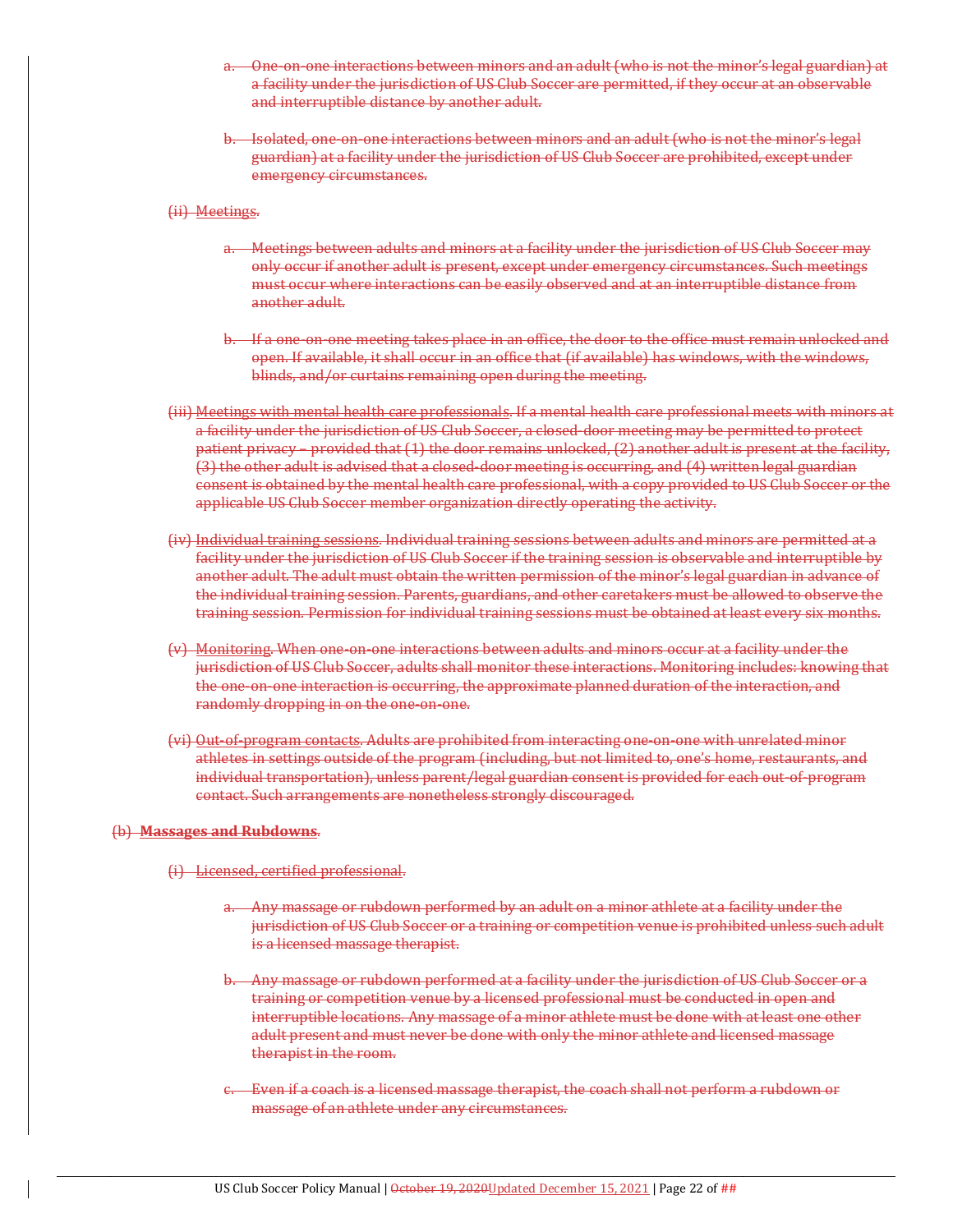(ii) Written consent. It is recommended that written consent by a legal guardian be provided before providing each massage or rubdown on a minor athlete. Parents must be permitted to be in the room as an observer.

#### (c) **Locker Rooms, Rest Rooms and Changing Areas**.

- (i) Use of recording devices. Use of any device's (including a cell phone's) recording capabilities, including voice recording, still cameras, and video cameras in locker rooms, rest rooms, changing areas, or similar spaces at a facility under the jurisdiction of US Club Soccer is prohibited. Exceptions may be made for media and championship celebrations, provided that such exceptions are approved by US Club Soccer or the applicable US Club Soccer member organization and two or more adults are present.
- (ii) Undress. Under no circumstances shall an unrelated adult at a facility under US Club Soccer's jurisdiction be undressed (disrobed or partial or full nudity where private body parts are exposed) in front of minor athletes.
- (iii) Isolated one-on-one interactions.
	- a. At no time are unrelated adults permitted to be alone with a minor in a locker room, rest room, or changing area when at a facility under US Club Soccer's jurisdiction, except under emergency circumstances.
	- b. If US Club Soccer or a US Club Soccer member organization is using a facility that has access to a single set of such facilities, times for use by adults, if any, shall be designated.
- (iv) Monitoring. The use of locker rooms, rest rooms, and changing areas at facilities under the jurisdiction of US Club Soccer shall be regularly and randomly monitored to ensure compliance with these policies.
- (v) Non-exclusive facility. If US Club Soccer or its members use a facility not under its jurisdiction (for, e.g., training or competition or similar events) and the facility is used by multiple constituents, adults in categories (i)b. through (i)d. are nonetheless required to adhere to the rules set forth here.
- (vi) To minimize the risk of bullying and hazing, locker room monitors should be used to ensure that minors are not left unattended in locker rooms, rest rooms, and changing areas.
- (vii) Adults shall make every effort to recognize when an athlete goes to the locker room or changing area during practice and competition and, if they do not return in a timely fashion, check on the athlete's whereabouts.
- (viii) Parents are discouraged from entering locker rooms and changing areas unless it is truly necessary. In those instances, it should only be a same-sex parent. If this is necessary, parents should let a coach or administrator know about this in advance.

#### (d) **Social Media & Electronic Communications**.

- (i) Content. All electronic communication originating from adults to amateur athletes who are minors must be professional in nature.
- (ii) Open and transparent.
	- a. If an adult needs to communicate directly with an amateur athlete who is a minor via electronic communications, another adult or the minor's legal guardian shall be copied.
	- b. If a minor athlete communicates to the adult privately first, the adult should respond to the minor athlete with a copy to another adult or the minor's legal guardian.
	- c. An adult communicating electronically to the entire team shall copy another adult.
	- d. Amateur athletes who are minors may "friend" the applicable organization's official page.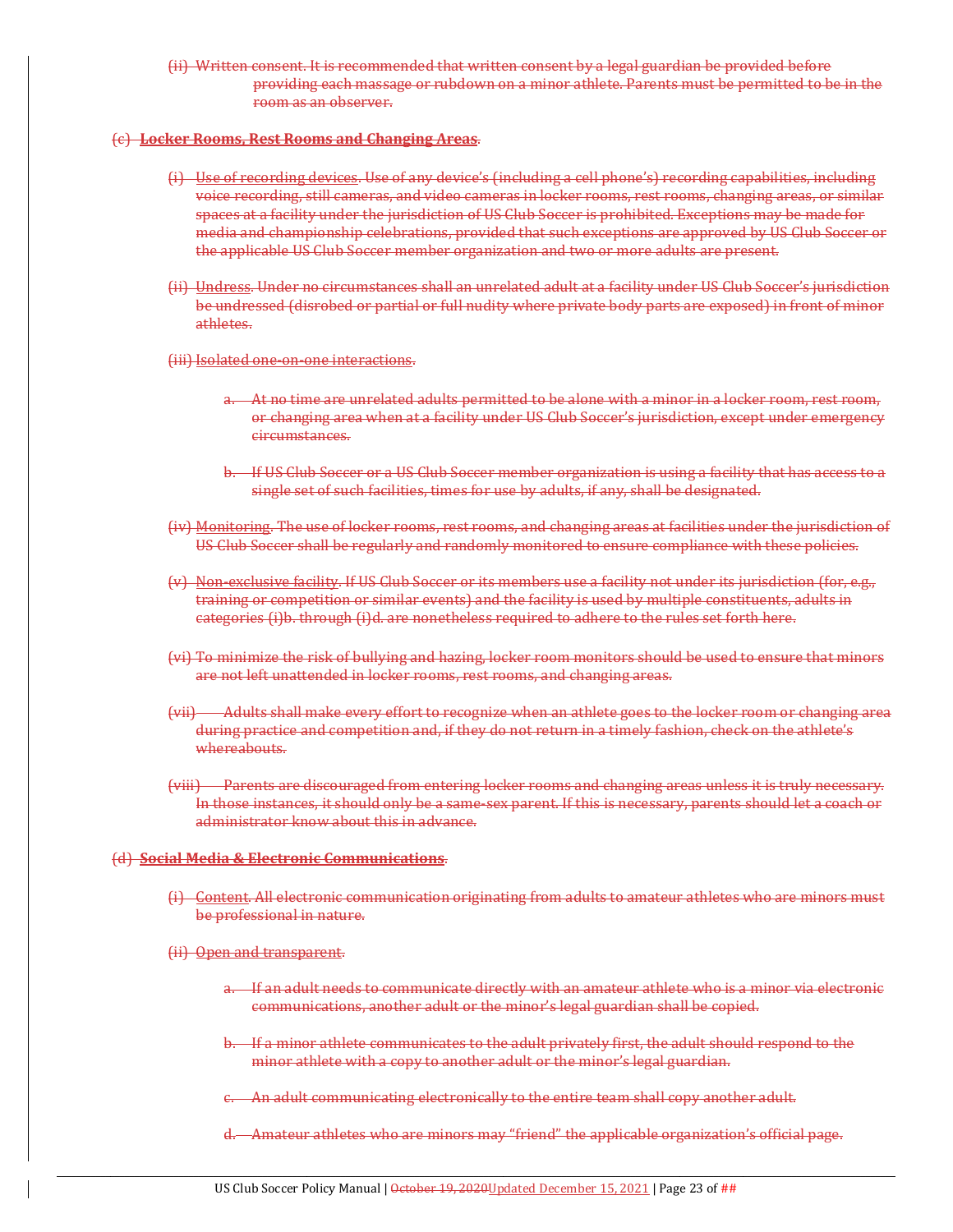- (iii) Prohibited electronic communications.
	- a. Adults are not permitted to communicate privately via electronic communications with amateur athletes who are minors, except under emergency circumstances.
	- b. Adults are not permitted to "private message," "instant message," "direct message", or send photos via Snapchat or Instagram to a minor athlete privately.
	- c. Adults are not permitted to maintain social media connections with minors; such adults are not permitted to accept new personal page requests on social media platforms from amateur athletes who are minors and existing social media connections with amateur athletes who are minors shall be discontinued.
- (iv) Requests to discontinue. Legal guardians may request in writing that their child not be contacted through any form of electronic communication by US Club Soccer or Covered Personnel. US Club Soccer and/or the applicable US Club Soccer member organization shall abide by any such request that their child not be contacted via electronic communication, absent emergency circumstances.
- (v) Hours. It is recommended that real-time electronic communications only be sent between the hours of 8 a.m. and 8 p.m., unless there is a specific safety- or soccer-related need to communicate.

#### (vi) Monitoring.

- a. Social media pages shall be monitored and posts that violate US Club Soccer's policies and practices for appropriate behavior shall be removed.
- b. The legal guardian or a minor athlete and the applicable organization's administrator shall be informed of any prohibited posts.
- (e) **Local Travel**. Local travel consists of travel to training, practice and competition that occurs locally and does not include coordinated overnight stay(s).

#### (i) Transportation.

- a. US Club Soccer generally does not arrange for local travel.
- b. Adults who are not also acting as a legal guardian, shall not ride in a vehicle alone with an unrelated athlete who is a minor, absent emergency circumstances, and may only drive with at least two other minor athletes or another adult at all times, unless otherwise agreed to in writing by the minor athlete's parent/legal guardian in advance of each local travel.
- (ii) Shared or Carpool Travel Arrangement. US Club Soccer encourages parents/legal guardians to pick up their minor athlete first and drop off their minor athlete last in any shared or carpool travel arrangement.
- (iii) It is recommended that parents/legal guardians receive education concerning child abuse prevention before providing consent for their minor to travel alone with an adult.
- (f) **Team Travel**. Team travel is travel to a competition or other team activity that US Club Soccer or a Member Organization plans and supervises.
	- (i) Team/competition travel. When only one adult and one minor athlete travel to a competition, the minor athlete must have his/her legal guardian's written permission in advance and for each competition to travel alone with the adult.
	- (ii) Hotel rooms. Adults shall not share a hotel room or other sleeping arrangement with a minor athlete (unless the adult is the legal guardian, sibling, or is otherwise related to the minor athlete).
	- (iii) Meetings.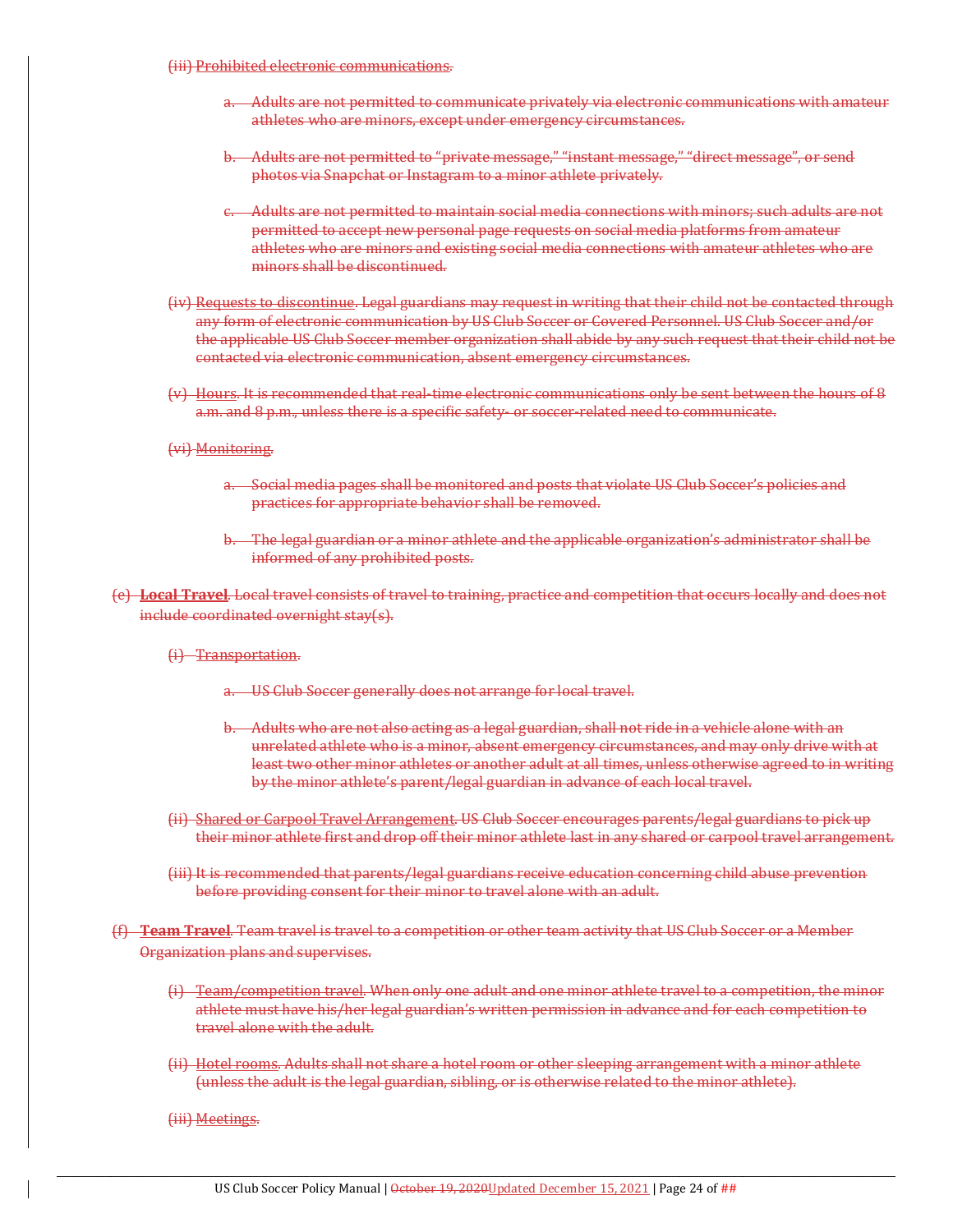a. Meetings shall be conducted consistent with US Club Soccer's policy for one-on-one interactions – i.e., any such meeting shall be observable and interruptible.

b. Meetings shall not be conducted in a hotel room.

- (iv) It is recommended that team travel policies are signed and agreed to by all minor athletes, parents, and adults traveling with the organization.
- (v) It is recommended that adults who travel with the organization must successfully pass a criminal background check and other screening requirements consistent with the organization's policies.
- (vi) During team travel, when doing room checks, attending team meetings and/or other activities, two-deep leadership and observable and interruptible environments should be maintained.
- (vii) It is recommended that parents/legal guardians receive education concerning child abuse prevention before providing consent for their minor to travel alone with an adult.

(g) **Minor Athletes Who Become Adult Athletes**. A minor athlete that reaches the age of majority may not be subject to Prevention Policies in their capacity as an athlete, and when interacting with Youth Participants who are 16 or older. Prevention Policies must be in effect when this now age of majority athlete interacts with minor athletes 15 or younger. (For example, an 18-year-old teammate is not necessarily subject to disciplinary action for emailing a 16-year-old teammate unless that email would, for example, violate the Prohibited Conduct Policy.) Should a minor athlete reach the age of majority and then obtain a position that presents a potential power imbalance, such as become a coach, the individual is subject to Prevention Policies.

## **Policy 13.076** – Risk Management Committee.

- (a) The Chairperson and members of the Risk Management Committee shall be appointed annually by the Chairperson of the Board of Directors, subject to majority approval of the Board of Directors.
- (b) The primary responsibilitiesy of the US Club Soccer-Risk Management Committee are as follows: is to conduct a review or hearing to determine eligibility for registration with US Club Soccer or participation in activities within US Club Soccer's jurisdiction of an individual(s) who:
	- (i) Conduct a review or hearing of an appeal of an individual who has been disqualified from registration with US Club Soccer or participation in US Club Soccer programming.
	- (ii) In accordance with Federation Policy 601-10 (Recognition of Risk Management Actions), conduct a review or hearing to determine eligibility for registration or participation with US Club Soccer of an individual who has been disqualified or disciplined for violation of another Federation Organization Member's Risk Management program.
	- (iii) Review violations of US Club Soccer's Athlete and Participant Safety/Risk Management Policies.
	- (i) Has been the subject of a reported concern, allegation of misconduct or is otherwise alleged to have violated US Club Soccer's Participant Safety/Risk Management Policies or acted in a manner that may be detrimental to the welfare of Participants or soccer; or
	- (ii) Has a potentially disqualifying offense(s) in background screening results or otherwise may not meet the eligibility criteria established by US Club Soccer; or
	- (iii) Pursuant to Federation Policy 601-10 (Recognition of Risk Management Actions), has been disqualified or disciplined for violation of another Federation Organization Member's Risk Management program; or (iv) Has requested an appeal pursuant to Policy 13.07.

The committee may undertake additional responsibilities on an as-needed basis.

(b)(c) A US Club Soccer Risk Management Committee shall be appointed by the Chairperson of US Club Soccer's Board of Directors for each review or hearing, and consist of three individuals, as follows: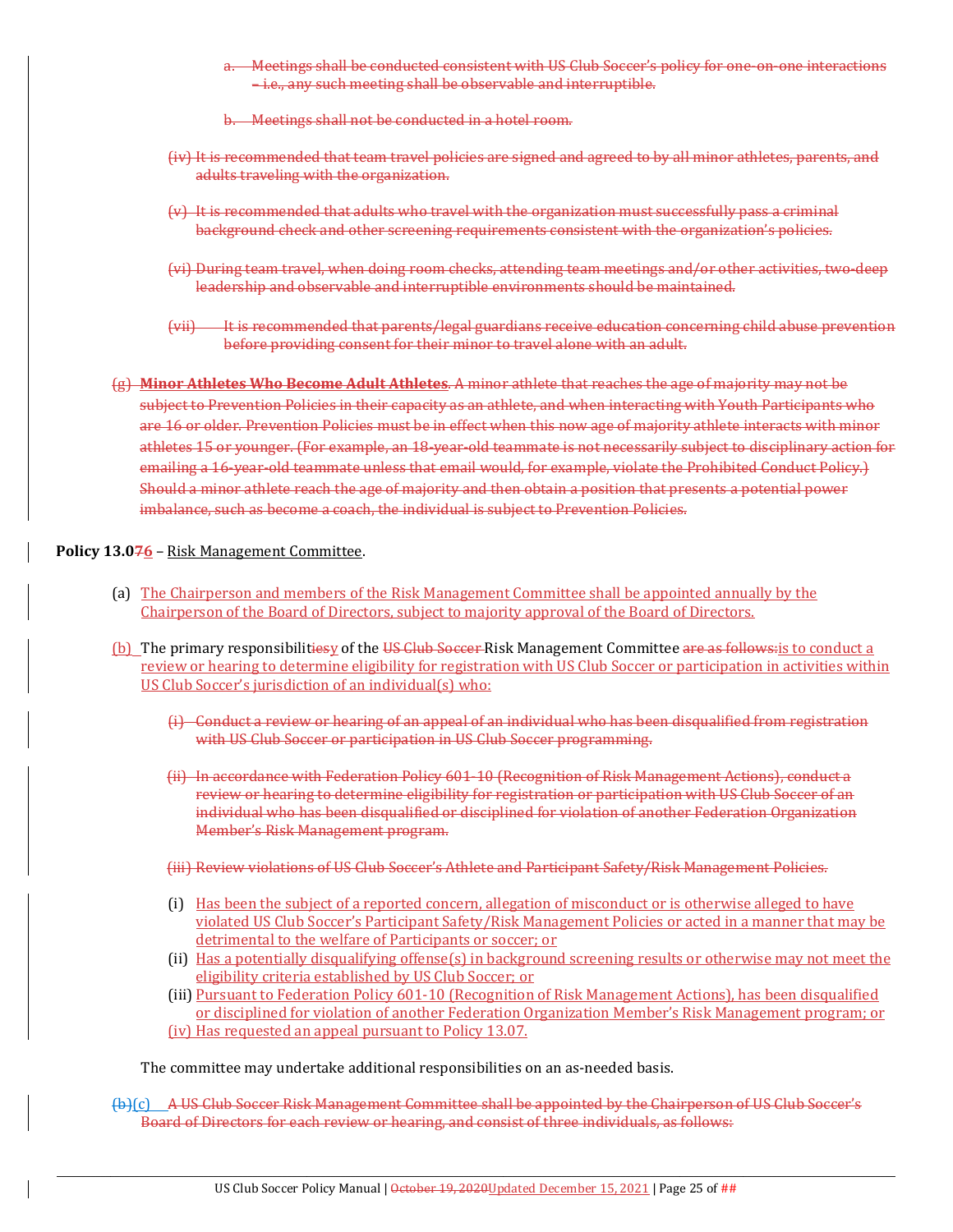Two (2) US Club Soccer Board of Directors members

**•** The US Club Soccer CEO/Executive Director or his or her designee

One individual shall be designated as the Risk Management Committee Chairperson. Risk Management Review Panel. Three (3) members of the Risk Management Committee shall constitute a Risk Management Review Panel, which has the authority to consider any responsibility and take action pursuant to Policy 13.06(b). The Chairperson of the Risk Management Committee, CEO/Executive Director, Vice President of Operations, or a person(s) designated by one of those individuals, is authorized to appoint Risk Management Review Panels from the pool of Risk Management Committee members.

**Policy 13.087** – Risk Management Appeals. Individuals who have been or may be disqualified from registration or participation within activities within US Club Soccer's jurisdiction may appeal the determination to the US Club Soccer Risk Management Committee within 15 calendar days of such determination to ification by submitting a letter indicating such appeal, along with supporting material, tothe "US Club Soccer Risk Mgmt DQ Request for Appeal" form, available via usclubsoccer.org.:

Attn Risk Management Committee US Club Soccer 192 East Bay Street, Suite 301 Charleston, SC 29401

TheA Risk Management CommitteeReview Panel shall then be convened, determine next steps, and ultimately render a final decision. The information submitted, orand otherwise available andor relevant, will be shared with the members of the Risk Management Review Panel and/or other members of the Risk Management Committee.

# **Policy 13.098** – Background Screening.

- (a) Background screening is required of the following individuals: all Adult Participants.
	- (i) Participating Adults
	- (ii) Member Organization Board of Directors, officers, and directors
	- (iii) Individuals affiliated with a Member Organization who have access to personally identifiable information
	- (iv) US Club Soccer staff and board members.
- (b) Direct Participating AdultsAdult Participants, except for players who have no other Direct Adult Participant role, must complete background screening and the Disqualification-Suspension Review requirement via the US Club Soccer staff registration process. For other individuals, US Club Soccer staff registration may be used to complete background screening requirements, but it is not required. Those individuals are nevertheless required to abide by the background screening requirements outlined herein, and compliance is the responsibility of the Member Organization.
- (c) For Direct Adult Participants who are players and have no other Direct Adult Participant role, and for Third-party Adult Participants, the applicable Member Organization is responsible for ensuring the Adult Participant is not on any of the following registries or lists:
	- (i) the applicable sex offender registries in the relevant state (ex: state of the applicable Member Organization); and
	- (ii) the U.S. Center for SafeSport Centralized Disciplinary Database, available via the U.S. Center for SafeSport's website; and

(iii) U.S. Soccer's Risk Management Disqualifications list (which include US Club Soccer's); and (i)(iv) US Club Soccer's Suspensions list.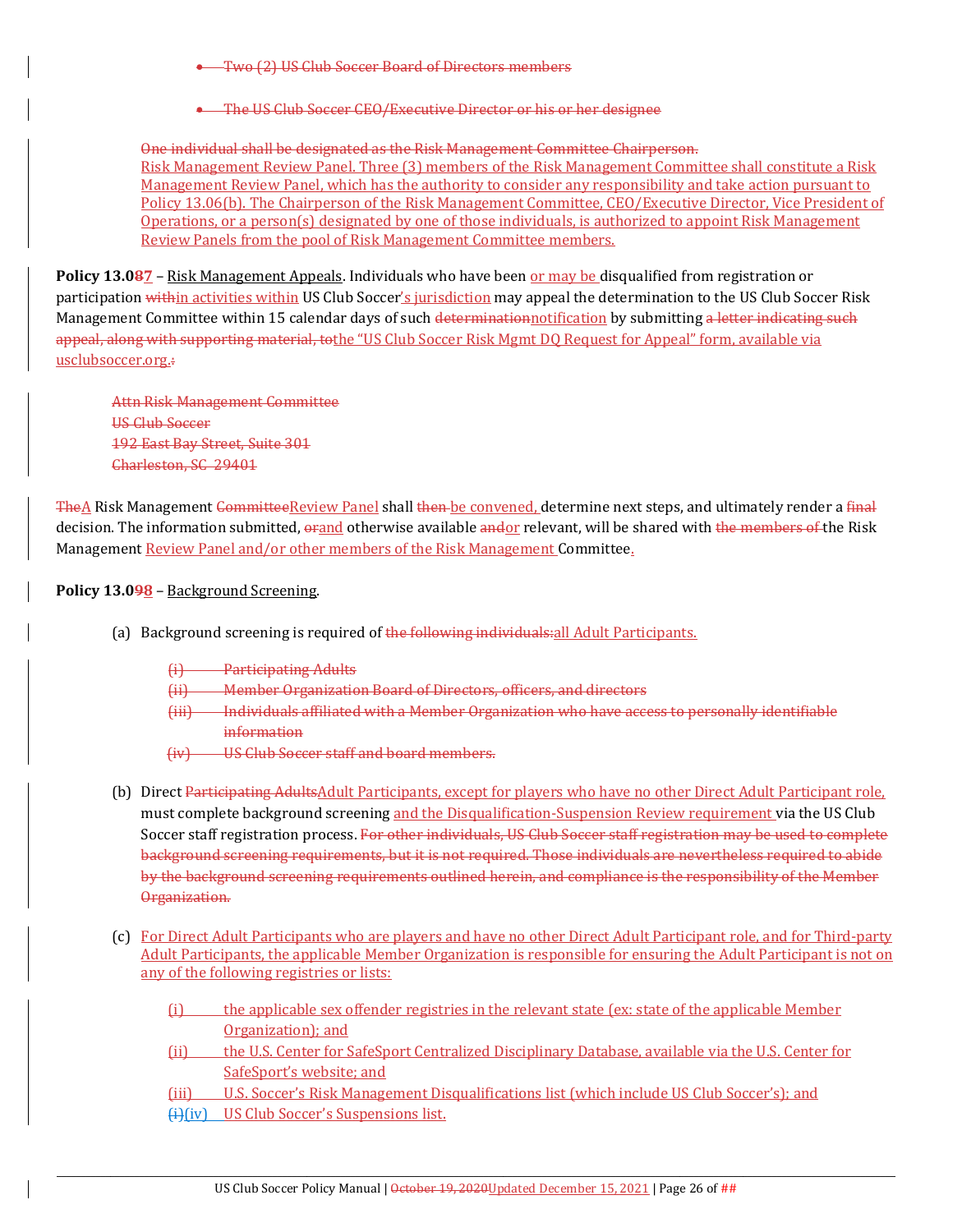Member Organization access to the applicable U.S. Soccer and US Club Soccer disqualification and suspension lists is provided via US Club Soccer.

- (d) Background screening of minorsMinor Athletes is not required.
- (e) Timing. Background screening is required by the earlier of: 1) prior to  $FRegular \epsilon<sub>l</sub> contact with a *Youth*$ ParticipantMinor Athlete, or 2) within the first 45 days of the individual taking on the role giving them access to Minor Athletess specified or that otherwise provide access to Youth Participants, and every other year thereafter.

# **Policy 13.1009** – U.S. Center for SafeSport Training.

- (a) SafeSport Core and Refresher Training. Completion of the U.S. Center for SafeSport's Core or Refresher Training  $\pm$ whichever is applicable based on one's individual training cycle – is required of the following individuals on an annual basis:
	- (i) Participating AdultsAdult Participants

(i)(ii) Member Organization employees

- (ii) Member Organization Board of Directors, officers, and directors
- (iii) Individuals affiliated with a Member Organization who have access to personally identifiable information
- (iv) US Club Soccer staff and board members.

SafeSport Training must be completed by the earlier of: 1) prior to  $\frac{F}{R}$ egular  $\frac{F}{R}$ contact with a Youth ParticipantMinor Athlete, or 2) within the first 45 days of the individual taking on theeither initial membership or upon beginning a new roles\_specified or that otherwise provide access to Youth Participantssubjecting the adult to this policy.

- (b) Direct Participating AdultsAdult Participants must complete or document compliance with the SafeSport Training requirements in Policy 13.09(a) via the US Club Soccer player or staff registration process.
- (c) For Third-party Adult Participants or other individuals who are not Direct Adult Participants, US Club Soccer staff registration may be used to complete or document compliance with the SafeSport Training requirements in Policy 13.09(a), but it is not required. Those individuals are nevertheless required to abide by the SafeSport Training requirements outlined herein Policy 13.09(a), and compliance is the responsibility of the US Club Soccerapplicable Member Organization.

US Club Soccer also recommends that all players age 18 or older be in compliance with the SafeSport Training requirements outlined herein.

- (b)(d) The U.S. Soccer access link/code may be needed to access SafeSport Training if the automated US Club Soccer staff registration process is not being used., which The U.S. Soccer access code and instructions may be obtained by following the instructions atvia usclubsoccer.org or by emailing SafeSport@usclubsoccer.org.
- (e) Medical Providers. Adult Participants who are medical providers required to comply with Policy 13.09(a) may take the Health Professionals Course in lieu of SafeSport Core training.
- (c)(f) For Youth ParticipantsMinor Athletes. US Club Soccer strongly encourages all Youth ParticipantsMinor Athletes, subject to parental consent, to take the U.S. Center for SafeSport Youth Athleteminor athlete Ttraining regarding the prevention of child abuse on an annual basis. The training is free and available via the U.S. Center for SafeSport websiteat athletesafety.org.
- (d)(g) For parents of Youth ParticipantsMinor Athletes. US Club Soccer strongly encourages all parents of Youth ParticipantsMinor Athletes to take the U.S. Center for SafeSport Parent's Guide to Misconduct in Sport training on an annual basis. The training is free and available at athletesafety.orgyia the U.S. Center for SafeSport's website.

**Policy 13.110** – Compliance**.**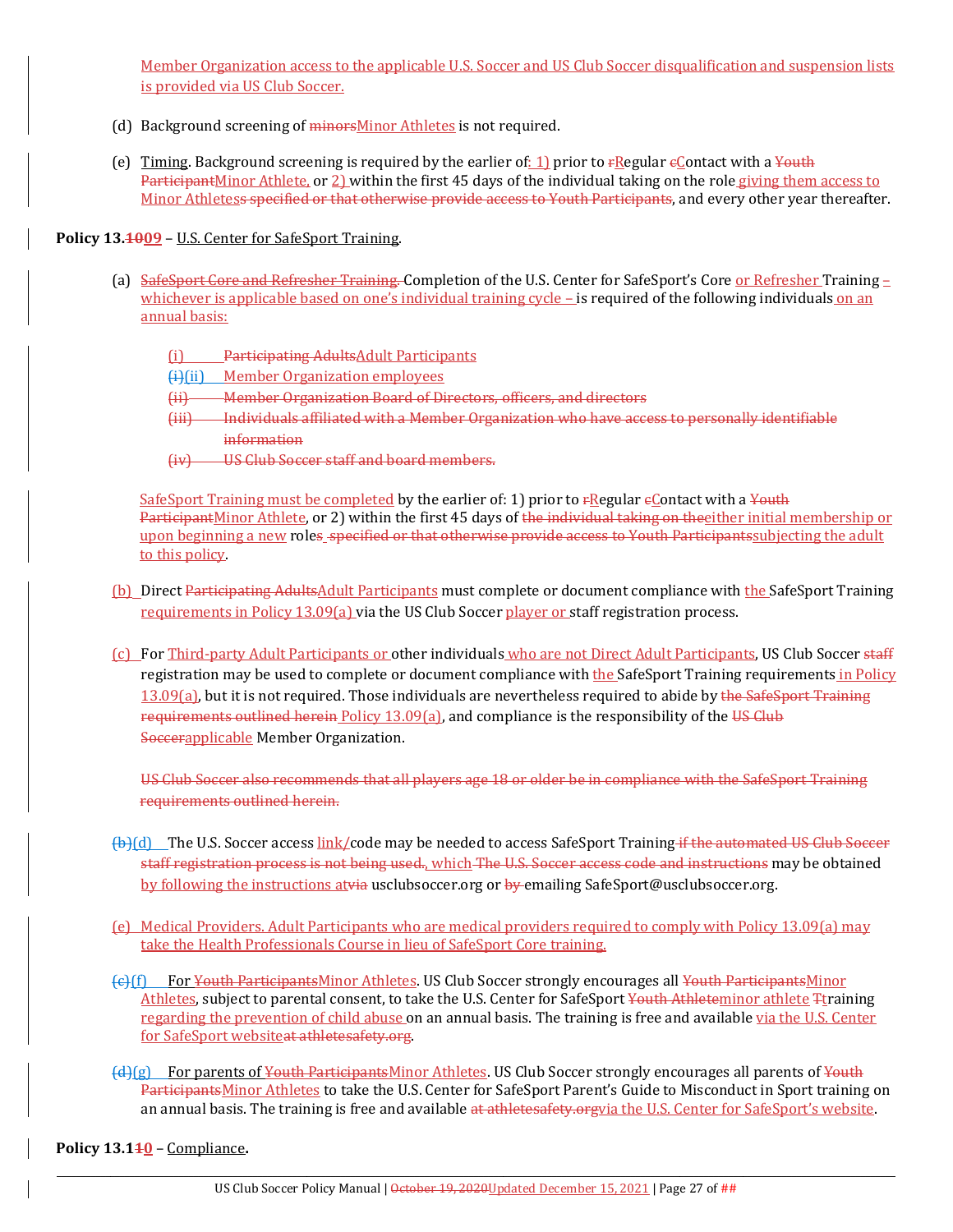- (a) US Club Soccer reserves the right to, either directly or indirectly, audit, survey, require certifications of compliance with, or otherwise review Members' compliance with US Club Soccer's Athlete and Participant Safety/Risk Management Policies.
- (b) Violation of the Athlete and Participant Safety/Risk Management Policies may result in disqualification, corrective action, and/or-disciplinary action and/or termination with respect to the applicable Covered PersonnelParticipant and/or Member Organization, in accordance with US Club Soccer and/or U.S. Soccer Bylaws, Policies and Rules.
- (c) Compliance by Members of any applicable local, state or federal law, rule, regulation or other requirement beyond those contemplated by US Club Soccer is the responsibility of the applicable Member Organization.

Third-party Participating Adult Certification Forms. The following forms are available via usclubsoccer.org and may be used by Member Organizations to document compliance by Third-party Participating Adults with US Club Soccer's Athlete and Participant Safety/Risk Management Policies.

**US Club Soccer Third-party Participating Adult Individual Certification Form** 

**US Club Soccer Third-party Participating Adult Group Certification Form** 

It is the responsibility of the Member Organization to collect and retain these forms. While these forms are provided to aid in documenting compliance, Member Organizations are not required to use them if compliance is documented via another method.

(d) Mandatory Self-Disclosure. Any person who has been disqualified or declared by a sport organization to be temporarily or permanently ineligible or disqualified is required to self-disclose this information to riskmanagement@usclubsoccer.org at the time of application with US Club Soccer, or if already a Participant, immediately upon the disqualification or ineligible declaration by another sport organization. Failure to disclose is a basis for disqualification, corrective action, disciplinary action and/or termination.

## **SECTION 14 – DISCIPLINARY PROCEDURES:**

**Policy 14.01** – General. The authority to discipline US Club Soccer Members and its players, coaches, and administrators is contained in the US Club Soccer (NACSC) Bylaws and Section 9 of the Policies, or the rules of an individual competition, and these procedures shall be read in conjunction with those documents.

Outlined herein are the Procedures for disciplinary actions and Appeals for US Club Soccer Members, their coaches, administrators, players, fans, and other personnel, as well as for other affiliated events and organizations (i.e. tournaments and leagues) sanctioned by US Club Soccer.

For purposes of these Rules, a hearing committee may hear either a matter of original jurisdiction, or an appeal. There are two categories of hearing committees:

- **Disciplinary Committee**, which shall refer to a hearing committee other than at the US Club Soccer level (i.e. tournaments and leagues); or a
- **Discipline Committee**, which shall refer to a US Club Soccer hearing committee.

These Rules and Procedures include the following actions:

- (a) Appeals That arise from an adverse decision from a hearing held at a lower level which was either an Appeal, an original disciplinary hearing, or denial of membership. Other than a parent or guardian who files for a minor child, only those principal parties adversely affected by the original action shall have standing to Appeal.
	- (i) Generally, an Appeal shall not have the effect of staying a previous decision, which remains in force and effect pending the results of the Appeal. A decision may only be stayed if the hearing committee determines that: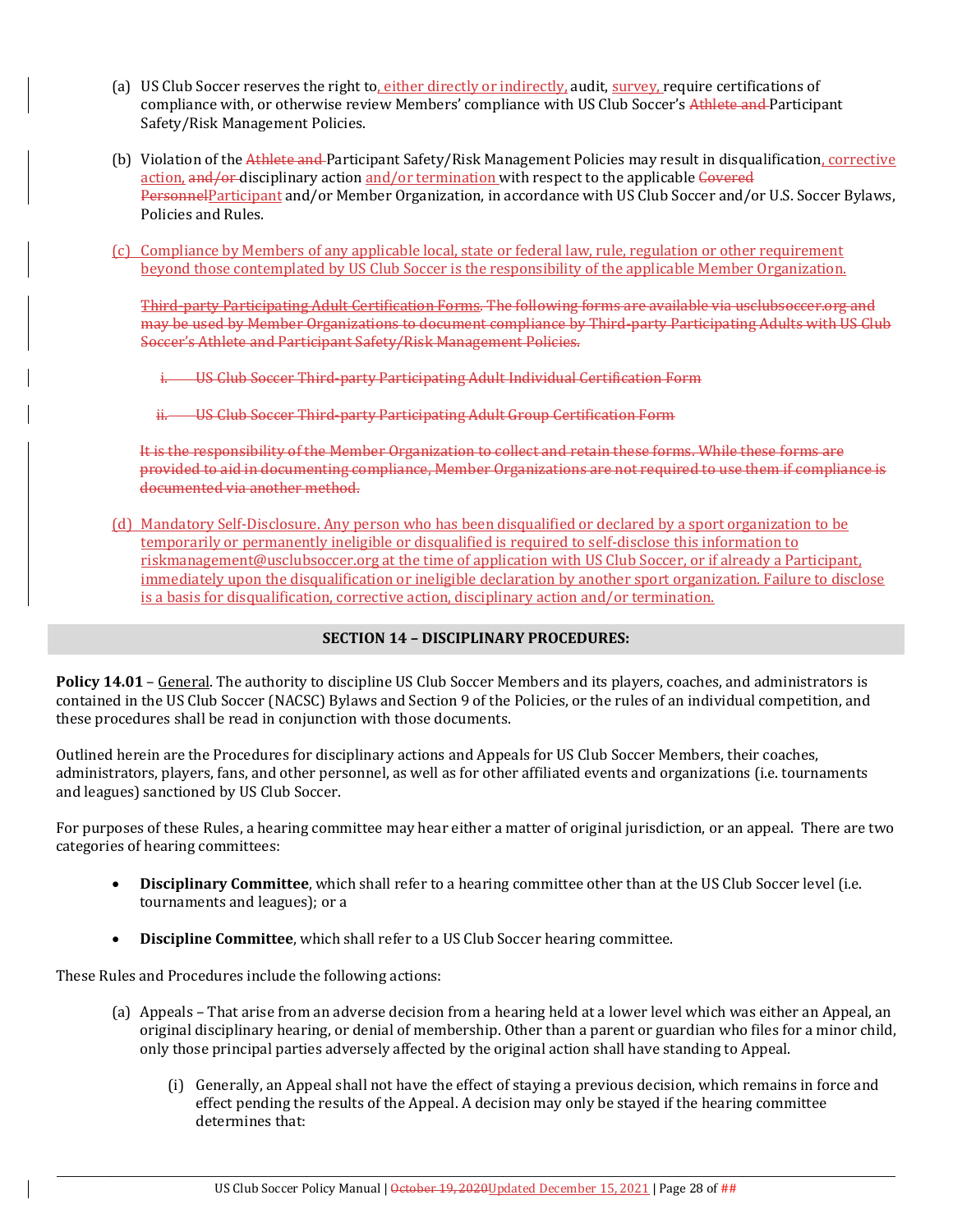a. The appellant will suffer irreparable harm if the decision is not stayed;

and,

- b. The Appeal has a reasonable likelihood of success.
- (ii) An Appeal is not a retrial, and generally shall be limited to a review of the matters raised at the hearing. A hearing committee may ask for additional information from the parties in exceptional circumstances. In all Appeals, however, the parties may present written arguments in support of their positions.
- (iii) The hearing committee must find the prior decision was clearly erroneous or the appellant's right to due process was violated to reverse a prior decision.
- (iv) The imposition of discipline which does not extend or have consequences beyond the tournament competition itself shall not be appealable.
- (v) If US Club Soccer refuses to take an Appeal, the appellant is then permitted to appeal the matter to the Federation, which may or may not accept an appeal, depending upon their rules.

For information on appeals relating to risk management, see Section 13.

- (b) Discipline Hearing Is an original US Club Soccer hearing that results from a charge brought against a Club or League Member, or an individual, from either the US Club Soccer Board of Directors or Executive Director; or from a written allegation, such as a game incident report or other Allegation of Misconduct, brought by a Member Club or other US Club Soccer Members, the Federation, or US Club Soccer sanctioned Leagues, tournaments, or other events, and includes referees' allegations of assault or abuse.
	- (i) An Allegation of Misconduct is a written allegation which outlines in detail the facts and alleged misconduct or a referee report and supplemental referee information. All allegations must be in writing.
- (c) Member Termination Hearing Is an original action against a Member Club or League pursuant to Section VII of the Bylaws.
- (d) Inactive Status Need not result from a disciplinary action pursuant to these rules. It is the result of an administrative action taken by US Club Soccer for non-payment of financial obligations or not registering the requisite number of teams to maintain active status.
- (e) Ineligibility Does not result from a disciplinary action (as opposed to suspension), but from a failure of a player or coach to comply with administrative rules and procedures, such as registration requirements or roster rules.
- (f) Disqualification Is limited to staff, pursuant to Section 13, and arises out of information provided on the background check application, falsification of or failure to submit an application, or the background check results. Disqualification is from all US Club Soccer-affiliated activities, and potentially all Federation affiliates' activities.
- (g)(e) Protests *–* For any matters arising from a competition which do not involve the discipline of a Club, player, or other individual are considered protests, and are set forth and in US Club Soccer Policy 8.05.

**Policy 14.02** – Levels of Authority. The levels of disciplinary authority are as set forth herein. Unless stated otherwise herein, or otherwise precluded based on a US Club Soccer Bylaw or Policy, the next level shall hear Appeals from decisions of the next lower level:

- (a) Level #1: Competition Disciplinary Committees and Actions by the US Club Soccer Executive Director.
	- (i) Leagues, tournaments, and other competitions sanctioned by US Club Soccer shall establish their own protest and disciplinary committees and procedures, which must be approved by US Club Soccer at the time of sanctioning. Other than an allegation of referee assault or abuse, all protest and disciplinary matters arising out of these competitions may be heard by these committees. If the Disciplinary Committee fails to take any action on a written allegation, the petitioner may forward the matter to the US Club Soccer Discipline Committee.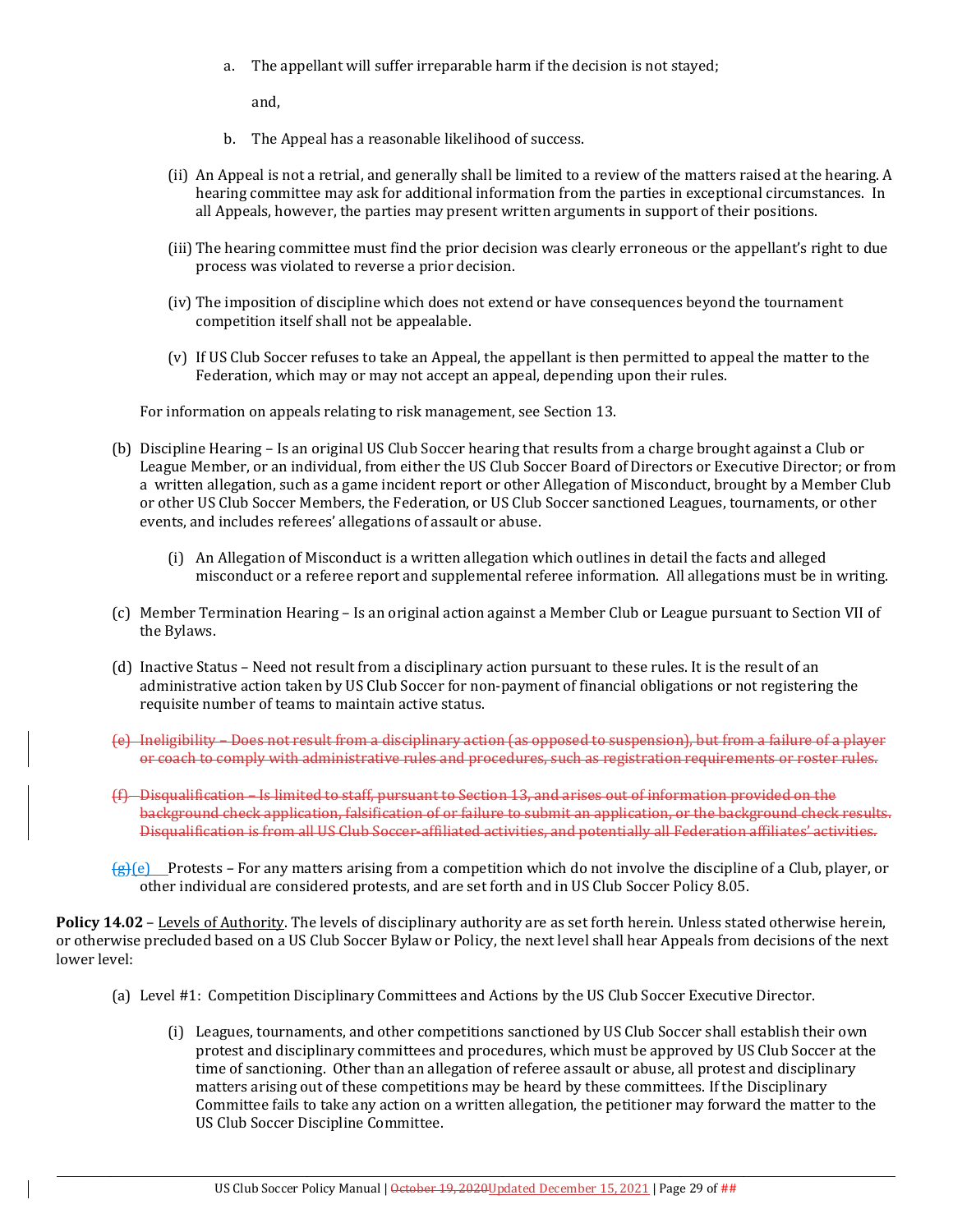- (ii) Penalties levied by a tournament disciplinary committee shall not extend beyond the tournament, other than the possibility of suspension from the same tournament in the future. The committee may file an Allegation of Misconduct with the US Club Soccer Discipline Committee if they believe other action may be warranted. All passes shall be returned to the team at the end of the tournament, other than in the case of an alleged referee assault or abuse.
- (iii) The US Club Soccer Executive Director may take disciplinary action pursuant to Policy 9.03, but shall not have authority to hear Appeals.
- (b) Level #2: US Club Soccer Discipline Committee.
	- (i) The US Club Soccer Discipline Committee shall be appointed by the US Club Soccer Board Chairman, or his designee. It may hear Appeals from Policy 14.02(a) actions, hold original hearings on matters forwarded to them without action by a competition's Disciplinary Committee or the US Club Soccer Executive Director, may hold original disciplinary hearings based on an Allegation of Misconduct, and shall hear all charges of referee assault or abuse. Whether or not to assume jurisdiction or hold a hearing is a decision for the Discipline Committee.
- (c) Level #3: US Club Soccer Board.
	- (ii) The US Club Soccer Board may hear any Appeals from disciplinary actions or Appeal decisions of the US Club Soccer Discipline Committee, except for appeals from a finding of referee assault or abuse, which are appealable directly to the Federation Appeals Committee. The Board Chairman may appoint a subset of the Board (consisting of a minimum of three (3) Board members) to conduct a hearing. If the Board chooses not to hear an Appeal, the appellant may then appeal directly to the Federation Appeals Committee.
	- (iii) Pursuant to Bylaw VII, other than in the case of non-payment of dues and fees where a hearing is not required, any hearing to terminate a US Club Soccer Organization Member shall be before the US Club Soccer Board.

**Policy 14.03** – General Procedures. The following procedures shall apply to all levels of authority:

- (a) Any hearing under these rules shall be the result of a written allegation, with an Allegation of Misconduct being the preferred format. No hearing shall result from circumstances which are only communicated orally.
- (b) No person may sit on a hearing committee when any conflict of interest exists. Any such individual shall recuse himself from such committee. If a league or tournament authority has an institutional conflict of interest with the issue being adjudicated, then the matter shall be forwarded to the Discipline Committee.
- (c) The hearing and adjudication of any written allegation should be completed within thirty (30) days of its filing (however, a competition protest shall be heard as expeditiously as possible). If a decision is not reached within the thirty (30) day period, the matter may be submitted by the petitioner to the next discipline level and any fee previously submitted shall be applied.
- (d) The decisions and/or disciplinary sanctions imposed as the result of a hearing shall be binding on all disciplinary authorities, and shall be recognized by all US Club Soccer-affiliated organizations.
- (e) Official notifications and discipline decisions may be sent by email, but also by certified or registered first-class mail—return receipt requested, or by two-day or overnight service, to the address indicated on the Club registration or roster form, or on the petitioner's written allegation.

## **Policy 14.04** – Filing Requirements.

- (a) An Appeal or allegation shall be in writing (i.e. written allegation) and include:
	- --The nature and specifics of the complaint;
	- --A list of the Bylaws, Policies, or rules that have been violated;
	- --A statement of the requested result;
	- --The applicable filing fee, if any.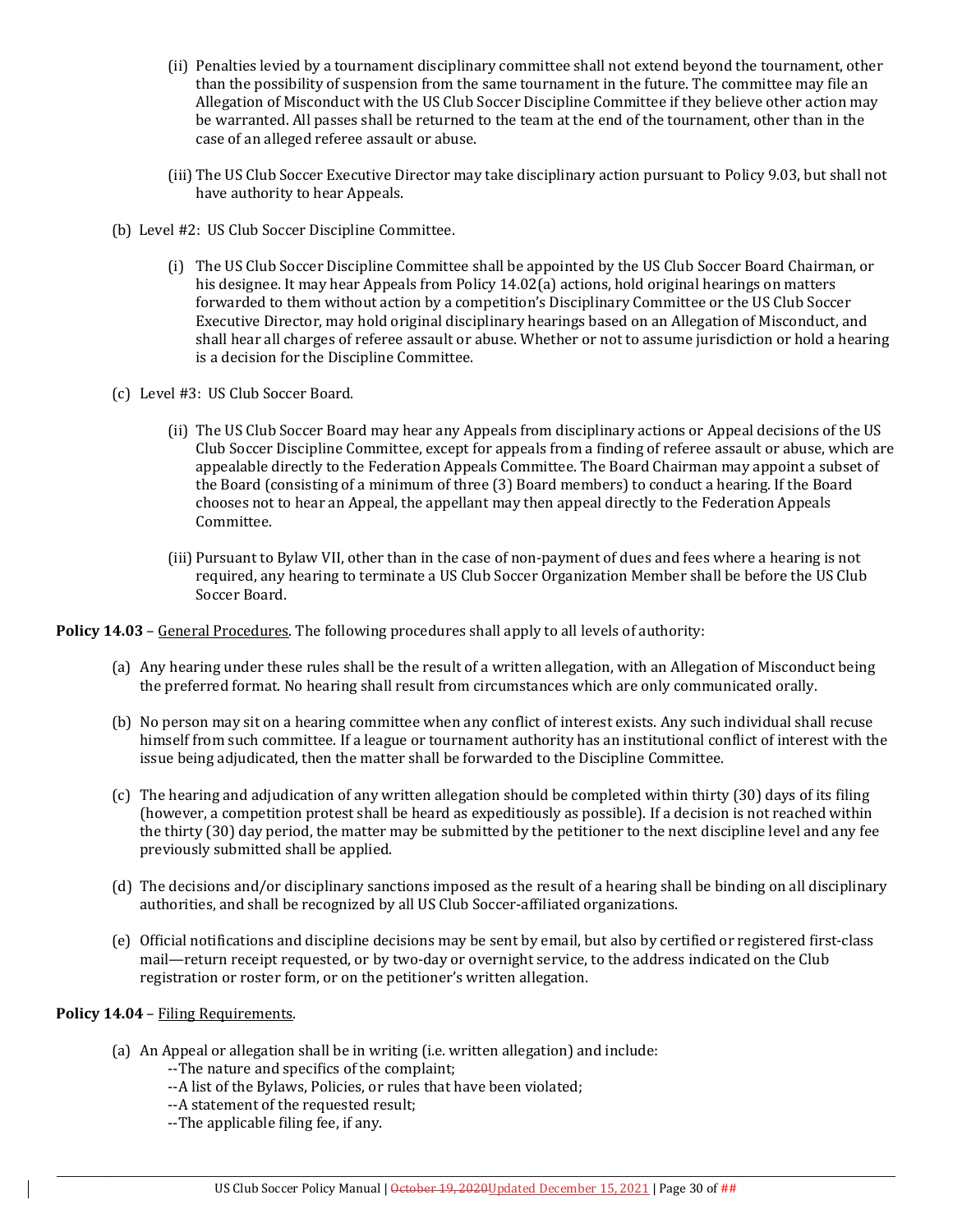(b) A written allegation, along with all supporting documents, shall be forwarded by Registered or Certified U. S. Mail- -return receipt requested to the disciplinary committee set forth in the competition rules, or to the US Club Soccer Discipline Committee at:

Attn: Discipline Committee US Club Soccer 192 East Bay Street, Suite 301 Charleston, SC 29401

- (c) In the case of an Appeal to US Club Soccer, the Appeal must be placed in the mail and postmarked within five (5) days of the receipt by the appellant of the decision being appealed (Sundays & Holidays excluded), unless the rules of the competition state otherwise, and sent to the address in (b) above.
- (d) Appeals and Allegations of Misconduct shall be submitted on the required form, although failure to do so shall not be fatal to the cause of action or rights of the petitioner. An allegation of referee assault or abuse may be submitted on an Allegation of Misconduct form, a competition incident report, or a referee report.
- (e) The schedule of filing fees and number of copies required are as follows:
	- (i) Competition Disciplinary Committee: The filing fee and number of copies shall be established by the competition authority.
	- (ii) Appeal to the US Club Soccer Discipline Committee or US Club Soccer Board: Filing fee for an Appeal: \$200, and 5 copies of all relevant documents. If the Appeal is granted, the filing fee shall be returned to the appellant.
	- (iv) Allegation of Misconduct to US Club Soccer: Filing fee of \$200, and 5 copies of all relevant documents.
	- (v) Allegation of referee assault or abuse: No fee and only the original report must be filed initially.

**Policy 14.05** – Pre-hearing Procedures. Upon receipt of a written allegation, the hearing committee (Disciplinary Committee, US Club Soccer Discipline Committee, or US Club Soccer Board) shall initially determine if the parties have standing and if the matter has been properly filed. It will also determine if it has the necessary information to adjudicate the matter, including contact names and addresses for official notifications, statements of fact, and relevant documents, and in the case of an Appeal the prior official document directory. The hearing committee may ask for additional information or clarifications, or may hold an initial conference among the parties to discuss procedural matters.

- (a) In the case of an Appeal, all original copies of evidence submitted shall be retained by the hearing committee at which the evidence was first submitted. The official document directory submitted to the Discipline Committee or US Club Soccer Board in an Appeal shall be a true and exact copy of all original evidence submitted and accepted at the lower-level hearing. The directory shall be numbered, indexed, and signed as verified by the original hearing chairman and forwarded by certified mail, with a duplicate packet sent to the petitioner/appellant. In special circumstances, the hearing committee may require the original copy(s) of a specific document(s).
- (b) The defendant in a disciplinary hearing shall receive a written notice of the charges and the possible consequences if determined to be true.
- (c) The hearing committee shall establish a time schedule for the parties to provide a list of witnesses and copies of any evidence to be presented, which the committee shall then provide to the other party. The committee shall establish a time frame for the defendant or respondent to file a rebuttal to the charges, allowing a reasonable amount of time to do so, and an additional period for the appellant or petitioner to respond.
- (d) The date for the hearing shall be published in a notice of hearing, and sent to all parties and hearing committee members. A reasonable time shall be allowed from the time of notice of the charges and the hearing date to allow for preparation, and the hearing shall be held at a time and place so as to make it reasonably practical for the defendant to participate.

**Policy 14.06** – Hearing Procedures.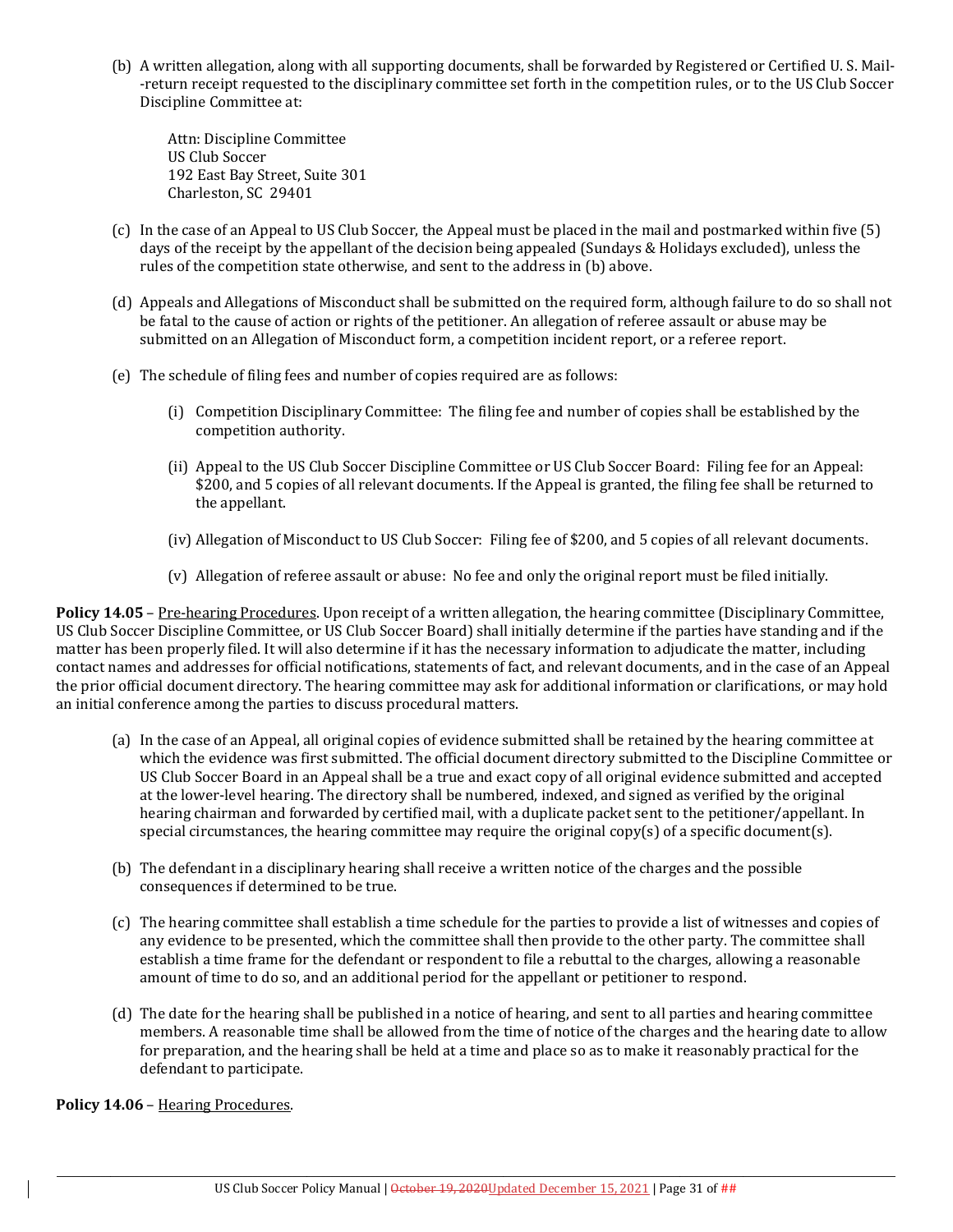- (a) A closed hearing will normally be held in the case of an Appeal to the Disciplinary Committee or US Club Soccer Board, although the Committee may conduct a live hearing if it so chooses.
- (b) An open hearing, in person, must be held in any matter before a competition disciplinary committee. All other original jurisdiction hearings or Appeals may be in person or by teleconference.
	- (i) If by teleconference, the Committee shall assume the cost, and the connection must allow all parties to hear each other.
- (c) At the original hearing on any issue, all documentary evidence such as player passes, team rosters, referee game reports, letters, proof of age documents, photographs and other sources of written or printed information shall be an original or official version only. No photocopies or other reproductions shall be acceptable without the prior written permission of the hearing chairman.
	- (i) A referee game report is considered the official report of the game. The referee and/or assistant referee shall be present if a live, open hearing, or available telephonically if a teleconference, to answer questions at the hearing.
- (d) Testimony shall be limited to the principle parties, eyewitnesses, and recognized authorities on the subject (such as a registrar on registration matters). Character witnesses and other third-party witnesses shall not be allowed. The parties shall have the right to question each other's witnesses.
	- (i) A party may have the hearing recorded, but the hearing committee shall determine the method of recording and may charge parties a reasonable amount for a copy of such recording.
- (e) Minors under the age of 18 must be accompanied by a parent or legal guardian.
- (f) Testimony and the number of witnesses may be restricted with respect to time as stipulated in the notice of hearing sent to the principle parties.
- (g) In the event of the defendant's inability, failure, or refusal to participate after being properly notified, the hearing committee may either reschedule the hearing or proceed with the hearing using the evidence on hand to render a decision.
- (h) The order of testimony shall be:
	- --Petitioner or appellant presents case;
	- --Witnesses for petitioner called individually;
	- --Defendant or respondent presents case;
	- --Witnesses for defendant called individually;
	- --Recall any witnesses as necessary;
	- --Petitioner or appellant closing statement;
	- --Defendant or respondent closing statement
- (i) It is not the intention of the hearing to abide by strict rules of evidence as would occur in a court of law. The hearing chairman may exercise latitude in attempting to determine the facts of the case. The basic tenant to be followed is that each party shall be afforded an equal opportunity to present their case.
- (j) Petitioners and defendants are allowed to remain in the hearing room or on the phone throughout the testimony phase of the hearing. They must be allowed to examine any and all documentary evidence presented and accepted at the hearing. Witnesses shall only be in the hearing room or on the phone when they testify.
- (k) Copies of all written evidence that a party wishes to present shall be given to the hearing committee, defendant, and petitioner.
- (l) All questions or statements from involved parties shall be addressed to the hearing chairman who will ask the appropriate individual for an answer or rebuttal if the chairman deems the question pertinent.
- (m) Witnesses may be recalled after initial testimony for further questioning and/or clarification of earlier testimony.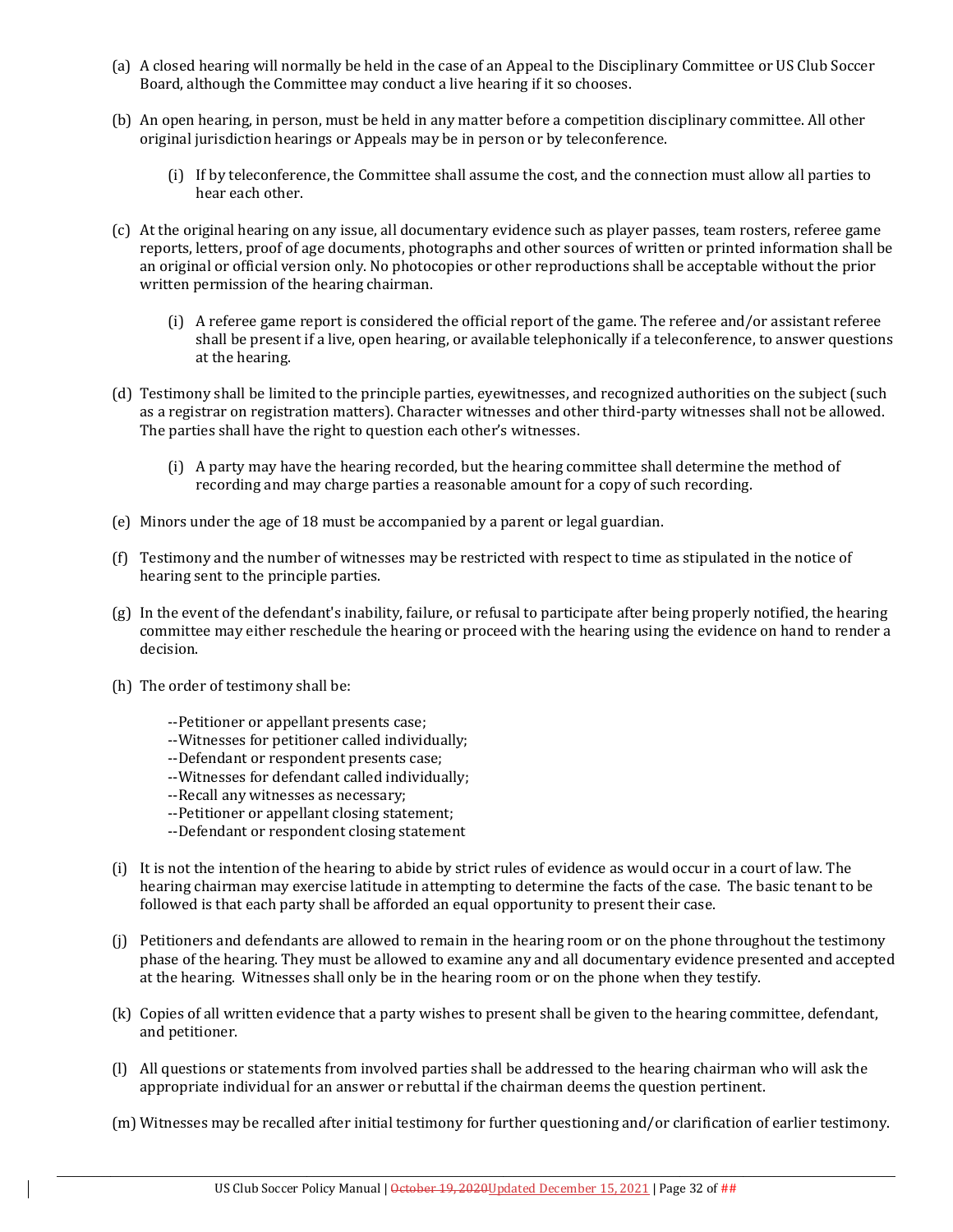- (n) An attorney or other advisor may counsel either party at a hearing; however, the advisor may not participate directly in the proceedings and will restrict his comments and advice to the party he is advising. An advisor may not question the witnesses, present oral arguments, or interrupt or object to the conduct of the proceedings. A disciplinary hearing is an administrative hearing, not a court of law. The hearing chairman may order an advisor out of the hearing room or off the call if he fails to properly conduct himself according to this paragraph.
- (o) The hearing committee may also be advised by an attorney.
- (p) No ex parte communication shall be allowed between a party and any person involved in making a decision or procedural determination except to provide explanations involving procedures to be followed.
- (q) After the hearing, the parties shall be excused and the hearing committee shall commence its deliberations. The committee can choose to recess and meet during the hearing for a short period of time if it so chooses.

# **Policy 14.07** – Decisions.

- (a) The members of a hearing committee shall decide each issue arising from the hearing, but respond only to the specific issues and allegations contained in the written Appeal or allegation. Any other issue and/or rule violation, which may become known during the course of the hearing, shall be referred to the appropriate authority. This referral may be accompanied with a recommendation for appropriate action. Notice of the referral shall be included in the written decision.
- (b) The hearing committee shall announce its decision in written form and provide it to the parties, if possible, within seventy-two (72) hours of the conclusions of deliberations (Sundays and holidays excluded).
	- (i) Notification of the decision shall be communicated to the principle parties at the same time and by the same method, as set forth in Policy 14.03(e). It is recognized, however, that it may be prudent to also communicate the decision to the parties orally.
	- (ii) In the case of competition disciplinary committee decisions, the decision shall also be sent to the US Club Soccer office set forth in Policy 14.04(b).
- (c) Written notification of the decision shall include a statement of the procedure for Appeal.

**Policy 14.08** – Misconduct Towards A Game Official (Referee or Assistant). These rules shall be read in conjunction with Policies and Bylaws of the Federation, and in particular Policy 531-9 (definition, procedures, and penalties for abuse or assault) and Bylaw 705 (appeals). Misconduct against referees may occur before, during, and after the game, including travel to and from the game. Misconduct may also occur at later times when directly related to duties of a game official as a referee.

- (a) When any affiliated player, coach, manager, assistant coach, club league official or game official allegedly assaults or abuses a referee, the original jurisdiction to adjudicate the matter shall vest immediately in US Club Soccer's Discipline Committee.
	- (i) When an allegation of assault is verified by US Club Soccer, the accused shall be automatically suspended until the alleged assault is adjudicated.
- (b) The Discipline Committee shall hold a disciplinary hearing within 30 days of the alleged assault. If the Committee does not adjudicate the matter within that period of time, original jurisdiction shall immediately vest in the Federation Appeals Committee to adjudicate the matter.
	- (i) Failure to hold the initial hearing shall not rescind the automatic suspension.
- (c) Anyone who is found to have committed the assault or abuse may Appeal the decision directly to the Federation, pursuant to Bylaw 705, and the related Policies.

## **Policy 14.09** – Reporting Referee Assault and Abuse.

(a) If procedures for the reporting of referee assault or abuse are not established by the Federation, the procedures herein shall apply.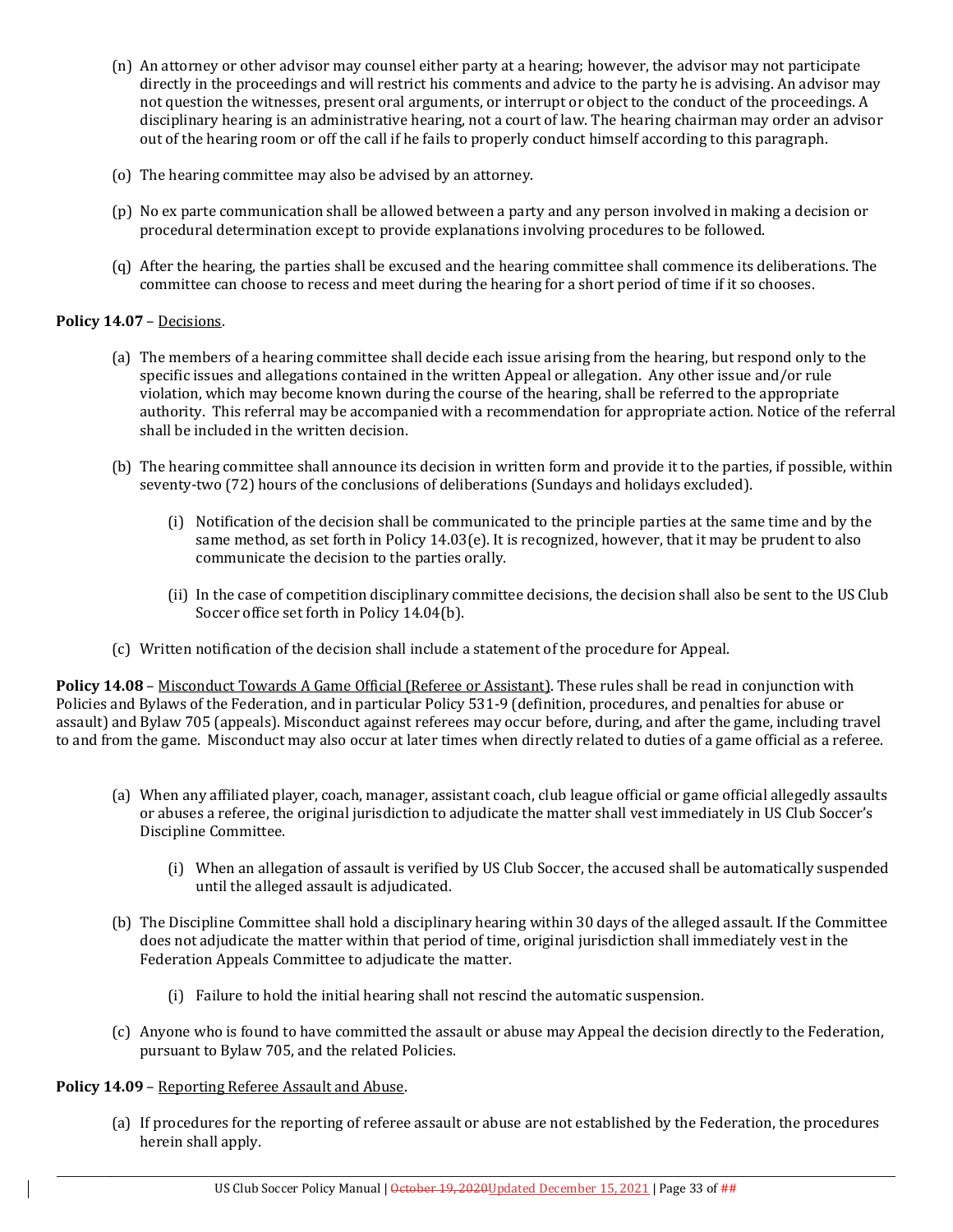- (b) Referees shall transmit a written report of the alleged assault and/or abuse within forty-eight (48) hours of the incident (unless there is a valid reason for later reporting) to US Club Soccer, utilizing either a referee game report and supplemental report or a competition incident report. For tournaments or special events, the referee shall transmit a written report to the tournament director on the day of the incident. In determining to which Federation affiliate organization to send the report, the referee shall note which Federation affiliates' registration passcards were utilized during the game at issue.
- (c) Upon any allegation of an assault on a referee or assistant referee, the original jurisdiction to adjudicate the matter shall immediately vest in US Club Soccer, which shall inform the competition authority and request further information, if available.

**Policy 14.10** – Reporting Misconduct Towards a Non-Referee. When it shall be alleged that any US Club Soccer-affiliated player, coach, administrator, or other Club personnel or fan has committed an assault upon another at any US Club Soccersanctioned game or event, the league, tournament host Club, or other competition authority shall immediately notify US Club Soccer within seventy-two (72) hours of the alleged offense by completing a competition incident report. US Club Soccer will determine whether to file an Allegation of Misconduct if one is not filed by another individual and refer the matter to the competition's disciplinary committee or the US Club Soccer Discipline Committee.

- (a) Upon receipt of a competition incident report that an affiliated player, coach, administrator, or member, has committed an assault upon another, the adjudicating authority shall immediately suspend the accused individual(s). The Disciplinary Committee or Discipline Committee shall have full authority to assess penalties such as, but not limited to, suspension, revocation, or probation prior to a hearing.
- (b) The definition of "assault" for this policy shall include, but is not limited to the following act or acts committed upon an affiliated player, coach, administrator, member, or spectator at an affiliated game: the act of kicking, punching, choking, spitting on, grabbing or bodily running into, the act of kicking or throwing any object at another player, coach, administrator, or spectator that could inflict injury or damage to said person or his/her personal property, i.e., car, equipment, etc.
- (c) Disciplinary sanction or suspension, imposed as the result of an assault, shall remain in full force and effect and unless it is overturned on Appeal or review, regardless of the level at which it was imposed.

**Policy 14.11** – Exhausting Remedies. No US Club Soccer-sanctioned league, US Club Soccer Member, coach, administrator, team, referee, player, member or their representative may invoke the aid of the State or Federal courts without first exhausting US Club Soccer's appeal rules, and any applicable Federation Policies, including grievance and appeal actions. Any person invoking such aid shall be subject to the penalties cited below:

- --Court costs.
- --Attorney fees.
- --Reasonable compensation for the time spent by US Club Soccer Officers and employees in responding to and defending allegations in the action, including responses to discovery court appearance.
- --Travel expenses.
- --Expenses for holding special US Club Soccer Board or Committee meetings necessitated by Court action.

# **Policy 14.12** – Interference and Non-Participation.

- (a) Any person who directly or indirectly attempts to threaten, dissuade, interfere, influence or impede any witness, petitioner or other party in connection with any disciplinary action or investigation is subject to the sanctions of probation, suspension, and fines.
- (b) Any person who fails to appear after receiving a written notice to appear as a witness or as a defendant at a disciplinary hearing is subject to the sanctions of probation, suspension, and fines.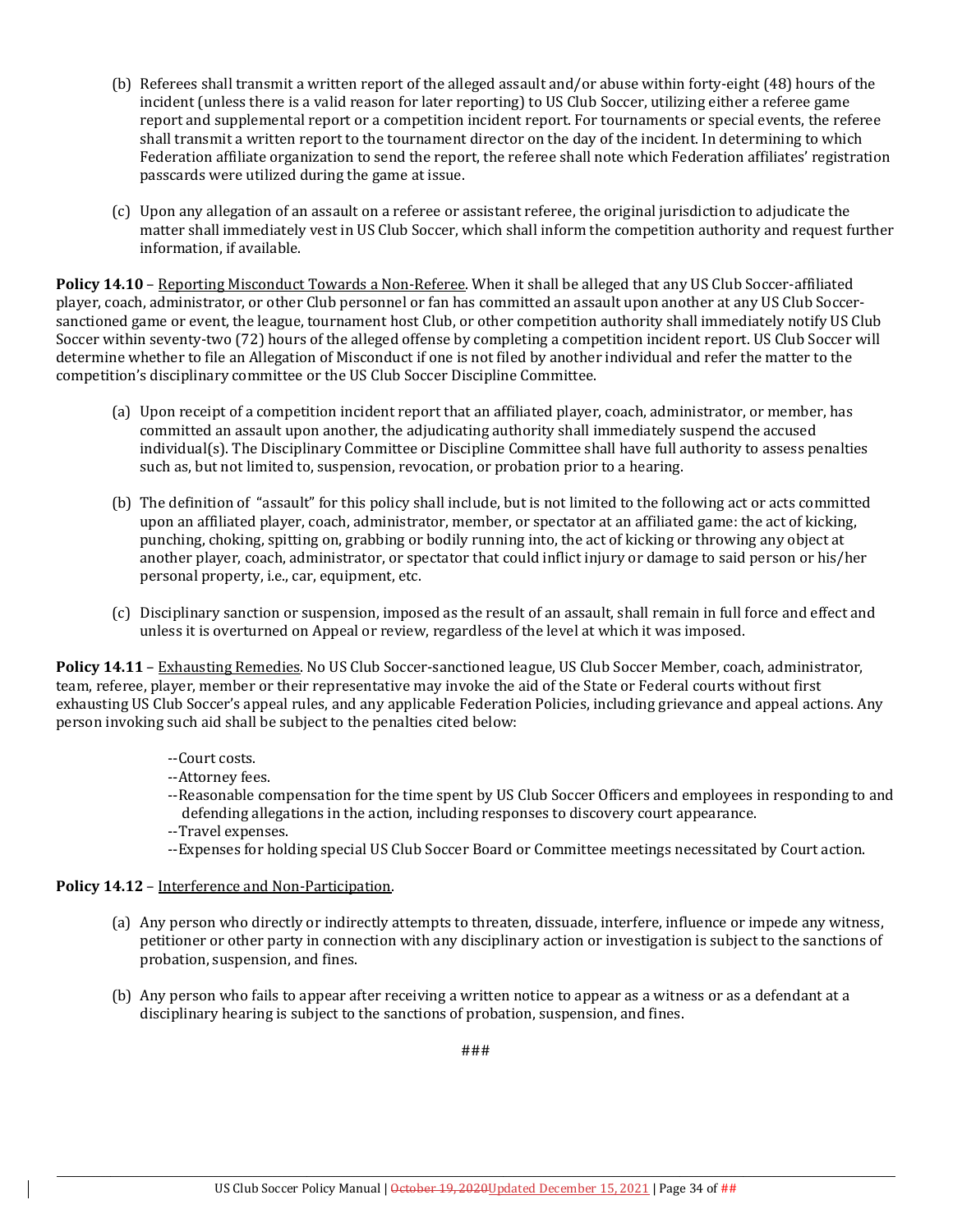# **APPENDIX A: US Club Soccer Prohibited Conduct Policy**

This policy set forth in this Appendix A ("Policy") applies to all Covered PersonnelParticipants (as that term is defined in Policy 13.01) as well as conduct by any subcontractor, supplier, customer or third party and their employees in their dealings with US Club Soccer and personnel of Member Organizations. This Policy has been adopted from and is consistent with U.S. Soccer's Prohibited Conduct Policy and the U.S. Center for SafeSport Code.

US Club Soccer is committed to maintaining a work environment that is free from all forms of discrimination, including harassment, on the basis of any legally protected status. Accordingly, US Club Soccer does not permit any form of unlawful harassment, discrimination or intimidation against its employees by anyone, including managers, supervisors, coworkers, executives, directors, officers, other employees, vendors, clients, customers or third parties. Protected status includes race, color, age, religion, marital status, sex, ancestry, national origin, citizenship, veteran's status, pregnancy, disability, sexual orientation, protected activity, or any other characteristic protected by federal, state or local law. The policy also prohibits harassment on the basis of the protected status of an individual's relatives, friends or associates.

US Club Soccer is also committed to maintaining a work environment that is free from all forms of sexual abuse, sexual misconduct, emotional misconduct, physical misconduct, bullying and hazing.

Any violation of this Policy by Covered Personnela Participant may subject the Covered Personnel Participant to disciplinary action. Appropriate action also will be taken against any subcontractor, supplier, or customer found in violation of this Policy.

This Policy is in addition to all other provisions of the US Club Soccer Bylaws, Policies and Rules as well as all applicable federal, state and local laws, rules and regulations. It is the obligation of all Covered Personnel Participants to know and comply with all applicable federal, state and local laws, rules and regulations.

# **HARASSMENT:**

Harassment consists of unwelcome conduct, whether verbal, physical or visual, that is based upon a person's protected status. US Club Soccer will not tolerate harassing conduct that affects tangible job benefits, that unreasonably interferes with an individual's work performance, or safety, or that creates an intimidating, hostile, or offensive working environment.

Among the types of conduct prohibited by this Policy are epithets, slurs, negative stereotyping or intimidating acts based on an individual's protected status and the circulation or posting of written or graphic materials that show hostility toward an individual because of his or her protected status.

Prohibited conduct can also include jokes, kidding, or teasing about another person's protected status. While harassing conduct is unlawful only if it affects tangible job benefits and/or interferes unreasonably with work performance and creates an abusive or hostile work environment, this Policy forbids harassing conduct even when it does not rise to the level of a violation of law.

# **SEXUAL HARASSMENT:**

Sexual harassment deserves special mention. Unwelcome sexual advances, requests for sexual favors, and other verbal, written, or physical conduct of a sexual nature constitute sexual harassment when:

- submission to such conduct is made either explicitly or implicitly a term or condition of the individual's employment;
- submission to or rejection of such conduct by an individual is used as the basis for an employment decision affecting that individual; or
- such conduct has the purpose or effect of unreasonably interfering with an individual's work performance and creating an intimidating, hostile, or offensive working environment.

Sexual harassment may involve individuals of the same or different gender. It may also occur between individuals of any employment status.

Examples of conduct which may constitute sexual harassment and are prohibited by this Policy include, but are not limited to: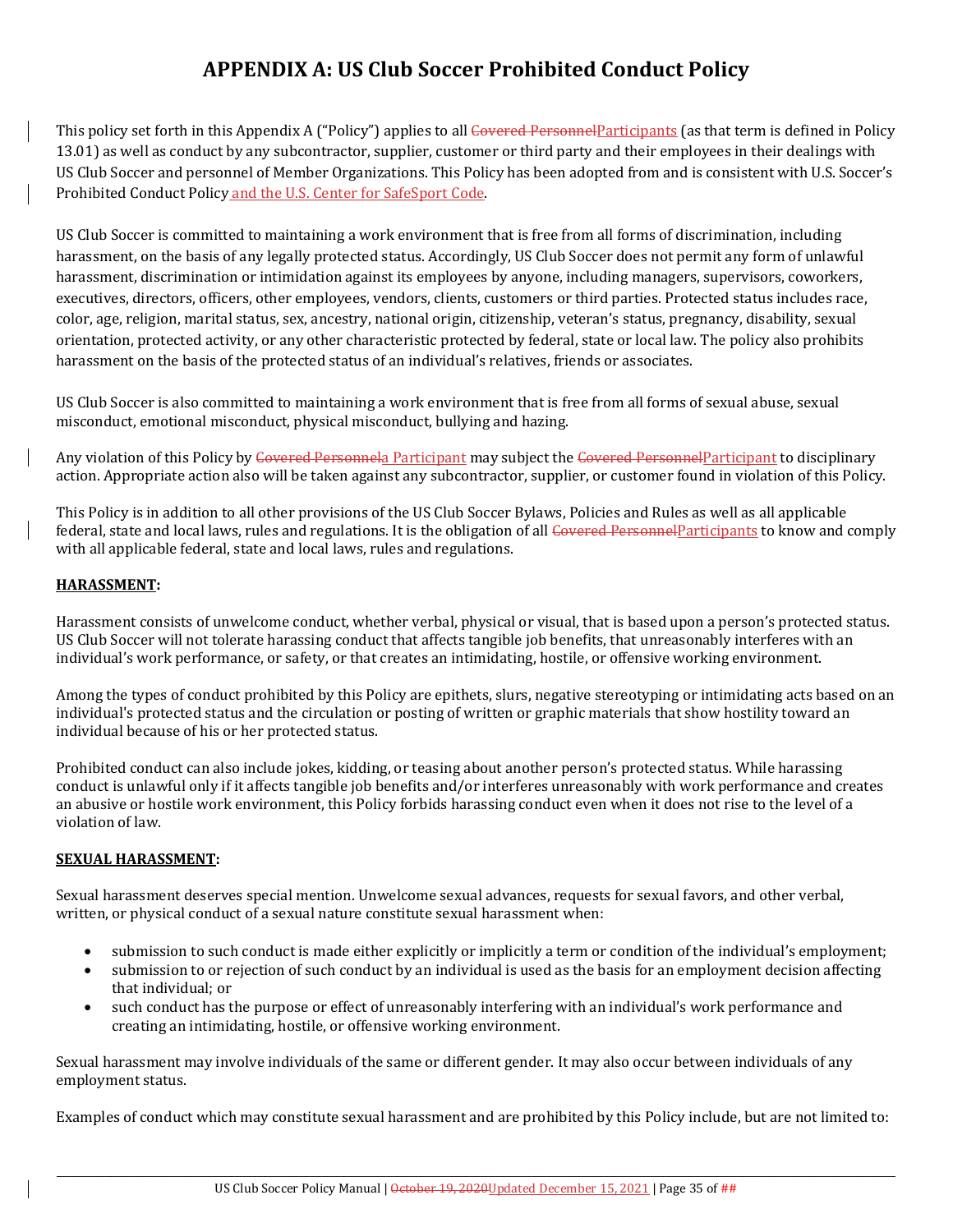- unnecessary touching, patting, hugging, pinching, or brushing against a person's body;
- staring, ogling, leering, or whistling at a person;
- continued or repeated verbal abuse of a sexual nature;
- sexually explicit statements, sexual flirtations, advances, propositions, subtle pressure for sexual activity, comments, questions, jokes, or anecdotes;
- graphic or degrading comments about a person's clothing, body or sexual activity;
- sexually suggestive objects, cartoons, posters, calendars, or pictures in the workplace;
- suggestive or obscene letters, notes or invitations;
- harassing use of electronic mail, electronic or instant messaging, or telephone communication systems; or
- other physical or verbal conduct of a sexual nature.

US Club Soccer prohibits managers and supervisors from threatening or insinuating, either explicitly or implicitly, that an employee's submission to or rejection of sexual advances will in any way influence any personnel decision regarding that employee's wages, assigned duties, advancement, evaluation, shifts, career development, or any other condition of employment.

# **RACIAL, RELIGIOUS, OR NATIONAL ORIGIN HARASSMENT:**

Racial, religious, or national origin harassment deserves special mention as well, and is expressly prohibited by US Club Soccer. Racial, religious, or national origin harassment includes any verbal, written, or physical act in which race, religion, or national origin is used or implied in a manner which would make a reasonable person uncomfortable in the work environment or which would interfere with the person's ability to perform the job. Examples of race, religious or national origin harassment may include, but are not limited to:

- jokes, which include reference to race, religion, or national origin;
- the display or use of objects or pictures which adversely reflect on a person's race, religion, or national origin; or
- use of pejorative or demeaning language regarding a person's race, religion, or national origin.

## **CHILD SEXUAL ABUSE:**

Any sexual activity with a child is prohibited. This includes sexual contact with a child that is accomplished by deception, manipulation, force or threat of force, regardless of the age of the participants, and all sexual interactions between an adult and a child, regardless of whether there is deception, or the child understands the sexual nature of the activity.

## **SEXUAL MISCONDUCT:**

Any sexual interaction between an athlete and an individual with evaluative, direct or indirect authority is prohibited. Such relationships involve an imbalance of power and are likely to impair judgment or be exploitative. This section does not apply to a pre-existing relationship between two spouses or life partners.

## **EMOTIONAL MISCONDUCT:**

Emotional misconduct in all forms is prohibited. Emotional misconduct is a pattern of deliberate, non-contact behavior that has the potential to cause emotional or psychological harm to another person. Non-contact behaviors include verbal acts, physical acts, or acts that deny attention or support; or any act or conduct described as emotional abuse or misconduct under federal or state law (e.g.e.g., child abuse, child neglect). Emotional misconduct does not include professionally-accepted coaching methods of skill enhancement, physical conditioning, team building, appropriate discipline or improving athletic performance.

## **PHYSICAL MISCONDUCT:**

Physical misconduct in all forms is prohibited. Physical misconduct is defined as contact or non-contact conduct that results in, or reasonably threatens to, cause physical harm to another person; or any act or conduct described as physical abuse or misconduct under federal or state law (e.g.e.g., child abuse, child neglect, assault). Physical misconduct does not include professionally- accepted coaching methods of skill enhancement, physical conditioning, team building, appropriate discipline or improving athletic performance. For example, hitting and punching are well-regulated forms of contact in combat sports, but have no place in soccer.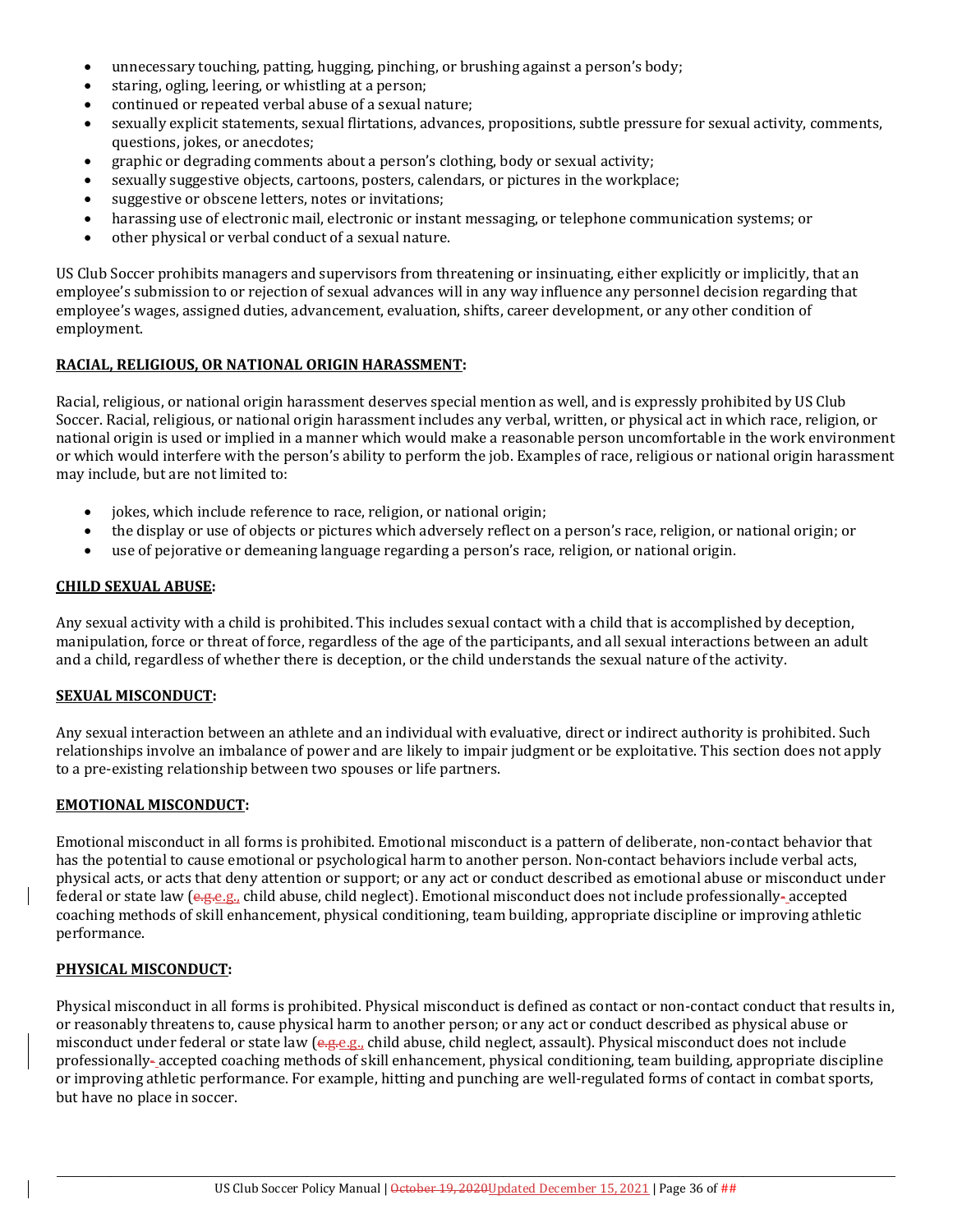## **BULLYING:**

Intentional, persistent and repeated pattern of committing or willfully tolerating physical and non-physical behaviors that are intended, or have the reasonable potential, to cause fear, humiliation or physical harm in an attempt to socially exclude, diminish or isolate the targeted athlete(s), as a condition of membership are prohibited. Bullying does not include group or team behaviors that (a) are meant to establish normative team behaviors, or (b) promote team cohesion.

# **HAZING:**

Coercing, requiring, forcing or willfully tolerating any humiliating, unwelcome or dangerous activity that serves as a condition for (a) joining a group or (b) being socially accepted by a group's members are prohibited. Hazing does not include group or team activities that (a) are meant to establish normative team behaviors or (b) promote team cohesion.

## **PROCEDURES FOR COMPLAINTS, INVESTIGATIONS AND CORRECTIVE ACTION:**

All Covered Personnel Participants are responsible to help ensure that we avoid misconduct. US Club Soccer cannot act to eliminate misconduct unless it has notice of the conduct. Covered PersonnelParticipants are thus charged with reporting any concerns regarding compliance with its Athlete and Participant Safety/Risk Management Policies. For the avoidance of doubt, in some instances, Covered PersonnelParticipants will be required to report to law enforcement and/or the U.S. Center for **SafeSport** 

Furthermore, US Club Soccer employees are responsible to help assure that the work environment, on or off-premises, is free from harassment. Additionally, US Club Soccer expects all Member Organizations to have similar policies for their respective employees. All employees have an obligation to promptly report any and all allegedly harassing conduct they are the subject of, that they learn of, or that they witness. US Club Soccer's policy provides for immediate notice of problems to the persons designated in this Policy so that we may address and resolve any problems as quickly as possible.

An employee must report the harassing conduct to either:

- The person to whom you report (supervisor or manager);
- Department Head;
- The Human Resources Department;
- The Legal Department;
- The Chief Executive Officer; or
- US Club Soccer's Athlete and Participant Safety/Risk Management Reporting Form, accessible via usclubsoccer.org

If the employee feels uncomfortable going to his or her supervisor with the complaint, he/she must report the matter to any other member of management as designated above.

This Policy does not require reporting the misconduct to any individual who is creating the harassment or discrimination.

All Covered Personnel Participants have an obligation to cooperate in any investigation of a complaint of misconduct, including providing any and all information concerning the complaint. Failure to do so may be a violation of this Policy.

US Club Soccer's Prohibited Conduct Policy offers its employees greater protection from harassment than does the law. Consequently, Covered Personnel Participants who are found to have violated US Club Soccer's Prohibited Conduct Policy shall be subject to corrective action, discipline or termination, even in cases where applicable laws may not have been violated and without regard to whether the conduct constitutes a violation of the law.

An employee wishing to file a complaint outside the Federation US Club Soccer may also contact either the Equal Employment Opportunity Commission or the fair employment agency in his or her state.

#### **TRAINING AND EDUCATION:**

See Section 13.1009 of the US Club Soccer Policy Manual.

###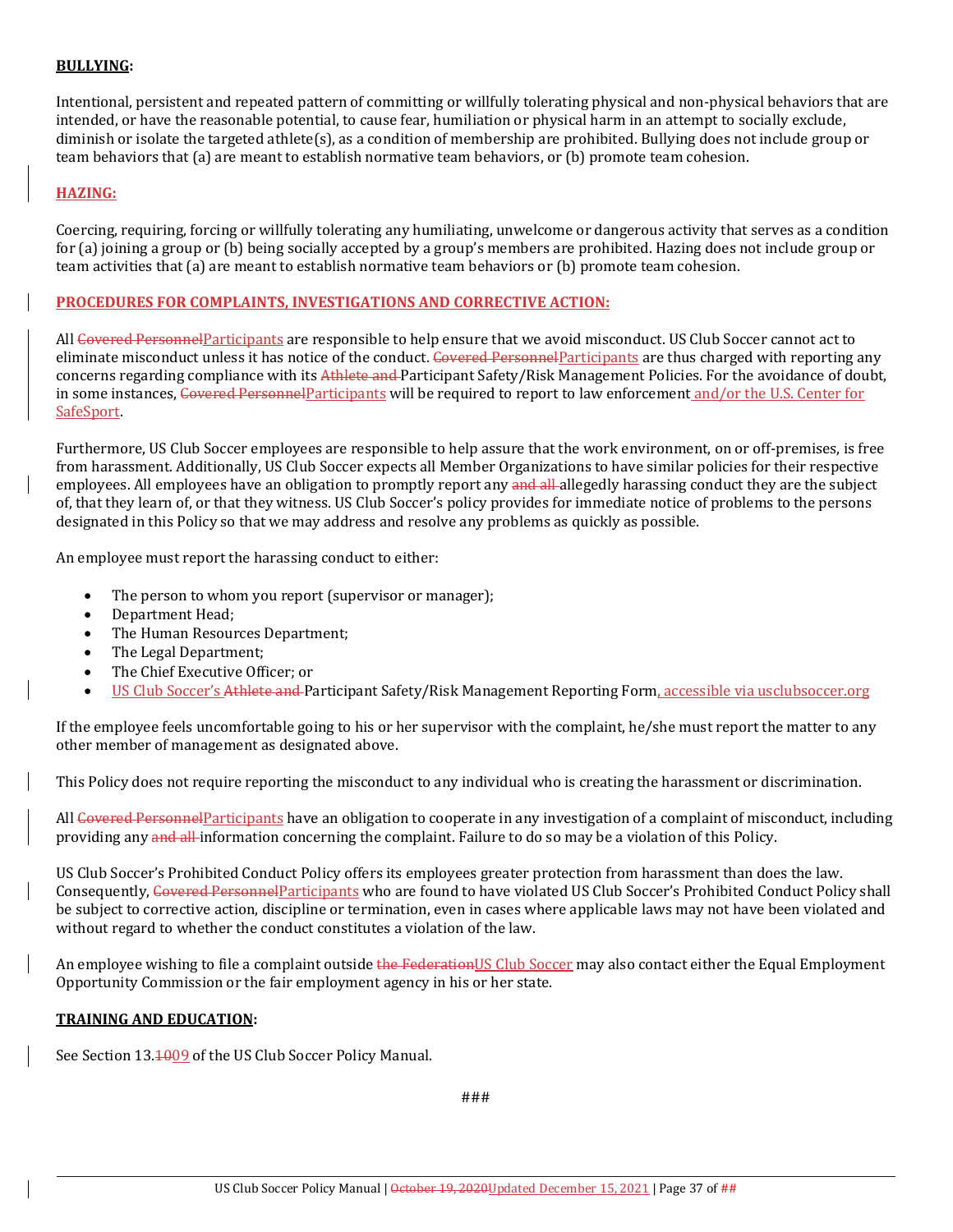# **APPENDIX B: US Club Soccer Prevention Policies Limiting One‐on‐One Interactions Between Adults and Minors**

Soccer is a team sport. Although appropriate physical contact and one-on-one interaction between Minor Athletes and Adult Participants may be conducive to improving physical skills, US Club Soccer believes prudent limitations on one-on-one interactions can reduce the potential for abuse and misconduct without negatively impacting player development or unnecessarily limiting one-on-one time with trusted adults that is healthy and valuable for a child.

These policies set forth in this Appendix B ("Prevention Policies") apply to all Participants (as that term is defined in Policy 13.01). This Policy has been adopted from and is consistent with U.S. Soccer policies and the SafeSport MAAPP.

# **A. ONE‐ON‐ONE INTERACTIONS/MEETINGS:**

The majority of child sexual abuse is perpetrated in isolated, one-on-one situations. By reducing such interactions between children and adults, the risk of child sexual abuse is reduced. However, one-on-one time with trusted adults is also healthy and valuable for a child. Policies concerning one-on-one interactions protect children while allowing for these beneficial relationships.

- 1. Observable and interruptible.
	- (a) One-on-one interactions In-Program Contact between an Adult Participant and a Minor Athlete minors and an adult (who is not the minor's legal guardian) at a facility under the jurisdiction of US Club Soccer are permitted, if they occur at an must be observable and interruptible distance by another adult.
	- (b) Isolated, one-on-one interactions between Minor Athletes minors and Adult Participantsan adult (who is not the minor's legal guardian) at a facility under the jurisdiction of US Club Soccer are prohibited, except under emergency circumstances, unless.:
		- A Dual Relationship Exists; or
		- The Close-in-Age Exception applies; or
		- A Minor Athlete needs an Adult Participant Personal Care Assistant ("PCA"), and:
			- $\circ$  The Minor Athlete's parent/guardian has provided written consent to the applicable Member Organization (or to US Club Soccer, for activities directly operated by US Club Soccer) for the Adult Participant PCA to work with the Minor Athlete; and
			- o The Adult Participant PCA has complied with US Club Soccer's SafeSport education and training policy; and
			- o The Adult Participant PCA has complied with US Club Soccer's background screening policy.
- 2. Meetings and Training Sessions. Adult Participants must follow the one-on-one interaction policy in all meetings and training sessions where Minor Athletes are present.
	- (a) Meetings between adults and minors at a facility under the jurisdiction of US Club Soccer may only occur if another adult is present, except under emergency circumstances. Such meetings must occur where interactions can be easily observed and at an interruptible distance from another adult.
	- (b) If a one-on-one meeting takes place in an office, the door to the office must remain unlocked and open. If available, it shall occur in an office that (if available) has windows, with the windows, blinds, and/or curtains remaining open during the meeting.
- 3. Meetings with mental health care professionals. If a mental health care professional meets with minorsa Minor Athlete at a sanctioned event or facility which is partially or fully under the jurisdiction of US Club Soccer, a closed-door the meeting maymust be observable and interruptible except if: permitted to protect patient privacy provided that (1) the door remains unlocked; (2) another adult is present at the facility; (3) the other adult is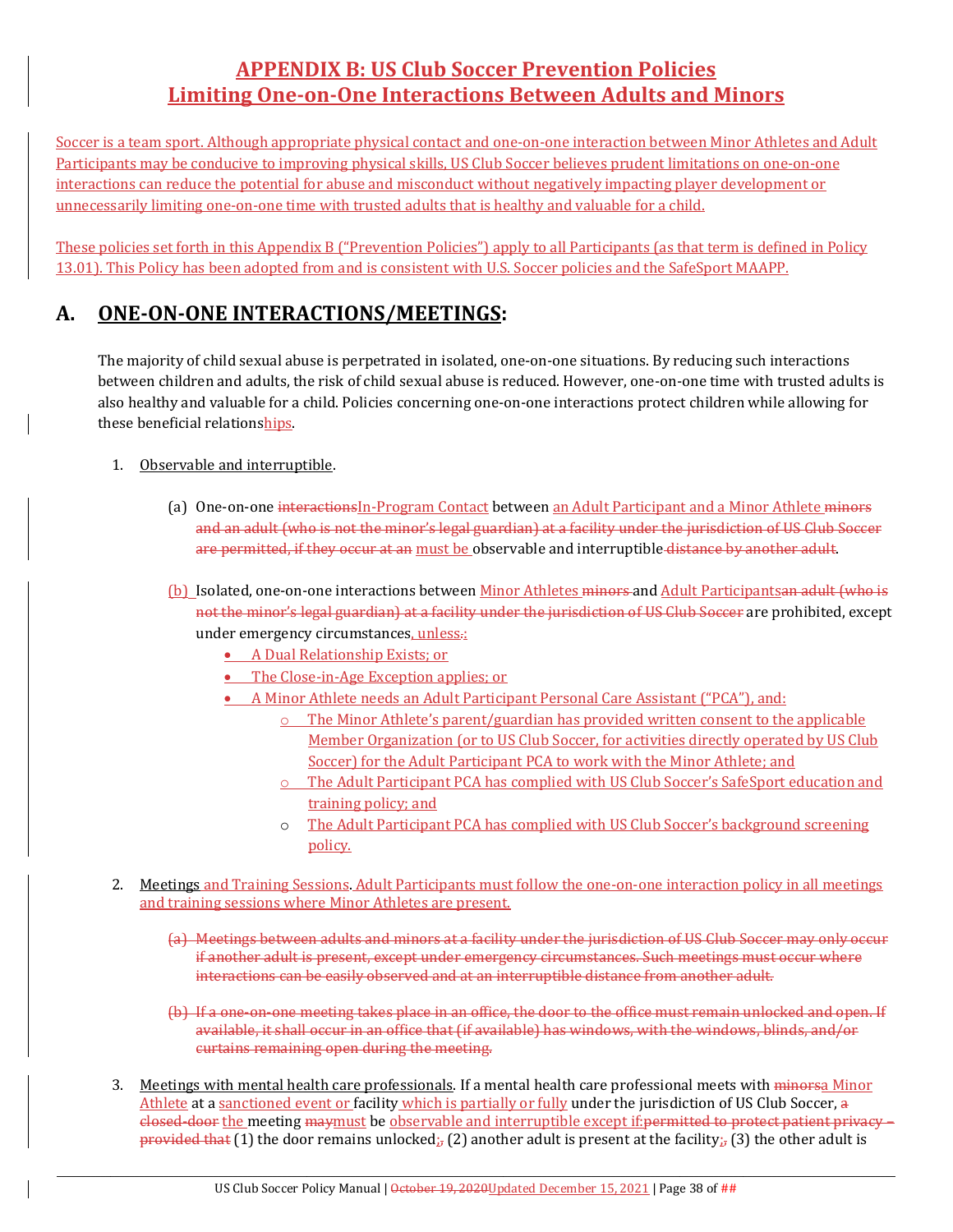advised that a closed-door meeting is occurring, although the minor's identity need not be disclosed; (4) the organization is notified that the provider will be meeting with a Minor Athlete; and  $(45)$  written legal guardian consent consistent with applicable laws and ethical standards is obtained by the mental health care professional, with a copy provided to US Club Soccer or the applicable US Club Soccer Mmember Oorganization directly operating the activity, or US Club Soccer if US Club Soccer is directly operating the activity.

- 4. Individual training sessions, One-on-one, In-Program, *Lindividual training sessions between adults and minors are* permitted at a facility under the jurisdiction of US Club Soccer if the training session is must be observable and interruptible except if: by another adult.
	- A Dual Relationship Exists; or
	- The Close-in-Age Exception applies; or
	- A Minor Athlete needs an Adult Participant Personal Care Assistant ("PCA"), and:
		- o The Minor Athlete's parent/guardian has provided written consent to the applicable Member Organization (or to US Club Soccer, for activities directly operated by US Club Soccer) for the Adult Participant PCA to work with the Minor Athlete; and
		- o The Adult Participant PCA has complied with US Club Soccer's SafeSport education and training policy; and
		- o The Adult Participant PCA has complied with US Club Soccer's background screening policy.

The adultAdult Participant providing the individual training must obtain the written permission of the minor's legal guardian in advance of the individual training sessionat least annually, which may be withdrawn at any time. Parents, guardians, and other caretakers must be allowed to observe the training session. Permission for individual training sessions must be obtained at least every six months.

# 5. Recommendations.

(a) Monitoring. When one-on-one interactions between adultsAdult Participants and minorsMinor Athletes occur at a facility partially or fully under the jurisdiction of US Club Soccer, adultsanother Adult Participant shallshould monitor these interactionseach meeting or training session. Monitoring includes: reviewing the parent/guardian consent form, knowing that the one-on-one interactionmeeting or training session is occurring, knowing the approximate planned duration of the interaction, and randomly dropping in on the one-on-onemeeting or training session.

Out-of-program contacts. Adults are prohibited from interacting one-on-one with unrelated minor athletes in settings outside of the program (including, but not limited to, one's home, restaurants, and individual transportation), unless parent/legal guardian consent is provided for each out-of-program contact. Such arrangements are nonetheless strongly discouraged.

(b) Parent Training. Parents/guardians receive the U.S. Center for SafeSport's education and training on child abuse prevention before providing consent for their Minor Athletes to have a meeting or training session with an Adult Participant subject to these policies.

# **B. ATHLETIC TRAINING MODALITIES, MASSAGES AND RUBDOWNS:**

# 1. Licensed, certified professional.

- (a) Any athletic training modality, massage or rubdown performed by an aAdult on a mMinor aAthlete at a facility under the jurisdiction of US Club Soccer or a training or competition venue is prohibited unless such adult is a licensed massage therapist.
- (b) Any athletic training modality, massage or rubdown performed at a facility under the jurisdiction of US Club Soccer or a training or competition venue by a licensed professional must be conducted in openobservable and interruptible locations. Any massage of a mMinor aAthlete must be done with at least one other adult present and must never be done with only the  $m$  minor  $a$ Athlete and licensed massage therapist in the room.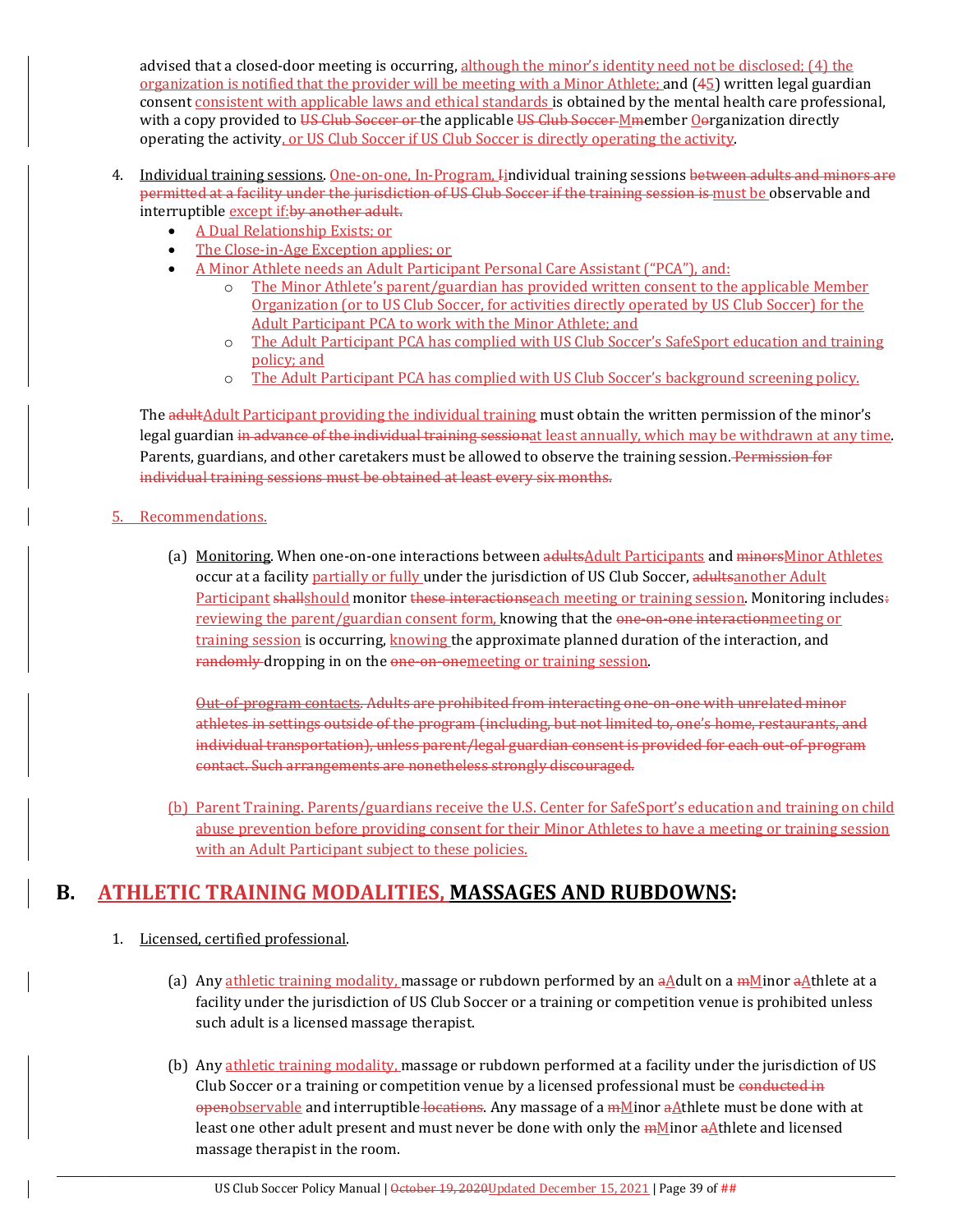- (c) Even if a coach is a licensed massage therapist, the coach shall not perform a rubdown or massage of an athlete under any circumstances.
- 2. Written consent. It is recommended that wWritten consent by a legal guardian be providedobtained at least annually before providing eachany athletic training modality, massage or rubdown on a mMinor aAthlete. Parents must be permitted to be in the room as an observer.
- 3. Recommendations.
	- (a) Parent training. Parents/guardians should receive the U.S. Center for SafeSport education and training on child abuse prevention before providing consent for their Minor Athlete to receive an athletic training modality, massage or rubdown.
	- (b) The provider should narrate the steps in the athletic training modality, massage or rubdown before taking them, seeking assent of the Minor Athlete throughout the process.

# **C. LOCKER ROOMS, REST ROOMS AND CHANGING AREAS:**

- 1. Use of recording devices. Use of any device's (including a cell phone's) recording capabilities, including voice recording, still cameras, and video cameras in locker rooms, rest rooms, changing areas, or similar spaces at a facility under the jurisdiction of US Club Soccer is prohibited. Exceptions may be made for media and championship celebrations, provided that: parent/legal guardian consent has been obtained; such exceptions are approved by US Club Soccer or the applicable US Club Soccer mMember oOrganization or US Club Soccer; everyone is fully clothed; and two or more adultsAdult Participants are present.
- 2. Undress. Under no circumstances shall an unrelated adult at a facility under US Club Soccer's jurisdiction be undressed (disrobed or partial or full nudity where private body parts are exposed) in front of minor athletes.

# 3.2. Isolated one-on-one interactions.

- (a) At no time are unrelated adults permitted to be alone withAll one-on-one, In-Program Contact between an Adult Participant and a mMinor Athlete in a locker room, rest room, or changing area when at a facility under US Club Soccer's jurisdictionmust be observable and interruptible, except under emergency circumstancesif.:
	- A Dual Relationship Exists; or
	- The Close-in-Age Exception applies; or
	- A Minor Athlete needs an Adult Participant Personal Care Assistant ("PCA"), and:
		- o The Minor Athlete's parent/guardian has provided written consent to the applicable Member Organization (or to US Club Soccer, for activities directly operated by US Club Soccer) for the Adult Participant PCA to work with the Minor Athlete; and
		- o The Adult Participant PCA has complied with US Club Soccer's SafeSport education and training policy; and
		- o The Adult Participant PCA has complied with US Club Soccer's background screening policy.
- (b) If US Club Soccer or a US Club Soccer  $mM$ ember  $\Theta$  reganization is using a facility that has access to a single set of such facilities, times for use by adultsAdult Participants, if any, shall be designated.
- 4.3. Undress. Under no circumstances shall an Adult Participant shower with Minor Athletes or otherwise be undressed (disrobed or partially of fully unclothes where private body parts are exposed) in front of Minor Athletes unless: a Dual Relationship Exists; the Close-in-Age Exception Applies; or a Minor Athlete requires a PCA and the PCA requirements set forth in this Section C have been fulfilled.
- 5.4. Monitoring. The use of locker rooms, rest rooms, and changing areas at facilities under the jurisdiction of US Club Soccer shall be regularly and randomly monitored by the applicable Member Organization (or by US Club Soccer if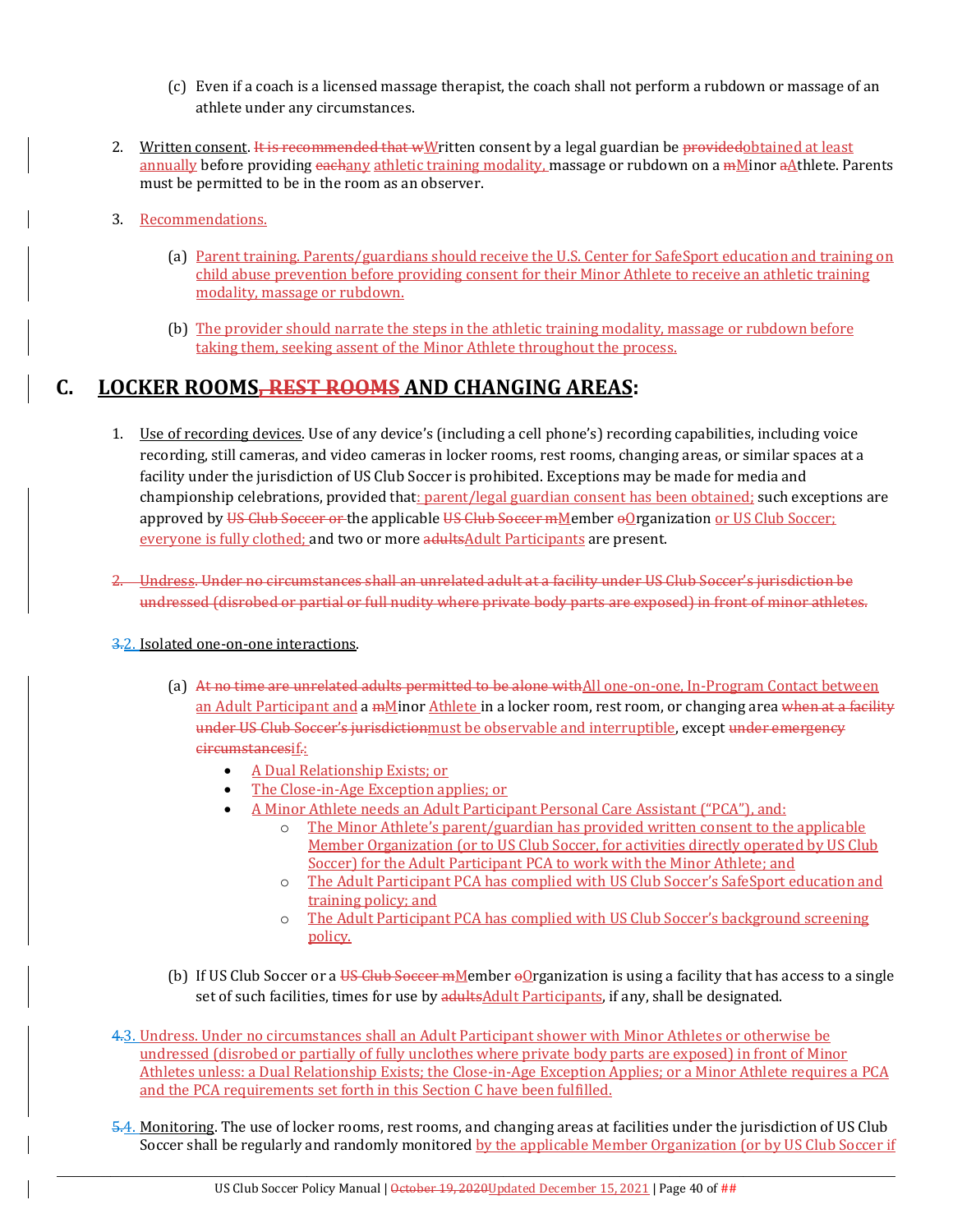US Club Soccer is directly operating the activity) to ensure compliance with these policies. The applicable Member Organization shall provide a semi-private place for Minor Athletes to change clothes or undress at sanctioned events that include locker rooms and/or changing areas for athlete use.

6.5. Non-exclusive facility. If US Club Soccer or its members use a facility not under its jurisdiction (for, e.g., training or competition or similar events) and the facility is used by multiple constituents, adults in categories (i)b. through (i)d.Adult Participants are nonetheless required to adhere to the rules set forth here.

## 7.6. Recommendations.

To minimize the risk of bullying and hazing, locker room monitors should be used to ensure that minors are not left unattended in locker rooms, rest rooms, and changing areas.

- (a) Adults shall make every effort to recognize when an athlete goes to the locker room or changing area during practice and competition and, if they do not return in a timely fashion, check on the athlete's whereabouts.
- (b) Parents are discouraged from entering locker rooms and changing areas unless it is truly necessary. In those instances, it should only be a same-sex parent. If this is necessary, parents should let a coach or administrator know about this in advance.

# **D. SOCIAL MEDIA & ELECTRONIC COMMUNICATIONS:**

- 1. Content. All electronic communication originating from adults to amateur athletes who are minorsAdult Participants to Minor Athletes must be open and transparent, and professional in nature.
- 2. Open and transparent.
	- (a) All electronic communications between an Adult Participant and a Minor Athlete must be open and transparent except if:
		- A Dual Relationship Exists; or
		- The Close-in-Age Exception applies; or
		- A Minor Athlete needs an Adult Participant Personal Care Assistant ("PCA"), and:
			- o The Minor Athlete's parent/guardian has provided written consent to the applicable Member Organization (or to US Club Soccer, for activities directly operated by US Club Soccer) for the Adult Participant PCA to work with the Minor Athlete; and
			- o The Adult Participant PCA has complied with US Club Soccer's SafeSport education and training policy; and
			- o The Adult Participant PCA has complied with US Club Soccer's background screening policy.

# 3. One and transparent means:

- (a) If an adultAdult Participant needs to communicate directly with an amateur athlete who is a minora Minor Athlete via electronic communications, another adultAdult Participant or the minor's legal guardian shall be copied.
- (b) If a mMinor aAthlete communicates to the adultAdult Participant privately first, the adultAdult Participant should respond to the mMinor aAthlete with a copy to another adultAdult Participant or the minor's legal guardian.
- (c) An adultAdult Participant communicating electronically to the entire team shall copy another adultAdult **Participant**
- (d) Amateur athletes who are minorsMinor Athletes may "friend" the applicable organization's official page.
- (e) Only platforms that allow for open and transparent communication may be used to communicate with Minor Athletes.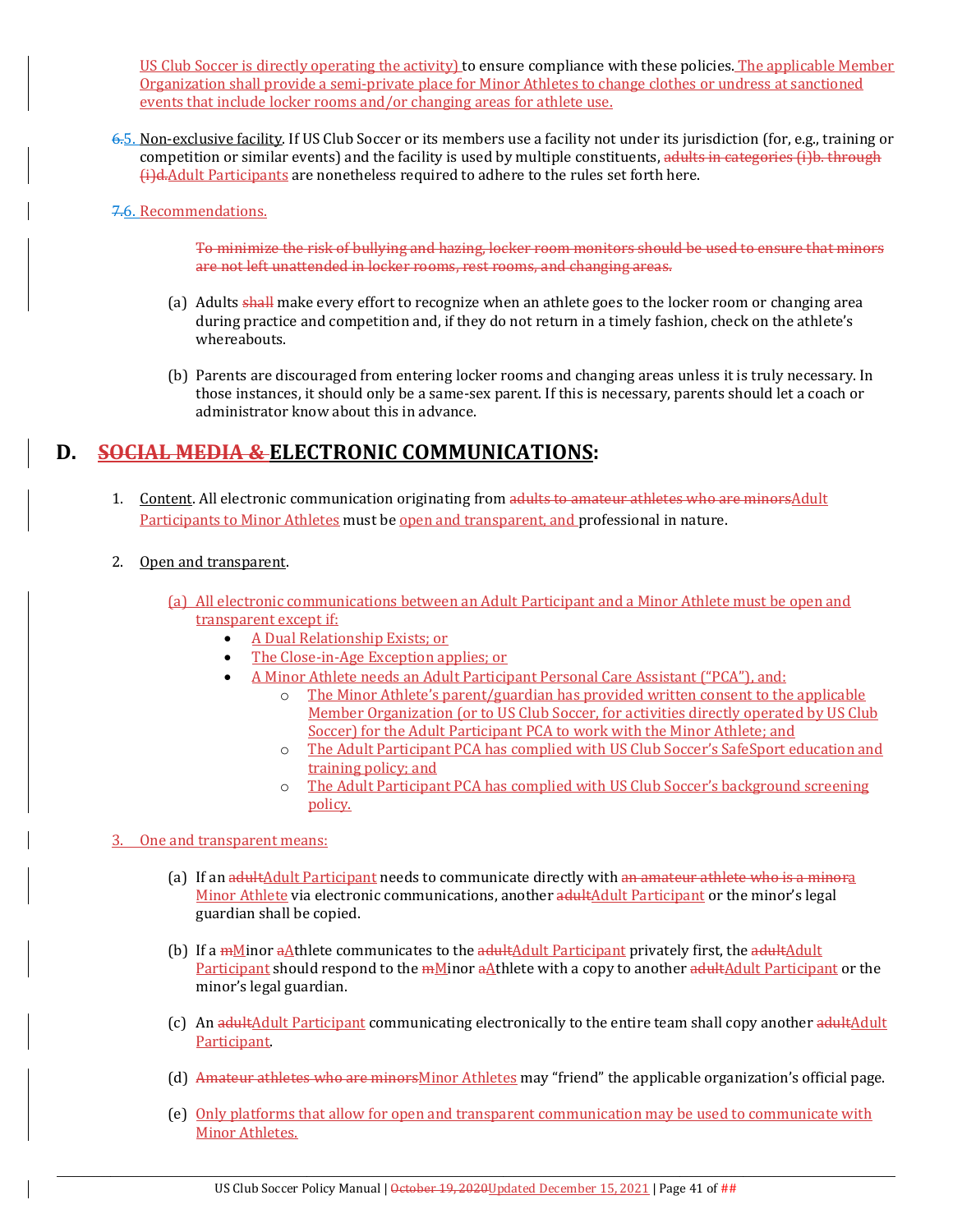#### 3.4. Prohibited electronic communications.

- (a) AdultsAdult Participants are not permitted to communicate privately via electronic communications with amateur athletes who are minorsMinor Athletes, except under emergency circumstancesthe exceptions contained in Section D(2)(a).
- (b) AdultsAdult Participants are not permitted to "private message," "instant message," "direct message", or send photos via Snapchat or Instagram to a  $\frac{mM}{m}$ inor  $\frac{a}{r}$  Athlete privately, except under the exceptions contained in Section D(2)(a).
- (c) Adults are not permitted to maintain social media connections with minors; such adults are not permitted to accept new personal page requests on social media platforms from amateur athletes who are minors and existing social media connections with amateur athletes who are minors shall be discontinued.
- 4.5. Requests to discontinue. Legal guardians may request in writing that their child not be contacted through any form of electronic communication by US Club Soccer, a Member Organization, or Adult Participants or Covered Personnel. US Club Soccer and/or the applicable US Club Soccer mMember oOrganization shall abide by any such request that their child not be contacted via electronic communication, absent emergency circumstances.

# 5.6. Recommendations.

- (a) Hours. It is recommended that real-time electronic communications only be sent between the hours of 8 a.m. and 8 p.m., unless there is a specific safety- or soccer-related need to communicate.
- (b) Monitoring.
	- It is recommended that Ssocial media pages shall be monitored by two or more Direct Adult Participants associated with the applicable Member Organization, and posts that violate US Club Soccer's policies and practices for appropriate behavior shall beare removed.
	- The legal guardian or a minor athlete and the applicable organization's administrator shall be informed of any prohibited posts.
- (c) Social media connections. Adult Participants should not maintain private social media connections with Minor Athletes, and Adult Participants should discontinue existing social media connections with Minor Athletes, except under the exceptions outlined in Section D(2)(a). It is anticipated that this recommendation will become a requirement in the near future.

# **E. LOCAL TRAVELTRANSPORTATION:**

Local travel"Transportation" consists of travel to training, practice and competition that occurs locally and does not include coordinated overnight stay(s).

- 1. Transportation.
	- (a) US Club Soccer generally does not arrange for local travel transportation for its Members.
	- (b) Adults who are not also acting as a legal guardian, shall not ride in a vehicle alone with an unrelated athlete who is a minor, absent emergency circumstances, and may only drive with at least two other minor athletes or another adult at all times, unless otherwise agreed to in writing by the minor athlete's parent/legal guardian in advance of each local travel.An Adult Participant cannot transport a Minor Athlete one-on-one during In-Program travel, except if:
		- A Dual Relationship Exists; or
		- The Close-in-Age Exception applies; or
		- The Adult Participant has advance, written consent to transport the Minor Athlete one-on-one obtained at least annually from the Minor Athlete's parent/guardian; or
		- A Minor Athlete needs an Adult Participant Personal Care Assistant ("PCA"), and: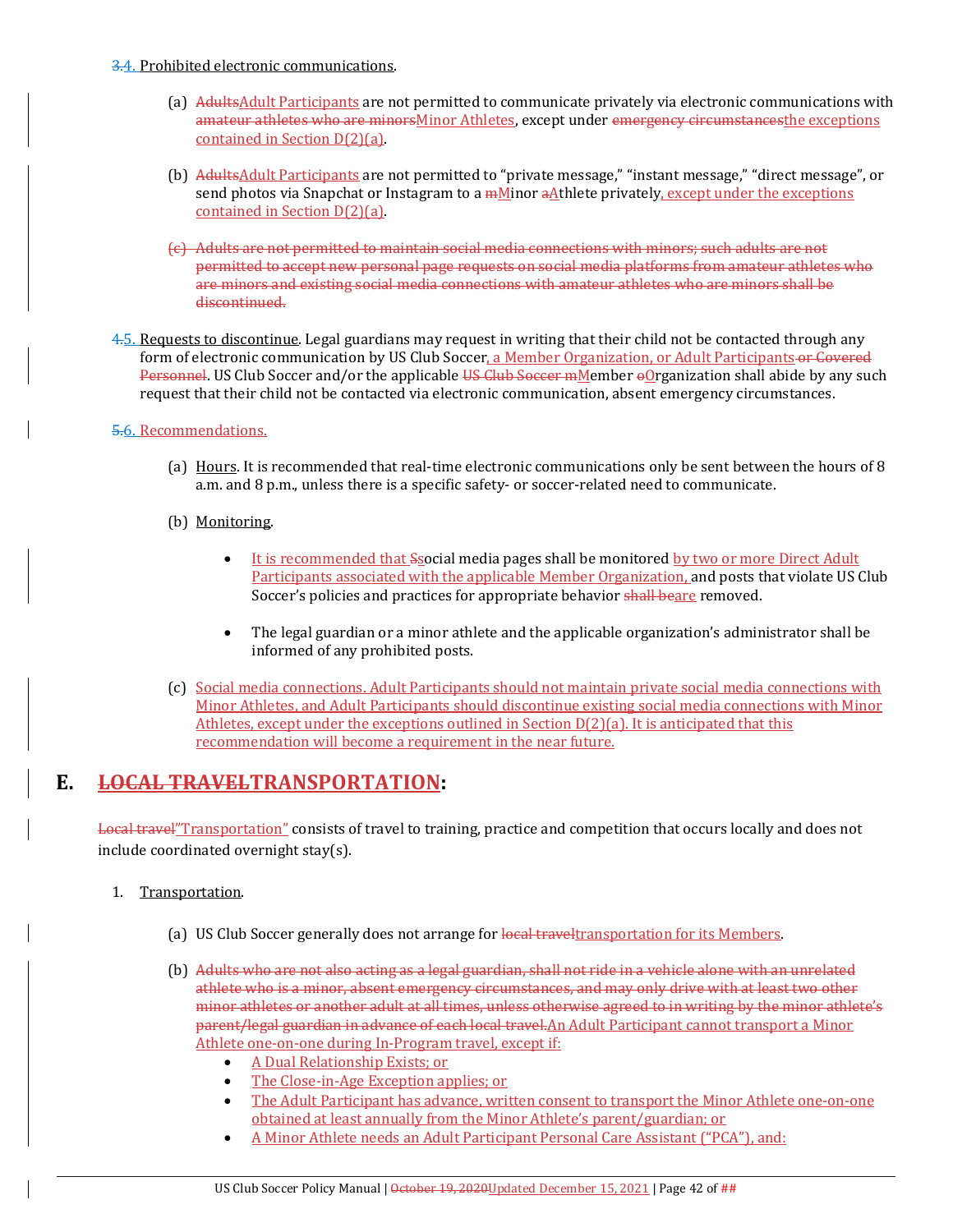- o The Minor Athlete's parent/guardian has provided written consent to the applicable Member Organization (or to US Club Soccer, for activities directly operated by US Club Soccer) for the Adult Participant PCA to work with the Minor Athlete; and
- o The Adult Participant PCA has complied with US Club Soccer's SafeSport education and training policy; and
- o The Adult Participant PCA has complied with US Club Soccer's background screening policy.
- (c) Minor Athlete(s) or their parent/guardian can withdraw consent at any time.
- (d) Adult Participants may transport Minor Athletes if accompanied by at least one other Adult Participant or at least two minors.
- (e) Written consent from a Minor Athlete's parent/guardian is required for all transportation arranged by a Member Organization (or by US Club Soccer if US Club Soccer is directly operating the activity).
- 2. Recommendations.
	- (a) Shared or Carpool Travel Arrangement. US Club Soccer encourages parents/legal guardians to pick up their mMinor aAthlete first and drop off their mMinor aAthlete last in any shared or carpool travel arrangement.
	- (b) Parent training. It is recommended that parents/legal guardians receive education concerning child abuse prevention before providing consent for their **mMinor Athlete to travel alone with an adultAdult Participant**

# **F. TEAM TRAVELLODGING:**

"Lodging" is <sub>Tteam</sub> travel is travel to a competition or other team activity that US Club Soccer or a Member Organization plans and supervises, and that requires an overnight stay or use of a hotel.

- 1. Team/competition travel. When only one adult and one minor athlete travel to a competition, the minor athlete must have his/her legal guardian's written permission in advance and for each competition to travel alone with the adult.
- 2. Hotel rooms. Adults shall not share a hotel room or other sleeping arrangement with a minor athlete (unless the adult is the legal guardian, sibling, or is otherwise related to the minor athlete).
- 3.1. Hotel Rooms and Other Sleeping Arrangements. All In-Program Contact at a hotel or lodging site between an Adult Participant and a Minor Athlete must be observable and interruptible, and an Adult Participant cannot share a hotel room or otherwise sleep in the same room with a Minor Athlete(s), except if:
	- A Dual Relationship Exists; or
	- The Close-in-Age Exception applies; or
	- The Adult Participant has advance, written consent to transport the Minor Athlete one-on-one obtained at least annually from the Minor Athlete's parent/guardian; or
	- A Minor Athlete needs an Adult Participant Personal Care Assistant ("PCA"), and:
		- o The Minor Athlete's parent/guardian has provided written consent to the applicable Member Organization (or to US Club Soccer, for activities directly operated by US Club Soccer) for the Adult Participant PCA to work with the Minor Athlete; and
		- o The Adult Participant PCA has complied with US Club Soccer's SafeSport education and training policy; and
		- o The Adult Participant PCA has complied with US Club Soccer's background screening policy.
- 4.2. Written consent from a Minor Athlete's parent/guardian must be obtained for all In-Program lodging at least annually.